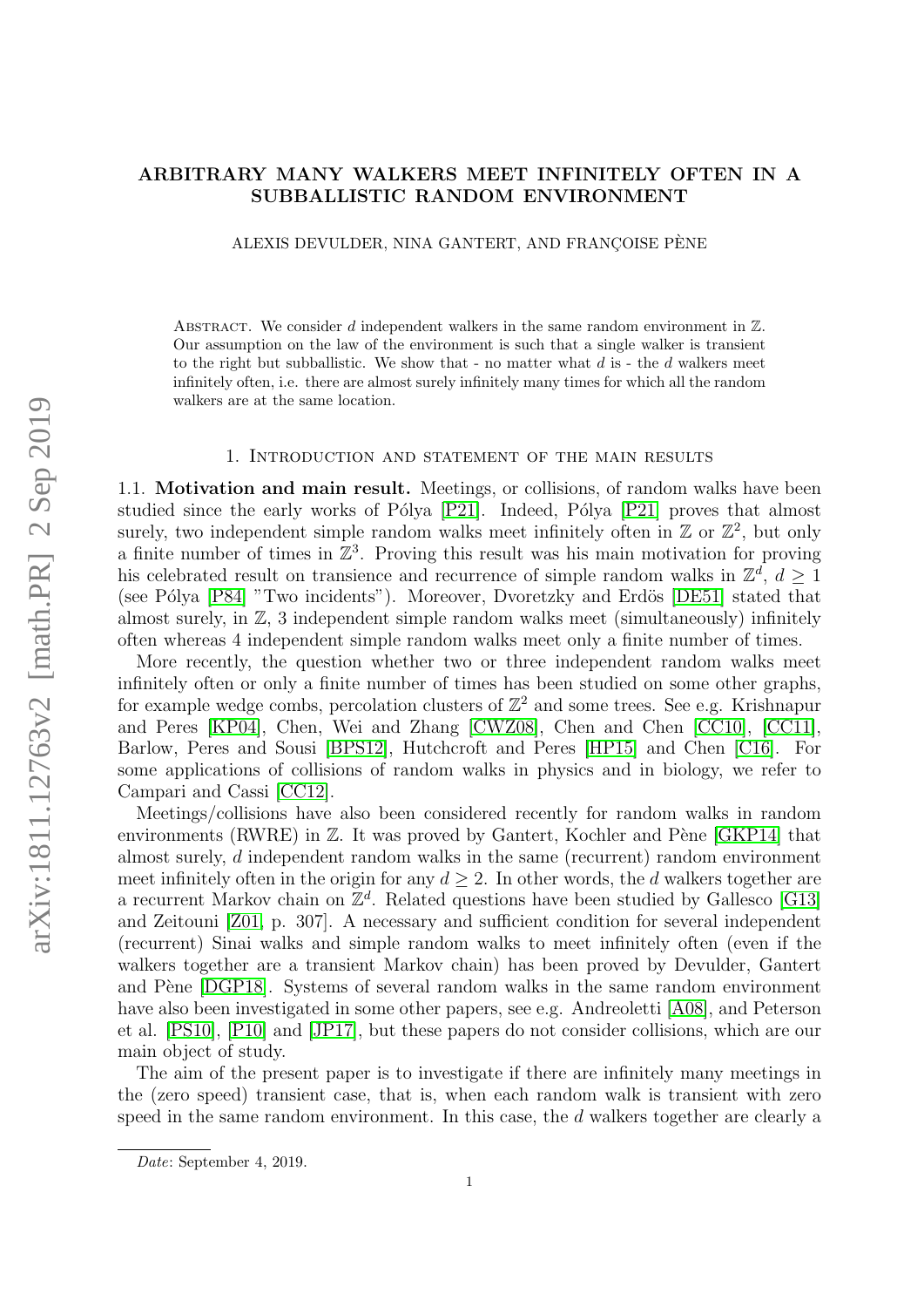transient Markov chain, but it turns out that  $\text{-}$  no matter what d is  $\text{-}$  the d walkers meet infinitely often, almost surely.

Let  $\omega := (\omega_x)_{x \in \mathbb{Z}}$  be a collection of i.i.d random variables, taking values in  $(0, 1)$  and with joint law P. A realization of  $\omega$  is called an *environment*. Let  $d \geq 2$ , and  $(x_1, \ldots, x_d) \in \mathbb{Z}^d$ . Conditionally on  $\omega$ , we consider d independent Markov chains  $(S_n^{(j)})_{n\in\mathbb{N}}$ ,  $1 \leq j \leq d$ , defined for all  $1 \leq j \leq d$  by  $S_0^{(j)} = x_j$  and for every  $n \in \mathbb{N}$ ,  $y \in \mathbb{Z}$  and  $z \in \mathbb{Z}$ ,

<span id="page-1-3"></span>
$$
P_{\omega}^{(x_1,\dots,x_d)}(S_{n+1}^{(j)}=z|S_n^{(j)}=y) = \begin{cases} \omega_y & \text{if } z=y+1, \\ 1-\omega_y & \text{if } z=y-1, \\ 0 & \text{otherwise.} \end{cases}
$$
 (1)

We say that each  $(S_n^{(j)})_{n\in\mathbb{N}}$  is a *random walk in random environment* (RWRE). So,  $S^{(j)}$  :=  $(S_n^{(j)})_{n\in\mathbb{N}}, 1 \leq j \leq d$  are d independent random walks in the same (random) environment  $\omega$ . Here and throughout the paper, N denotes the set of nonnegative integers, including  $\Omega$ 

The probability  $P_{\omega}^{(x_1,...,x_d)}$  is called the *quenched law*. We also consider the *annealed* law, which is defined by

$$
\mathbb{P}^{(x_1,\ldots,x_d)}(\cdot) = \int P_{\omega}^{(x_1,\ldots,x_d)}(\cdot) \mathsf{P}(\mathrm{d}\omega).
$$

Notice in particular that  $(S_n^{(j)})_{n\in\mathbb{N}}$ ,  $1 \leq j \leq d$ , is not Markovian under  $\mathbb{P}^{(x_1,...,x_d)}$ . We sometimes consider  $S_n := S_n^{(1)}$ ,  $n \in \mathbb{N}$ . We then denote by  $P_\omega^x$  the quenched law for a single RWRE starting at  $x \in \mathbb{Z}$ , and write  $P_{\omega}$  instead of  $P_{\omega}^{x}$  when  $x = 0$ , and  $\mathbb{P}(\cdot)$  $\int P_{\omega}(\cdot) \mathsf{P}(\mathrm{d}\omega)$  the corresponding annealed law. We denote by  $\mathsf{E}, E_{\omega}^{(x_1,...,x_d)}$ ,  $\mathbb{E}, E_{\omega}$  and  $E_{\omega}^x$ the expectations under P,  $P_{\omega}^{(x_1,...,x_d)}$ , P,  $P_{\omega}$  and  $P_{\omega}^x$  respectively. We also introduce

$$
\rho_x := \frac{1 - \omega_x}{\omega_x}, \qquad x \in \mathbb{Z}.
$$

We assume that there exists  $\varepsilon_0 \in (0, 1/2)$  such that

<span id="page-1-2"></span>
$$
\mathsf{P}\big[\omega_0 \in [\varepsilon_0, 1 - \varepsilon_0]\big] = 1. \tag{2}
$$

This ellipticity condition is standard for RWRE. Solomon [\[S75\]](#page-25-1) proved that  $(S_n)_n$  is Palmost surely recurrent when  $E(\log \rho_0) = 0$ , and transient to the right when  $E(\log \rho_0) < 0$ . In this paper we only consider the transient, subballistic case. More precisely, we assume that

<span id="page-1-1"></span><span id="page-1-0"></span>
$$
\mathsf{E}(\log \rho_0) < 0 \tag{3}
$$

hence  $(S_n)_{n \in \mathbb{N}}$  is a.s. transient to the right, and

there exists 
$$
0 < \kappa < 1
$$
 such that  $E(\rho_0^{\kappa}) = 1$ . (4)

In this case,  $\kappa$  is unique and it has been proved by Kesten, Koslov and Spitzer [\[KKS75\]](#page-24-15) that, under the additional hypothesis that  $\log \rho_0$  has a non-arithmetic distribution,  $S_n$  is asymptotically of order  $n^k$  as  $n \to +\infty$  (we do not make this assumption in the present paper). Notice that due to our hypotheses [\(3\)](#page-1-0) and [\(4\)](#page-1-1),  $\omega_0$  is non-constant. This excludes the degenerate case of simple random walks, which behave very differently.

Our main result is the following.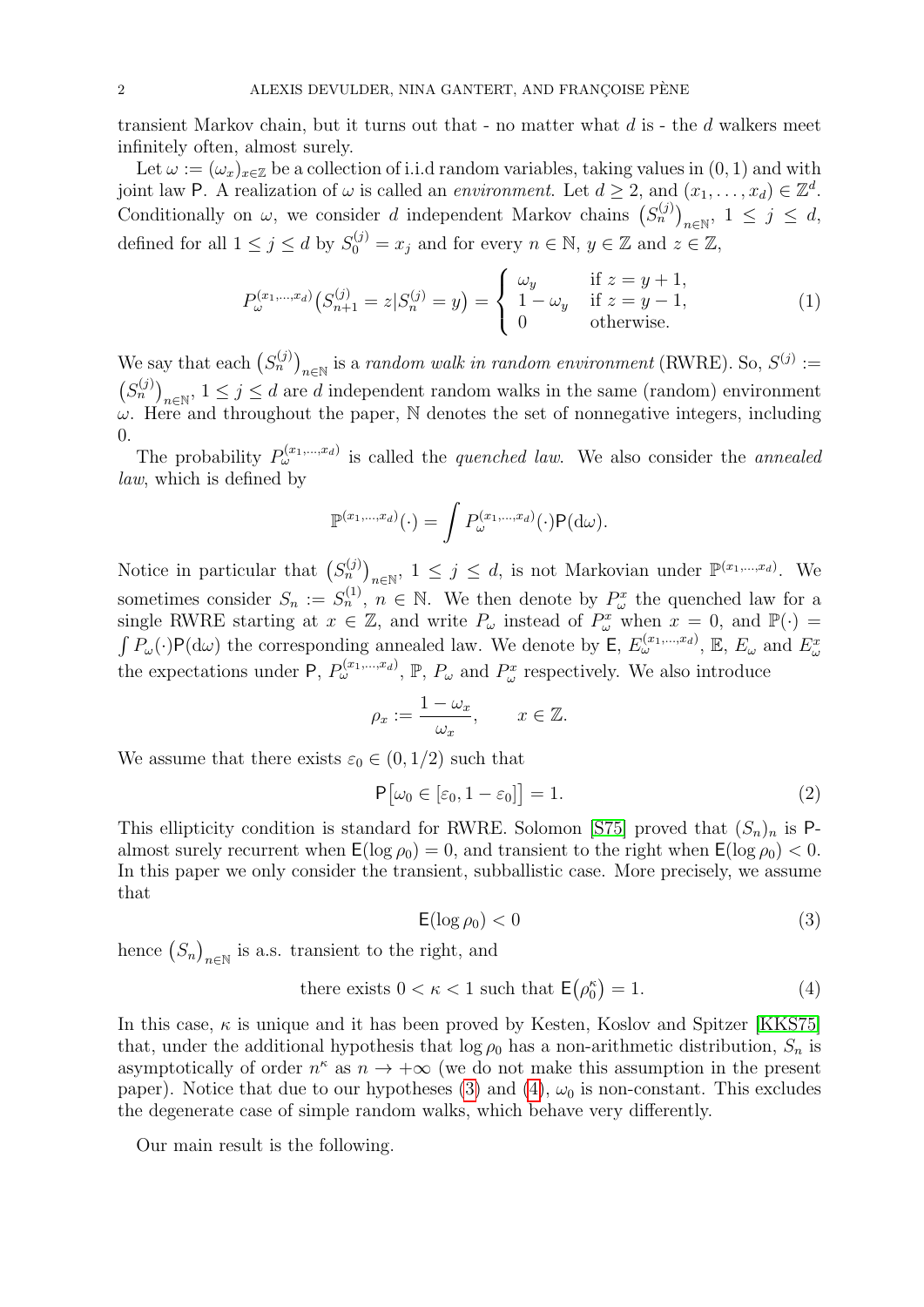<span id="page-2-0"></span>**Theorem 1.1.** Assume [\(2\)](#page-1-2), [\(3\)](#page-1-0) and [\(4\)](#page-1-1). Let  $x_1, ..., x_d \in \mathbb{Z}$  with the same parity, where  $d \geq 2$ . Then  $\mathbb{P}^{(x_1,...,x_d)}$ -almost surely, there exist infinitely many  $n \in \mathbb{N}$  such that

$$
S_n^{(1)} = S_n^{(2)} = \ldots = S_n^{(d)}.
$$

Notice in particular that each random walk  $S^{(j)}$  is transient, however d independent random walks  $S^{(j)}$ ,  $1 \leq j \leq d$  meet simultaneously infinitely often, for every  $d > 1$ . Theorem [1.1](#page-2-0) remains true for  $-1 < \kappa < 0$  when  $\mathsf{E}(\log \rho_0) > 0$  by symmetry (i.e., by replacing  $\omega_j$  by  $1 - \omega_{-j}$  for every  $j \in \mathbb{Z}$ ). To the best of our knowledge, this is the first example of a transient random walk, for which arbitrary many independent realizations of this random walk meet simultaneously infinitely often.

Also, notice that we do not require a non-arithmetic distribution in our Theorem [1.1.](#page-2-0)

In this paper, we use quenched techniques. For more information and results about quenched techniques for RWRE in the case  $0 < \kappa < 1$ , we refer to Enriquez, Sabot and Zindy [\[ESZ09a\]](#page-24-16), [\[ESZ09b\]](#page-24-17), Peterson and Zeitouni [\[PZ09\]](#page-24-18) and Dolgopyat and Goldsheid [\[DG12\]](#page-24-19). For a quenched study of the continuous time analogue of RWRE, that is, diffusions in a drifted Brownian potential expressed in terms of h-extrema, we refer to Andreoletti et al. [\[AD15\]](#page-23-3) and [\[ADV16\]](#page-23-4).

Our results may be rephrased in terms of the capacity of the diagonal  $\{y \in \mathbb{Z}^d : y_1 =$  $\dots = y_d$  for the Markov chain  $(S_n^{(1)}, S_n^{(2)}, \dots, S_n^{(d)})$  on  $\mathbb{Z}^d$ , see [\[BPP95\]](#page-23-5).

1.2. Sketch of the proof and organization of the paper. We introduce, in Section [2,](#page-3-0) the potential V for the RWRE, and we provide some useful estimates concerning this potential. In particular, we prove a key lemma, Lemma [2.5,](#page-7-0) which will enable us to control the invariant probability measure of a RWRE reflected inside a typical valley.

In Section [3,](#page-8-0) we show that P-almost surely, there exist successive valleys  $[a_i, c_i], i \geq 1$ , for the potential V, with bottom  $b_i$  and depth at least  $f_i \approx \log(i!)$  for some deterministic sequence  $(f_i)_i$ , with  $a_i < b_i < c_i < a_{i+1} < \ldots$ , so that the valleys  $[a_i, c_i]$  are disjoint.

We also show (see Propositions [3.4](#page-13-0) and [3.5\)](#page-14-0) that almost surely for infinitely many  $i$ , (a) the depth of the *i*-th valley  $[a_i, c_i]$  is larger than  $f_i + z_i$  for some deterministic  $z_i$ , and there exists no valley of depth at least  $f_i$  before it, and (b) the invariant probability measure of a RWRE reflected inside this valley is uniformly large at the bottom  $b_i$  of the i-th valley (due to Lemma [2.5\)](#page-7-0). We denote the sequence of these indices i by  $(i(n))_{n\in\mathbb{N}}$ . The valleys number  $i(n)$ ,  $n \in \mathbb{N}$ , are called the *very deep valleys*. See Figure [1](#page-9-0) for the pattern of the potential for a very deep valley.

The advantage of such a very deep valley is that thanks to (a), with high probability, the particles  $S^{(1)}, \ldots, S^{(d)}$  will arrive quickly to the bottom  $b_{i(n)}$  of this valley (see Lemma [4.1\)](#page-15-0), and stay together a long time inside this valley (see Lemma [4.3\)](#page-16-0). This will ensure, thanks to a coupling argument (detailed in Subsection [4.2\)](#page-17-0) and to (b), that  $S^{(1)},...,S^{(d)}$  will meet simultaneously in the valley of bottom  $b_{i(n)}$  with a quenched probability greater than some strictly positive constant. We conclude in Subsection [4.3](#page-19-0) that with a quenched probability greater than some strictly positive constant,  $S^{(1)}, ..., S^{(d)}$  will meet simultaneously for an infinite number of *n*. This, combined with a result of Doob, will ensure that  $\mathbb{P}^{(x_1,...,x_d)}$ . almost surely,  $S^{(1)},...,S^{(d)}$  will meet simultaneously for an infinite number of n.

Finally, we prove in Section [5](#page-21-0) two identities in law related to random walks conditioned to stay nonnegative or conditioned to stay strictly positive.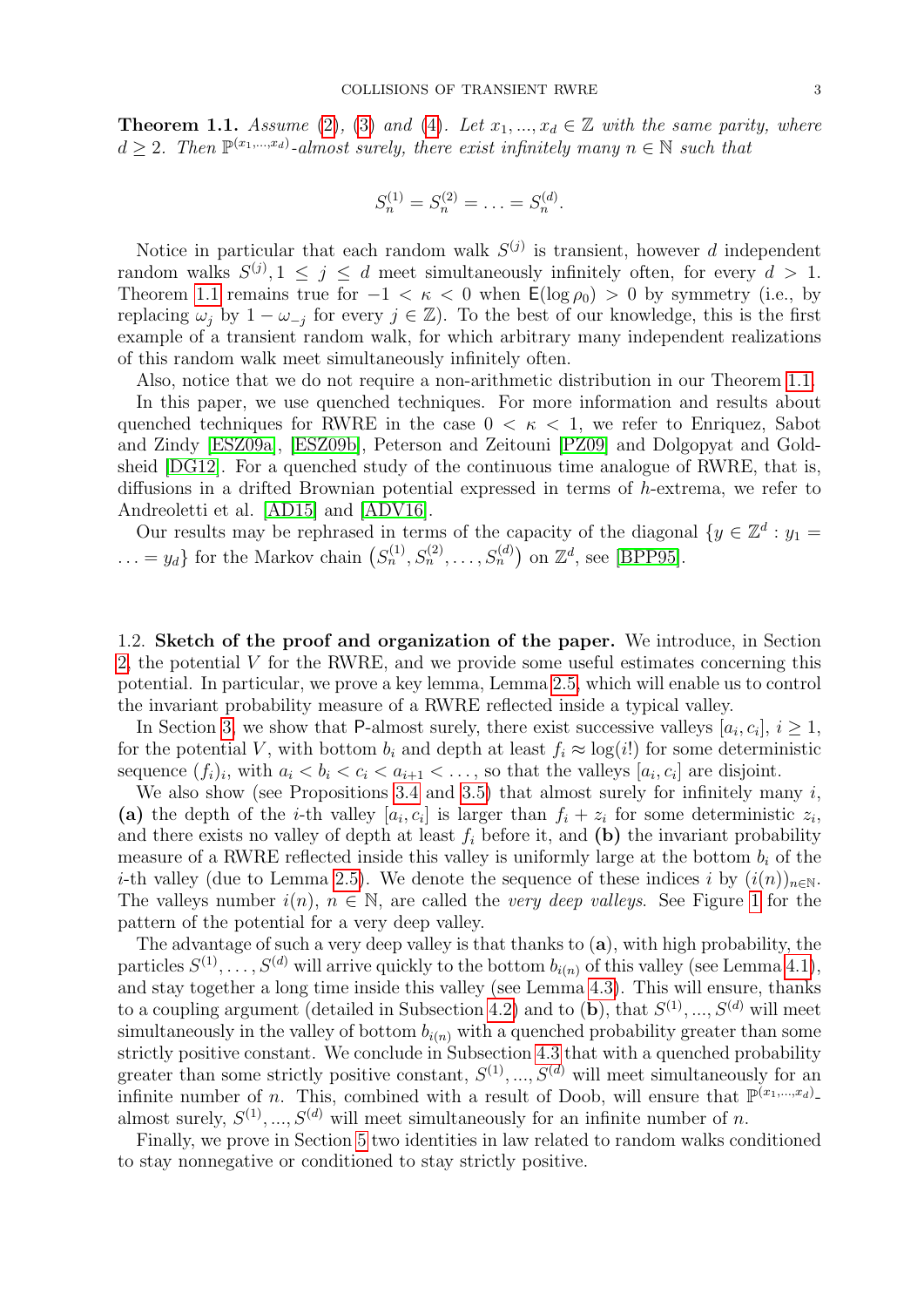### 2. Potential and some useful estimates

<span id="page-3-0"></span>2.1. Potential and hitting times. We recall that the *potential*  $V$  is a function of the environment  $\omega$ , which is defined on  $\mathbb Z$  as follows:

<span id="page-3-5"></span>
$$
V(x) := \begin{cases} \sum_{k=1}^{x} \log \frac{1 - \omega_k}{\omega_k} & \text{if } x > 0, \\ 0 & \text{if } x = 0, \\ -\sum_{k=x+1}^{0} \log \frac{1 - \omega_k}{\omega_k} & \text{if } x < 0. \end{cases}
$$
(5)

Here and throughout the paper, log denotes the natural logarithm. We will write

<span id="page-3-2"></span>
$$
V(-.) \text{ for the process } (V(-y), y \in \mathbb{Z}). \tag{6}
$$

For  $x \in \mathbb{Z}$ , we define the hitting times of x by  $(S_n)_n$  by

$$
\tau(x) := \inf\{k \in \mathbb{N} \ : \ S_k = x\},\tag{7}
$$

where inf  $\emptyset = +\infty$  by convention. We also define for  $x \geq 0$  and  $y \in \mathbb{Z}$ ,

$$
\tau(x, y) := \inf\{k \in \mathbb{N} \; : \; S_{\tau(x) + k} = y\}.
$$
 (8)

We recall the following facts, which explain why the potential plays a crucial role for RWRE.

<span id="page-3-4"></span>**Fact 2.1** (Golosov [\[G84\]](#page-24-20), Lemma 7 and Shi and Zindy [\[SZ07\]](#page-25-2) eq.  $(2.4)$  and  $(2.5)$  with a slight modification for the second inequality, obtained from the first one by symmetry). We have,

$$
P_{\omega}^{b}[\tau(c) < k] \leq k \exp\left(\min_{\ell \in [b, c-1]} V(\ell) - V(c-1)\right), \qquad b < c,\tag{9}
$$

$$
P_{\omega}^{b}[\tau(a) < k] \leq k \exp\left(\min_{\ell \in [a, b-1]} V(\ell) - V(a)\right), \qquad a < b. \tag{10}
$$

The following statements about hitting times can be found e.g. respectively in [\[Z01,](#page-25-0) (2.1.4)] and [\[D16,](#page-24-21) Lemma 2.2] coming from [\[Z01,](#page-25-0) p. 250].

**Fact 2.2.** Let  $a < b < c$  be three integers. Then

<span id="page-3-1"></span>
$$
P_{\omega}^{b}[\tau(c) < \tau(a)] = \left(\sum_{k=a}^{b-1} e^{V(k)}\right) \left(\sum_{k=a}^{c-1} e^{V(k)}\right)^{-1},\tag{11}
$$

$$
E_{\omega}^{b}[\tau(a)\wedge\tau(c)] \leq \varepsilon_{0}^{-1}(c-a)^{2} \exp\left(\max_{a\leq\ell\leq k\leq c-1,\,k\geq b}(V(k)-V(\ell))\right),\tag{12}
$$

$$
E_{\omega}^b[\tau(a)\wedge\tau(c)] \leq \varepsilon_0^{-1}(c-a)^2 \exp\left(\max_{a\leq\ell\leq k\leq c-1,\,\ell\leq b-1} (V(\ell)-V(k))\right),\tag{13}
$$

where we write  $a \wedge b = \min(a, b)$ . Note that [\(12\)](#page-3-1) comes from a comparison with the RWRE reflected at a and [\(13\)](#page-3-1) comes from a comparison with the RWRE reflected at c.

2.2. Excursions of the potential. We now define by induction, as Enriquez, Sabot and Zindy in [\[ESZ09a\]](#page-24-16) and [\[ESZ09b\]](#page-24-17), the weak descending ladder epochs for V as

<span id="page-3-3"></span>
$$
e_0 := 0, \qquad e_i := \inf\{k > e_{i-1} \; : \; V(k) \le V(e_{i-1})\}, \qquad i \ge 1. \tag{14}
$$

In particular, the excursions  $(V(k + e_i) - V(e_i), 0 \le k \le e_{i+1} - e_i), i \ge 0$  are i.i.d.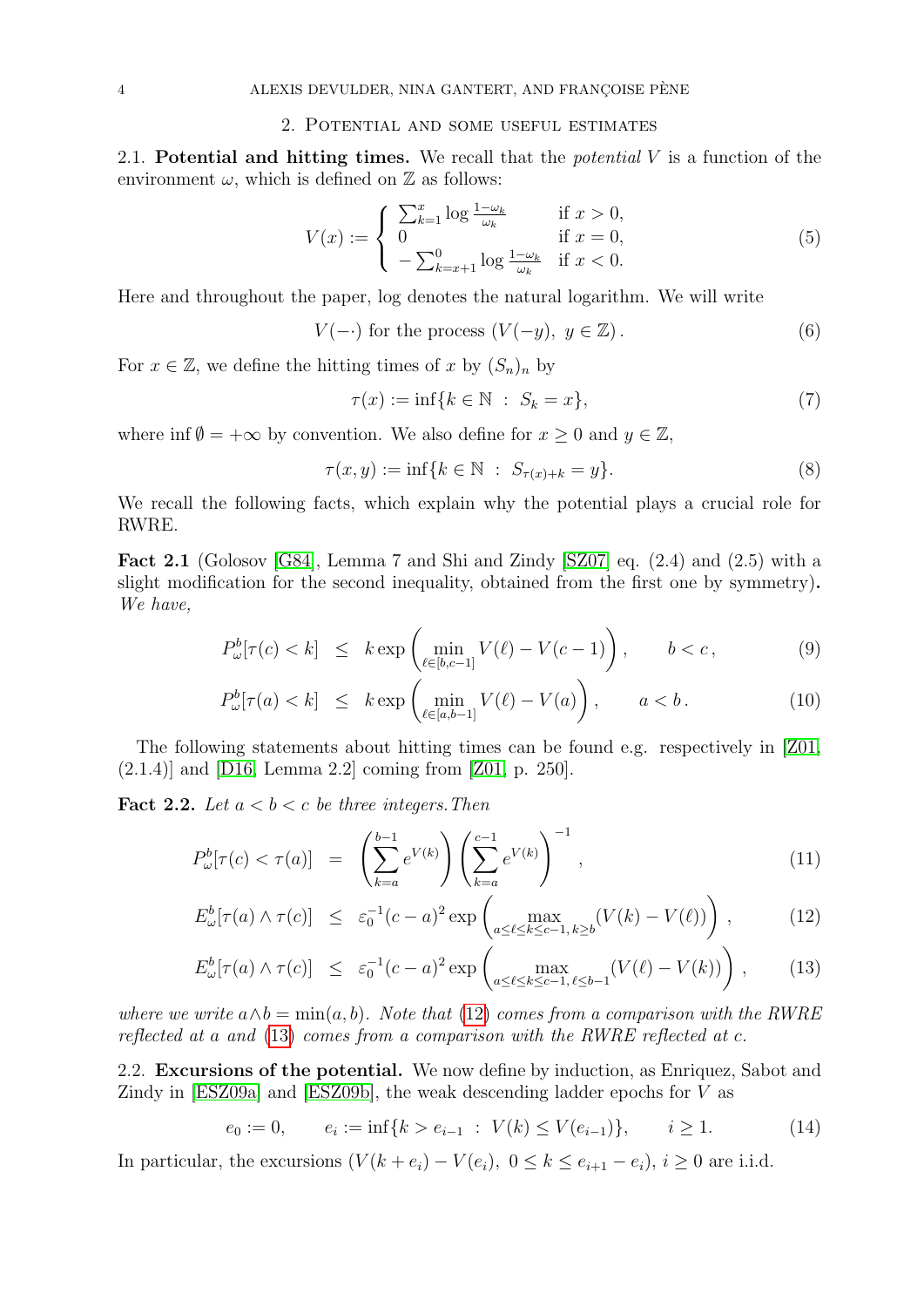Recall that, by classical large deviation results (see e.g. [\[ESZ09a\]](#page-24-16) Lemma 4.2, stated when  $\log \rho_0$  has a non-lattice distribution but also valid in the lattice case), there exists a function I such that  $I(0) > 0$  and

<span id="page-4-5"></span>
$$
\forall k \ge 1, \forall y \ge 0, \qquad \mathsf{P}[V(k) \ge ky] \le \exp[-kI(y)]. \tag{15}
$$

One consequence of such large deviations is that  $\mathsf{E}(e_1^2) < \infty$ , since for every  $k \geq 1$ ,  $P(e_1 > k) \leq P[V(k) \geq 0] \leq \exp[-kI(0)].$ 

We also introduce the height  $H_i$  of the excursion  $[e_i, e_{i+1}]$  of the potential, that is,

<span id="page-4-6"></span>
$$
H_i := \max_{e_i \le k \le e_{i+1}} [V(k) - V(e_i)], \qquad i \ge 0.
$$
 (16)

Recall that due to a result of Cramér (see e.g. [\[K97\]](#page-24-22), Theorem 3 in the lattice and in the non-lattice case, see also [\[P15,](#page-24-23) Prop 2.1]), there exists  $C_M > 0$  such that

$$
\mathsf{P}\left(\sup_{y\geq 0} V(y) \geq z\right) \sim_{z\to+\infty, z\in\Gamma} C_M e^{-\kappa z},\tag{17}
$$

where  $\Gamma = \mathbb{R}$  if V is non-lattice and where  $\Gamma = a\mathbb{Z}$  if the potential V is lattice and if  $a \in \mathbb{R}_+^*$  is the largest positive real number such that  $P(V(n) \in a\mathbb{Z}, \forall n \geq 1) = 1$ . The same result is true with  $>$  instead of  $\geq$ , with  $C_M$  replaced by a positive constant  $C_M$  $(C_M' = C_M$  is the non-lattice case but  $C_M' = C_M e^{-\kappa a}$  in the lattice case with the previous notation), i.e. we have

<span id="page-4-0"></span>
$$
\mathsf{P}\left(\sup_{y\geq 0} V(y) > z\right) \sim_{z\to+\infty, z\in\Gamma} C'_M e^{-\kappa z}.\tag{18}
$$

As a consequence, there exists a constant  $C_M'' \geq 1$  such that

<span id="page-4-1"></span>
$$
\forall z \in \mathbb{R}, \qquad \mathsf{P}\left(\sup_{y \ge 0} V(y) \ge z\right) \le C''_M e^{-\kappa z}.\tag{19}
$$

We will use in the rest of the paper the following result. It is already known when the distribution of  $\log \rho_0$  is non-lattice and we extend it for the lattice case.

<span id="page-4-4"></span>Proposition 2.3. (adapted from Iglehart [\[I72\]](#page-24-24)) Under Hypotheses [\(2\)](#page-1-2), [\(3\)](#page-1-0) and [\(4\)](#page-1-1), there exists  $C_I > 0$  such that

<span id="page-4-3"></span>
$$
P(H_1 > h) \sim_{h \to +\infty, h \in \Gamma} C_I e^{-\kappa h} \quad \text{as} \quad h \to \infty \quad \text{in} \quad \Gamma \,, \tag{20}
$$

where  $\Gamma = \mathbb{R}$  if V is non-lattice and where  $\Gamma = a\mathbb{Z}$  if the potential V is lattice and if  $a \in \mathbb{R}_+^*$  is the largest positive real number such that  $P(V(n) \in a\mathbb{Z}, \forall n \geq 1) = 1$ .

*Proof.* When V is non-lattice, the result is proved in [\[I72,](#page-24-24) Thm 1]. When V is lattice, the proof is the same as the proof of [\[I72,](#page-24-24) Thm 1] with the use of [\(18\)](#page-4-0) instead of [\[I72,](#page-24-24) Lemma 1]. However, since the proof is short, we write it below with our notations.

First, notice that for  $z > 0$ ,

$$
P\Big[\sup_{N} V > z\Big] = P\Big[\sup_{N} V > z, H_0 > z\Big] + P\Big[\sup_{N} V > z, H_0 \le z\Big]
$$
  
= 
$$
P\Big[H_0 > z\Big] + E\Big[\mathbb{1}_{\{H_0 \le z\}} P\Big(\sup_{N} V > z - y\Big)\Big|_{y=V(e_1)}\Big]
$$

by the strong Markov property applied at stopping time  $e_1$ . Hence,

<span id="page-4-2"></span>
$$
e^{\kappa z} \mathsf{P}\Big[H_0 > z\Big] = e^{\kappa z} \mathsf{P}\Big[\sup_{\mathbb{N}} V > z\Big] - \mathsf{E}\Big[\mathbb{1}_{\{H_0 \le z\}} e^{\kappa V(e_1)} \alpha(z)\Big],\tag{21}
$$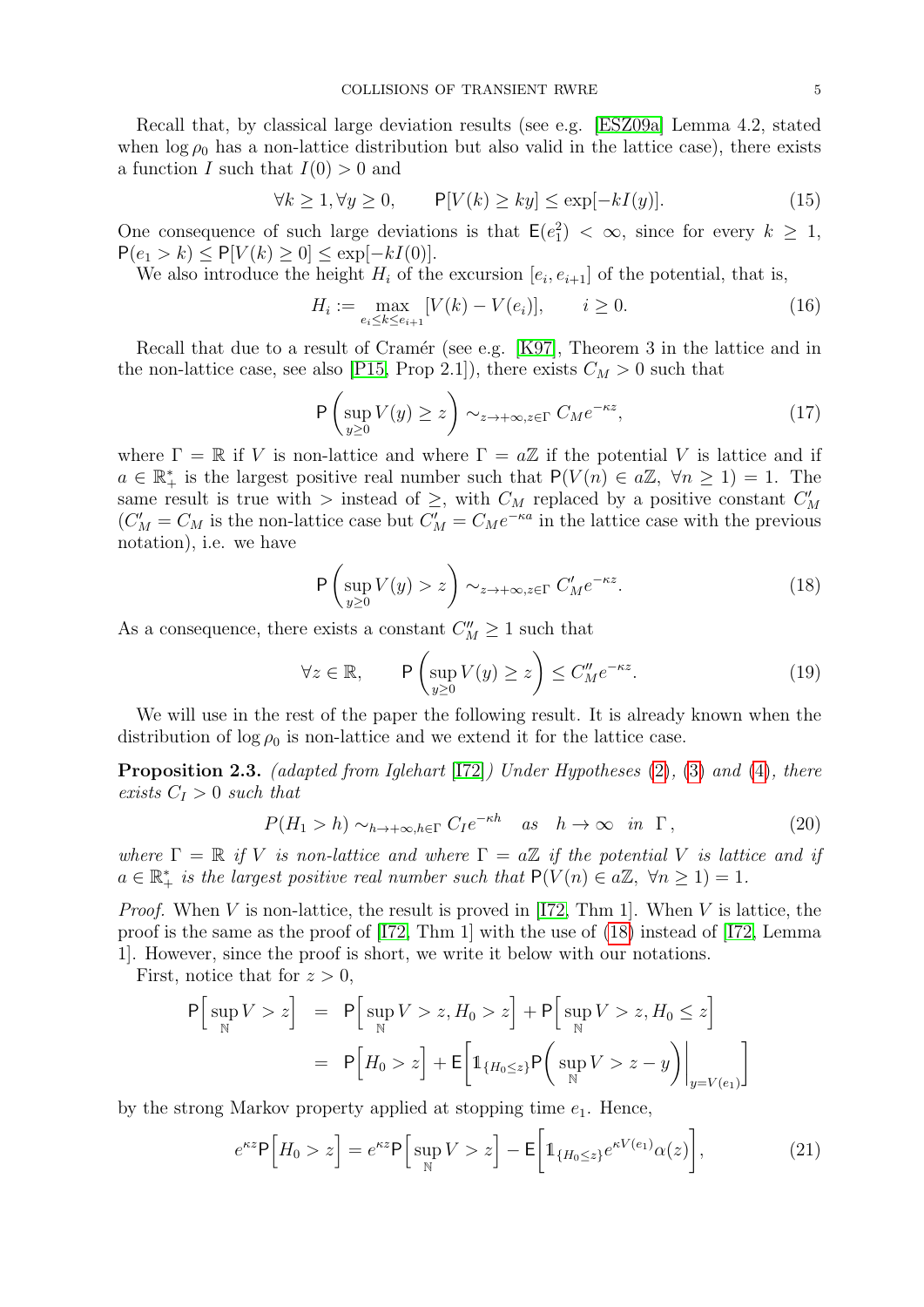where

$$
\alpha(z) := \left( e^{\kappa(z-y)} \mathsf{P}\left(\sup_{\mathbb{N}} V > z - y \right) \right)\Big|_{y = V(e_1)}
$$

.

Notice that when  $z \to +\infty$  with  $z \in \Gamma$ ,  $\mathbb{1}_{\{H_0 \leq z\}} \to 1$  a.s. since V is transient to  $-\infty$ , whereas  $\alpha(z) \to C_M'$  a.s. by [\(18\)](#page-4-0) since  $(z - V(e_1)) \in \Gamma$  and goes to infinity. Also,  $\sup_{z>0} \left| 1_{\{H_0 \leq z\}} e^{\kappa V(e_1)} \alpha(z) \right| \leq C_M''$  a.s. by [\(19\)](#page-4-1) and since  $V(e_1) \leq 0$ . So by the dominated convergence theorem,

$$
\mathsf{E}\bigg[\mathbb{1}_{\{H_0\leq z\}}e^{\kappa V(e_1)}\alpha(z)\bigg]\to_{z\to+\infty,z\in\Gamma}C'_M\mathsf{E}\big[e^{\kappa V(e_1)}\big].
$$

This together with [\(21\)](#page-4-2) and [\(18\)](#page-4-0) gives  $e^{\kappa z} \mathsf{P}\left[H_0 > z\right] \to_{z \to +\infty, z \in \Gamma} C'_M\left(1 - \mathsf{E}\left[e^{\kappa V(e_1)}\right]\right) =:$  $C_I > 0$ , which ends the proof in the lattice and in the non-lattice case.

Observe that, in the lattice case, [\(20\)](#page-4-3) is not true for  $h \to \infty$  in R (it is even not true in  $\frac{1}{2}\Gamma$ ) but that, in any case, under Hypotheses [\(2\)](#page-1-2), [\(3\)](#page-1-0) and [\(4\)](#page-1-1), there exist  $C_I^{(0)} > 0$  and  $C_I^{(1)} > 0$  such that

<span id="page-5-2"></span>
$$
\forall h \in \mathbb{R}_+, \quad C_I^{(0)} e^{-\kappa h} \le P(H_1 > h) \le P(H_1 \ge h) \le C_I^{(1)} e^{-\kappa h} \,. \tag{22}
$$

2.3. An estimate for the hitting time of the first valley. Let us define the maximal increase of the potential between 0 and x, and then between x and  $y$ , by

$$
V^{\uparrow}(x) := \max_{0 \le i \le j \le x} [V(j) - V(i)], \quad x \in \mathbb{N},
$$
  

$$
V^{\uparrow}(x, y) := \max_{x \le i \le j \le y} [V(j) - V(i)], \quad x \le y.
$$

We also introduce

<span id="page-5-0"></span>
$$
T^{\uparrow}(h) := \min\{x \ge 0, V^{\uparrow}(x) \ge h\}, \quad h > 0,
$$
  
\n
$$
m_1(h) := \min\left\{x \ge 0, V(x) = \min_{[0,T^{\uparrow}(h)]} V\right\}, \quad h > 0,
$$
\n(23)

$$
^{\uparrow}T_h(y) := \max\{x \in \mathbb{Z}, x \le m_1(h), V(x) - V[m_1(h)] \ge y\}, \quad h > 0, y > 0, (24)
$$
  

$$
T_V(A) := \min\{x \ge 1, V(x) \in A\}, \quad A \subset \mathbb{R}.
$$
 (25)

$$
T_{V(-)}(A) := \min\{x \ge 1, \ V(-x) \in A\}, \qquad A \subset \mathbb{R}, \tag{26}
$$

where we take the convention 
$$
\max \emptyset = -\infty
$$
 in (24).

The following inequality (the proof of which uses our assumptions and Proposition [2.3\)](#page-4-4) is useful to bound the expectation of the hitting time of the first valley of height  $h$  for  $(V(x), x \ge 0)$ . It is proved in [\[ESZ09a\]](#page-24-16) when the distribution of log  $\rho_0$  is non-lattice and we prove that it remains true in the lattice case.

<span id="page-5-3"></span>Fact 2.4. (adapted from [\[ESZ09a,](#page-24-16) Lemma 4.9]) Under hypotheses [\(2\)](#page-1-2), [\(3\)](#page-1-0) and [\(4\)](#page-1-1), there exists  $C_0 > 1$  such that

<span id="page-5-1"></span>
$$
\forall h > 0, \qquad \mathbb{E}_{\vert 0} \big[ \tau \big( T^{\uparrow}(h) - 1 \big) \big] \le C_0 e^h,\tag{27}
$$

where  $\mathbb{E}_{0}$  denotes the expectation under the annealed law  $\mathbb{P}_{0}$  of the RWRE  $(S_n)_n$  on N starting from 0 and reflected at 0 (that is, on the environment  $\omega$  (under P) with  $\omega_0$  replaced  $by 1$ ).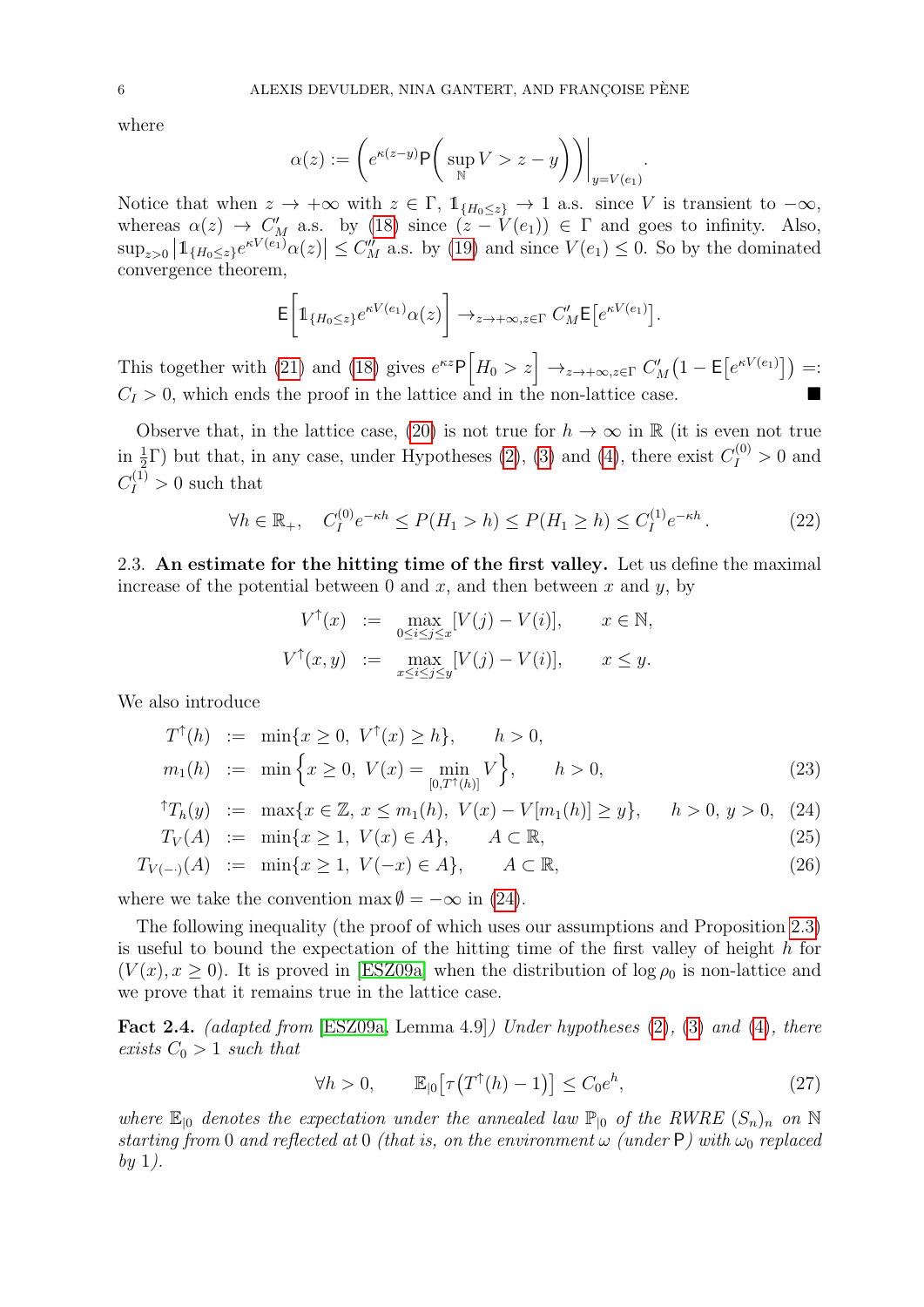*Proof.* Assume [\(2\)](#page-1-2), [\(3\)](#page-1-0) and [\(4\)](#page-1-1). If the distribution of  $\log \rho_0$  is non-lattice, [\(27\)](#page-5-1) is proved in [\[ESZ09a,](#page-24-16) Lemma 4.9] for large h and then for all  $h > 0$  up to a change of the value of  $C_0$ , which we can choose to be greater than 1.

Notice that at least up to their equation (4.15), the proof of [\[ESZ09a,](#page-24-16) Lemma 4.9] does not use  $P(H_1 > h) \sim_{h \to +\infty} C_I e^{-\kappa h}$  but only uses [\(22\)](#page-5-2) instead of it. Since (22) is true when the distribution of  $\log \rho_0$  is lattice, the proof of [\[ESZ09a,](#page-24-16) Lemma 4.9], which does not use the non-lattice hypothesis anywhere else, remains valid in the lattice case at least up to their equation (4.15).

So it only remains to prove that  $\mathsf{E}[J_0|H_0 < h] \le Ce^{(1-\kappa)h}$  for some  $C > 0$  for large h, where  $J_0 := \sum_{k=0}^{e_1} e^{V(k)}$ . We simplify the rest of the proof as follows. For  $x \in \mathbb{R}$ , we denote by  $\lfloor x \rfloor$  the integer part of x. Since  $P[H_0 < h] \to 1$  when  $h \to +\infty$  and  $0 \le V(k) \le h$  for  $0 \leq k \leq e_1$  on  $\{H_0 < h\}$ , we have for large h,

$$
\begin{array}{lcl} \mathsf{E}\big[J_0|H_0
$$

by the strong Markov property. Hence for large h,

$$
\mathsf{E}\big[J_0|H_0 < h\big] \leq 2\sum_{p=0}^{\lfloor h \rfloor} e^{p+1} \mathsf{P}\Big[T_V([p, p+1[) < \infty\Big] \mathsf{E}\bigg(\sum_{k=0}^{\infty} \mathbb{1}_{\{-1 \leq V(k) \leq 1\}}\bigg).
$$

But the expectation in the right hand side of the previous line is finite because  $V$  is a random walk transient to  $-\infty$ , whereas  $P[T_V([p, p+1]) < \infty] \le P[\sup_N V \ge p] \le$  $C''_M e^{-\kappa p}$  by [\(19\)](#page-4-1), so there exists  $C > 0$  such that for large h,

$$
\mathsf{E}[J_0|H_0 < h] \le C \sum_{p=0}^{\lfloor h \rfloor} e^{(1-\kappa)p} = O(e^{(1-\kappa)h})
$$

as  $h \to +\infty$  since  $0 < \kappa < 1$ . This ends the proof of [\(27\)](#page-5-1) also when  $\log \rho_0$  has a lattice distribution, for large h and then for all  $h > 0$  up to a change of constant. So Fact [2.4](#page-5-3) is proved in both cases.

2.4. An estimate for the invariant measure. The following lemma will be useful to control the invariant probability measure of a RWRE reflected inside our valleys, and to show that the invariant measure at the bottom of some of these valleys (introduced below in Proposition [3.5\)](#page-14-0) is uniformly large.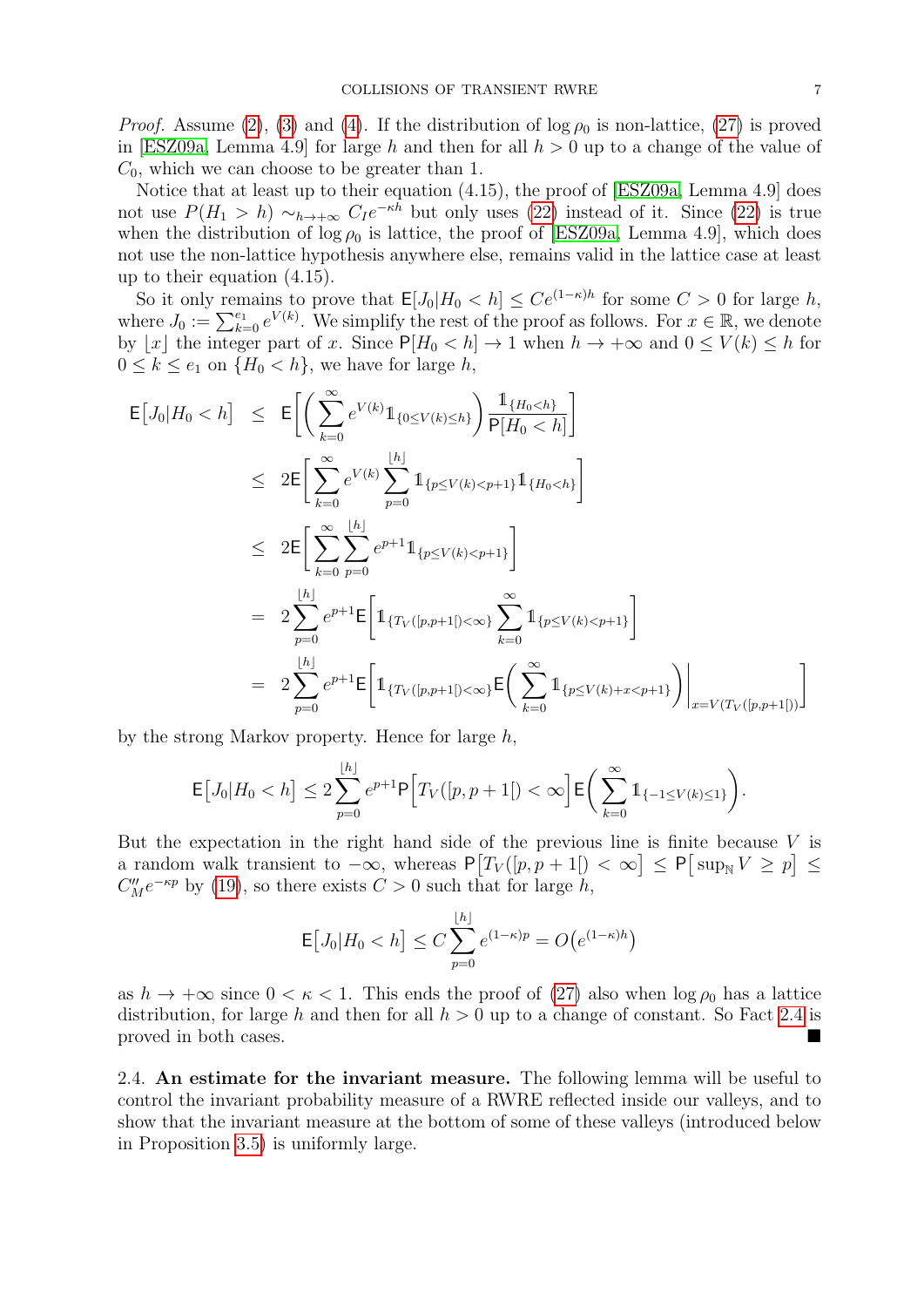<span id="page-7-0"></span>**Lemma 2.5.** Under hypotheses [\(2\)](#page-1-2), [\(3\)](#page-1-0) and [\(4\)](#page-1-1), there exist constants  $C_2 > 0$  and  $h_0 > 0$ such that for every  $h > h_0$ ,

<span id="page-7-4"></span>
$$
\mathsf{E}\left[\sum_{m_1(h)\leq x\leq T^\dagger(h)} e^{-(V(x)-V(m_1(h))}\right] \leq C_2\tag{28}
$$

and

<span id="page-7-5"></span>
$$
\mathsf{E}\left[\sum_{\uparrow T_h(h)\leq x < m_1(h)} e^{-(V(x)-V(m_1(h)))} \middle| \uparrow T_h(h) \geq 0\right] \leq C_2. \tag{29}
$$

*Proof.* Recall that  $\omega_0$  is non degenerate, which together with [\(4\)](#page-1-1) gives  $P[\log \rho_0 > 0] > 0$ and  $P[\log \rho_0 < 0] > 0$ . Also  $\lim_{x\to+\infty} V(x) = -\infty$  by [\(3\)](#page-1-0), so we can use Propositions [5.1](#page-21-1) and [5.2.](#page-22-0) Since  $(V(x + m_1(h)) - V(m_1(h)), 0 \le x \le T^{\dagger}(h) - m_1(h))$  is equal in law to  $(V(x), 0 \leq x \leq T_V([h,+\infty[) | T_V([h,+\infty[) < T_V(-\infty,0[))$  by Proposition [5.2,](#page-22-0) we have,

<span id="page-7-2"></span>
$$
\mathsf{E}\bigg(\sum_{m_1(h)\leq x\leq T^{\dagger}(h)}e^{-(V(x)-V(m_1(h))}\bigg)
$$
\n
$$
=\mathsf{E}\bigg(\sum_{0\leq x\leq T_V([h,+\infty[)}e^{-V(x)}\Big|T_V([h,+\infty[)\n
$$
=\sum_{x=0}^{\infty}\mathsf{E}\left(\mathbb{1}_{\{x\leq T_V([h,+\infty[])}e^{-V(x)}\Big|T_V([h,+\infty[)\n(30)
$$
$$

Note that  $(V(x))_{x\in\mathbb{N}}$  is a Markov chain starting from 0. We will write P<sup>y</sup> for the law of this Markov chain starting from  $y \in \mathbb{R}$ , which is the law of  $(y + V(x))_{x \in \mathbb{N}}$  (we will use this notation in [\(32\)](#page-7-1) below with  $y = V(x)$ ). We first notice that for all  $x > 0$  and  $h > 0$ ,

<span id="page-7-3"></span>
$$
\mathsf{E}\left(\mathbb{1}_{\{x\leq T_V([h,+\infty[)\}}e^{-V(x)}\mathbb{1}_{\{V(x)\geq\sqrt{x}\}}\Big|T_V([h,+\infty[)
$$

Let  $h_0 := 8\kappa/I(0)$ , where  $I(0) > 0$  is introduced in [\(15\)](#page-4-5). Hence, using  $e^{-V(x)} \leq 1$  and  $P[T_V([h,+\infty[) < T_V(]-\infty,0[)]] \geq P[T_V([h,+\infty[) < T_V(]-\infty,0])]] \geq C_I^{(0)}$  $I_I^{(0)}e^{-\kappa h}$  (see [\(22\)](#page-5-2)) in the first inequality, then, due to the Markov property at x, we have for all  $h > 0$  and  $x \geq 0$ ,

<span id="page-7-1"></span>
$$
\begin{split}\n& \mathsf{E}\left(\mathbb{1}_{\{x\leq T_V([h,+\infty[)\}}e^{-V(x)}\mathbb{1}_{\{V(x)<\sqrt{x}\}}\Big|T_V([h,+\infty[)
$$

where we used  $(19)$  and  $(15)$  in the last two inequalities.

Finally, using [\(30\)](#page-7-2) and summing [\(31\)](#page-7-3) and [\(32\)](#page-7-1) over x, we get for every  $h > h_0$ ,

$$
\mathsf{E}\bigg(\sum_{m_1(h)\leq x\leq T^{\uparrow}(h)} e^{-(V(x)-V(m_1(h))}\bigg) \leq \sum_{x\geq 0} \bigg(e^{-\sqrt{x}} + \frac{C''_M}{C_1^{(0)}} e^{\kappa \sqrt{x} - xI(0)}\bigg) =: C_2 < \infty \tag{33}
$$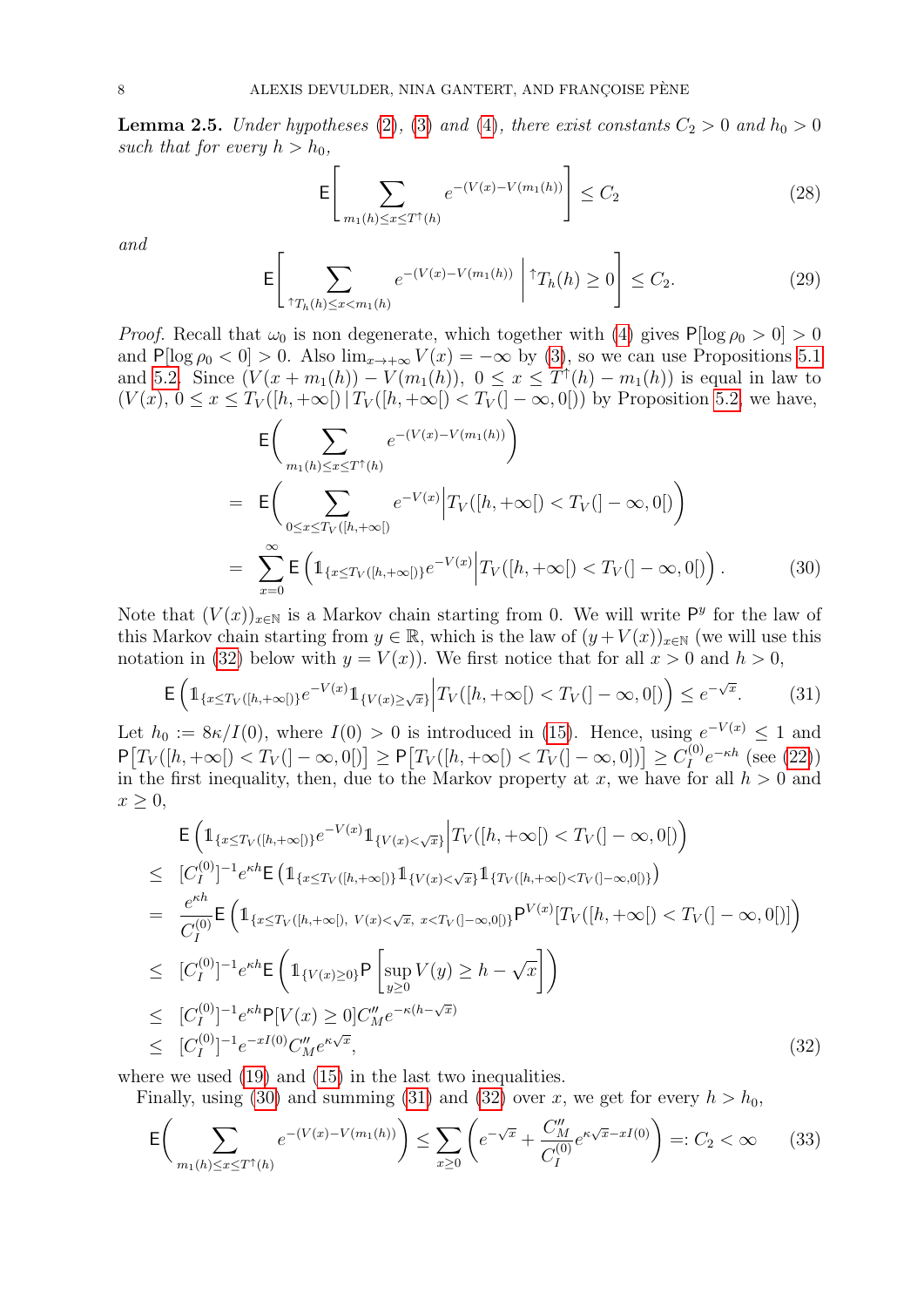since  $I(0) > 0$ , which proves [\(28\)](#page-7-4) for all  $h > h_0$ .

We now turn to [\(29\)](#page-7-5). Recall  $V(-)$  and  $T_{V(-)}$  from [\(6\)](#page-3-2) and [\(26\)](#page-5-0). Due to Proposition [5.1,](#page-21-1) the left hand side of [\(29\)](#page-7-5) is equal to

$$
\begin{split}\n&= \Bigg[ \sum_{0 < x \le T_{V(-\cdot)}([h,+\infty[)} e^{-V(-x)} \Big| T_{V(-\cdot)}([h,+\infty[) < T_{V(-\cdot)}(]-\infty,0]) \Bigg] \\
&\le E \Bigg[ \sum_{x \ge 0} e^{-V(-x)} \mathbb{1}_{\{V(-x) \ge 0\}} \frac{\mathbb{1}_{\{T_{V(-\cdot)}([h,+\infty[) < T_{V(-\cdot)}([-0,0])\} - \mathbb{1}_{\{F_{V(-\cdot)}([h,+\infty[) \le T_{V(-\cdot)}([-0,0])\} - \mathbb{1}_{\{F_{V(-\cdot)}([h,+\infty[) \le T_{V(-\cdot)}([-0,0,0])\} - \mathbb{1}_{\{F_{V(-\cdot)}([h,+\infty[) \le T_{V(-\cdot)}[-0,0])\} - \mathbb{1}_{\{F_{V(-\cdot)}([h,+\infty[) < \infty\}} \mathbb{1}_{\{F_{V(-\cdot)}([h,+\infty[] < \infty\}}) \frac{1}{\mathbb{P}[\inf_{\mathbb{N}^*} V(-\cdot) > 0]} \\
&\le \sum_{p=0}^{\infty} e^{-p} \mathbb{E} \Bigg( \sum_{x \ge 0} \mathbb{1}_{\{-1 \le V(-x) \le 1\}} \Bigg) \frac{1}{\mathbb{P}[\inf_{\mathbb{N}^*} V(-\cdot) > 0]} =: C_3 < \infty,\n\end{split}
$$

due to the strong Markov property in the last line, and since  $V(-)$  is a random walk transient to  $+\infty$ , and so the expectation in the previous line is finite and P[inf<sub>N</sub>∗  $V(-)$ )  $[0] = \mathsf{P}[\sup_{\mathbb{N}^*} V < 0] > 0.$  This proves [\(29\)](#page-7-5) and then the lemma, up to a change of constants.

## 3. Construction of the very deep valleys

<span id="page-8-0"></span>We fix some  $\varepsilon \in ]0, \frac{1-\kappa}{2\kappa}$  $\frac{1-\kappa}{2\kappa}$ , which is possible since  $0 < \kappa < 1$  by [\(4\)](#page-1-1). We first build a succession of very deep valleys for the potential, with probability 1. To this end, we set for  $i \geq 1$ , recalling  $C_0$  from Fact [2.4,](#page-5-3)

<span id="page-8-2"></span>
$$
N_i := \left\lfloor C_0 i^{1+\varepsilon} (i!)^{\frac{1+\varepsilon}{\kappa}} \right\rfloor,\tag{34}
$$

<span id="page-8-1"></span>
$$
f_i := \log(N_i/C_0) - (1+\varepsilon)\log i \sim_{i \to +\infty} \frac{1+\varepsilon}{\kappa} \log(i!) \sim_{i \to +\infty} \frac{1+\varepsilon}{\kappa} i \log i. \tag{35}
$$

We now define (recall that  $H_k$  and  $e_k$  were respectively defined in [\(16\)](#page-4-6) and [\(14\)](#page-3-3)),

$$
\sigma(0) := -1, \qquad \sigma(i) := \inf\{k > \sigma(i-1) \; : \; H_k \ge f_i\}, \qquad i > 0.
$$

Notice that P-almost surely,  $\sigma(i) < \infty$  for all  $i \in \mathbb{N}$ , since the  $H_k$ ,  $k \in \mathbb{N}$  are i.i.d. and thanks to [\(20\)](#page-4-3). We also introduce for  $i \geq 1$  (see Figure [1\)](#page-9-0),

$$
b_i := e_{\sigma(i)},
$$
  
\n
$$
a_i := \max(e_{\sigma(i-1)+1}, \sup\{k < b_i : V(k) \ge V(b_i) + f_i + z_i\}),
$$
  
\n
$$
\alpha_i := \max(e_{\sigma(i-1)+1}, \sup\{k < b_i : V(k) \ge V(b_i) + f_i/2\}),
$$
  
\n
$$
\gamma_i := \inf\{k > b_i : V(k) \ge V(b_i) + f_i/2\} \le e_{\sigma(i)+1} - 1,
$$
  
\n
$$
c_i := \min(e_{\sigma(i)+1} - 1, \inf\{k > b_i : V(k) \ge V(b_i) + f_i + z_i\}),
$$

with  $z_i := (\log i)/\kappa$ . We call  $[a_i, c_i]$  the valley number i. Its bottom is  $b_i$ , and we call  $H_{\sigma(i)}$ its *height*. We also define for  $i \geq 1$ ,

$$
\beta_i^- := \sup \{ k < b_i : V(k) \ge V(b_i) + f_i \},
$$
\n
$$
\beta_i^+ := \inf \{ k > b_i : V(k) \ge V(b_i) + f_i \}.
$$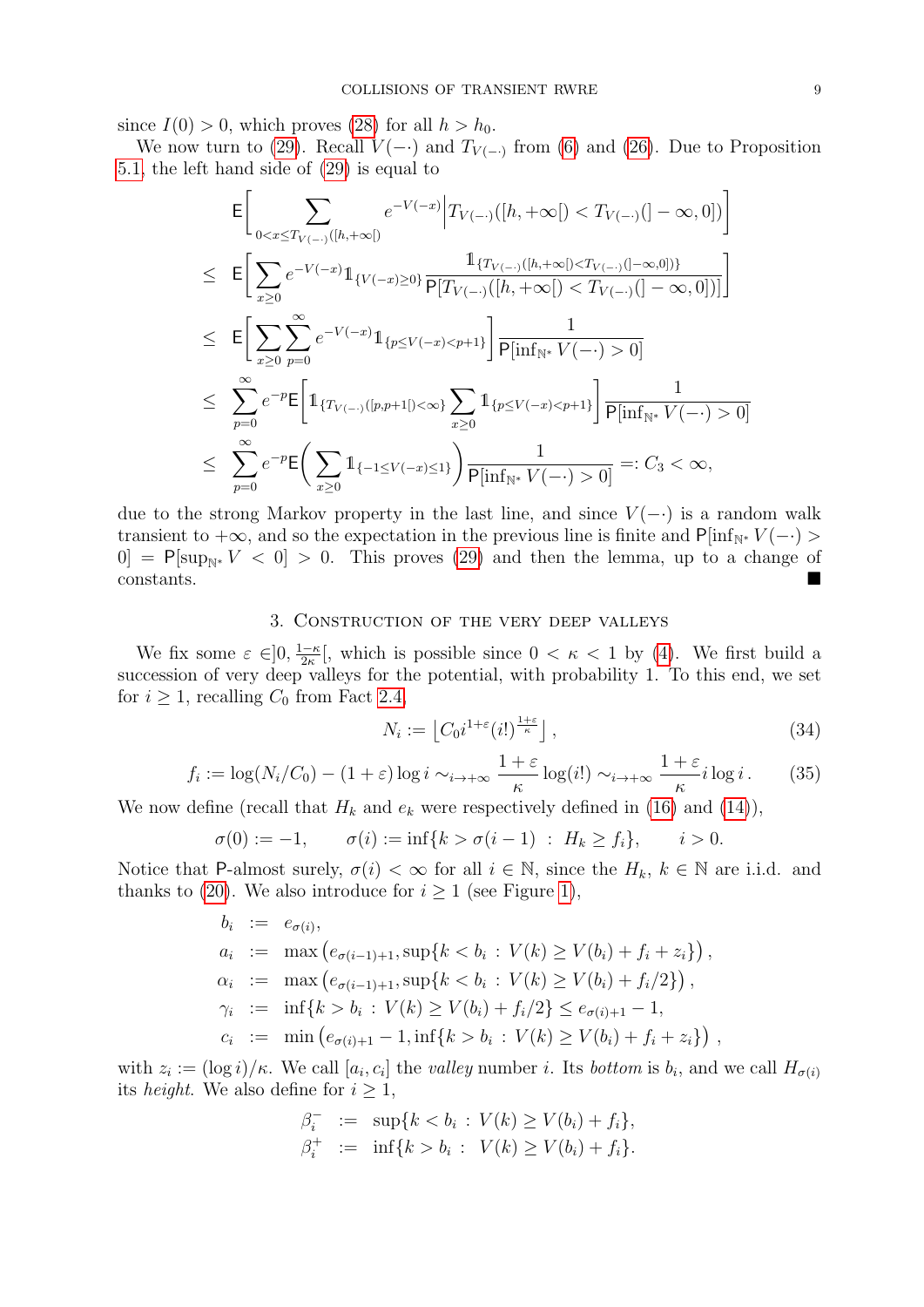<span id="page-9-0"></span>

**Figure 1.** Pattern of the potential V for a very deep valley for  $i = i(n)$ ,  $\omega \in \tilde{\Omega}$ and representation of different quantities.

<span id="page-9-2"></span>**Remark 3.1.** Since the r.v.  $e_{\sigma(i)+1}$ ,  $i \geq 1$ , are stopping times with respect to the  $\sigma$ -field  $(\sigma(V(1),...,V(n)), n \geq 0)$ , the random variables

$$
Y_i := (V(z + e_{\sigma(i)}) - V(e_{\sigma(i)}); \ z = e_{\sigma(i-1)+1} - e_{\sigma(i)}, \dots, e_{\sigma(i)+1} - e_{\sigma(i)}), \qquad i \geq 1,
$$

are mutually independent by the strong Markov property.

<span id="page-9-1"></span>**Remark 3.2.** Since the derivative of  $x \mapsto \mathsf{E}[e^{xV(1)}]$  at 0 is  $\mathsf{E}[V(1)] < 0$  thanks to [\(2\)](#page-1-2), [\(3\)](#page-1-0) and [\(4\)](#page-1-1), there exists  $\kappa_0 \in ]0, \kappa[$  such that  $v_0 := \mathsf{E}[\rho_0^{\kappa_0}] = \mathsf{E}[e^{\kappa_0 V(1)}] < 1$ .

Let 
$$
C_4 > \frac{2(\kappa + \kappa_0)}{|\log v_0|}
$$
. For every  $i \ge 1$ , we consider the following sets  
\n
$$
\Omega_1^{(i)} := \{a_i = \sup\{k < b_i : V(k) \ge V(b_i) + f_i + z_i\}\},
$$
\n
$$
\Omega_2^{(i)} := \{b_i \le T^\uparrow(f_i) - 1 \le i e^{\kappa f_i}\},
$$
\n
$$
\Omega_3^{(i)} := \{c_i - a_i \le C_4(f_i + z_i)\},
$$
\n
$$
\Omega_4^{(i)} := \left\{\inf_{|a_i, c_i| \setminus |a_i, \gamma_i|} V > V(b_i) + \frac{f_i}{4}\right\},
$$
\n
$$
\Omega_5^{(i)} := \left\{\sum_{k=\alpha_i}^{\gamma_i} e^{-(V(k) - V(b_i))} < 7C_2\right\},
$$
\n
$$
\Omega_6^{(i)} := \{H_{\sigma(i)} \ge f_i + z_i\} = \{c_i = \inf\{k > b_i : V(k) \ge V(b_i) + f_i + z_i\} \}.
$$

In particular, the set  $\Omega_1^{(i)}$  ensures that the valley  $[a_i, c_i]$  of bottom  $b_i$  is well separated from the previous valleys  $[a_j, c_j]$ ,  $j < i$ , which we will use for example in Lemma [4.3.](#page-16-0) Also, on  $\Omega_2^{(i)}$  $2^{(i)}$ , the heights of the previous valleys are less than  $f_i$ , whereas on  $\Omega_6^{(i)}$ , the height of the valley  $[a_i, c_i]$  is greater than or equal to  $f_i + z_i$ . So the valley  $[a_i, c_i]$  is significantly higher than the previous ones on  $\Omega_2^{(i)} \cap \Omega_6^{(i)}$  $\binom{1}{6}$ , which will be used to get [\(48\)](#page-14-1), itself necessary to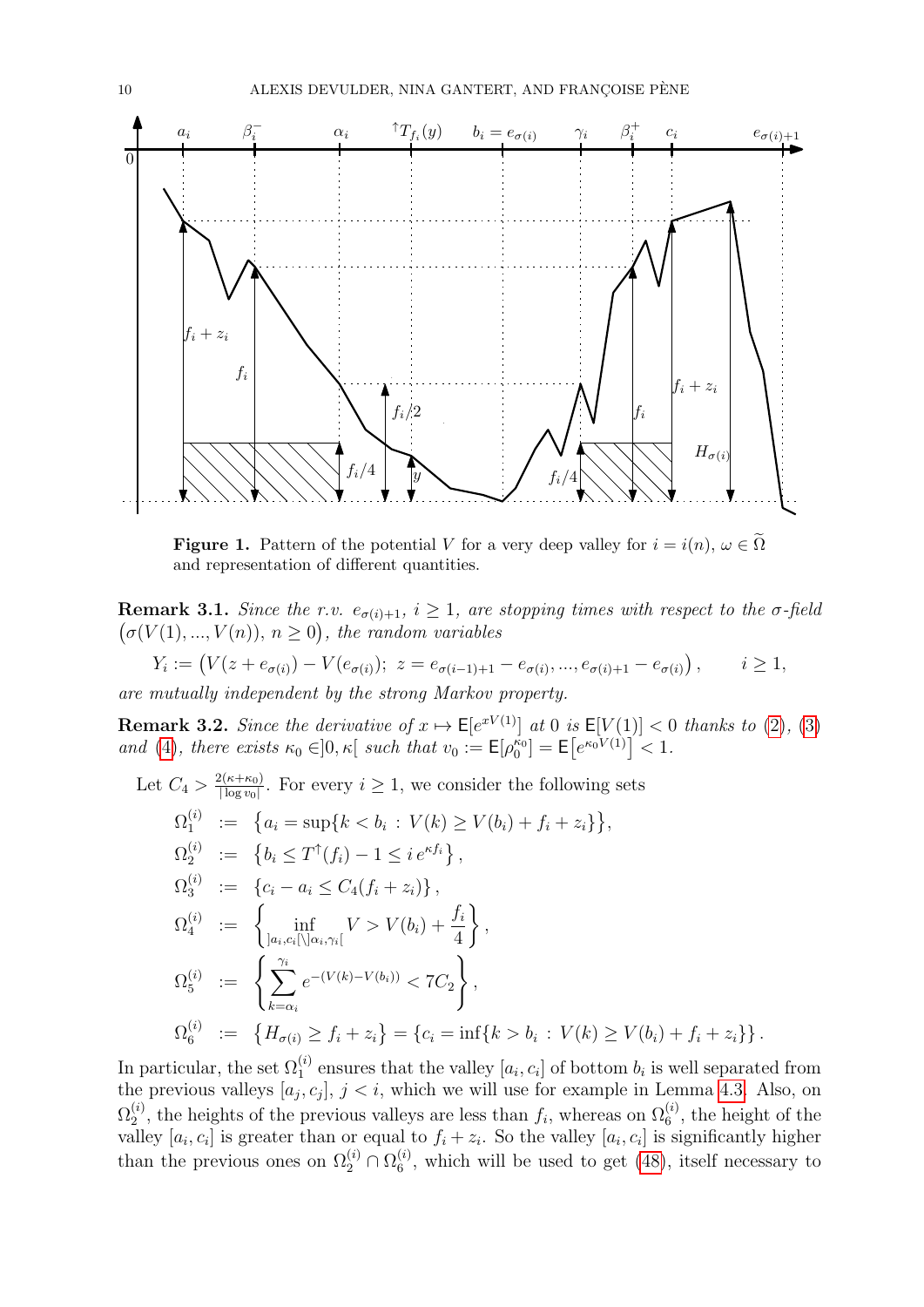prove Lemma [4.1.](#page-15-0) Also,  $\Omega_3^{(i)}$  guarantees that the length  $c_i - a_i$  of the valley  $[a_i, c_i]$  is not too big. Finally,  $\Omega_3^{(i)}$ ,  $\Omega_4^{(i)}$  and  $\Omega_5^{(i)}$  help to ensure that the invariant probability measure of a RWRE reflected in the valley  $[a_i, c_i]$  is greater than a positive constant at location  $b_i$ (which is necessary in Lemma [4.7\)](#page-19-1), and  $\Omega_4^{(i)}$  will be useful in Lemma [4.5](#page-18-0) to ensure that the coupling in Section [4.2](#page-17-0) happens quickly, which is itself necessary in Lemma [4.7.](#page-19-1) We now estimate the probability of these events.

# <span id="page-10-0"></span>Proposition 3.3. We have

$$
\sum_{j=1}^3\sum_{i\geq 1}{\sf P}\left[\left(\Omega_j^{(i)}\right)^c\right]<\infty,\qquad \sum_{i\geq 1}{\sf P}\left[\left(\Omega_4^{(i)}\right)^c\cap\Omega_6^{(i)}\right]<\infty\,.
$$

Proof of Proposition [3.3.](#page-10-0) • Control on  $\Omega_1^{(i)}$ . Observe that for  $i \geq 1$ ,

$$
P[(\Omega_1^{(i)})^c] = P[\sup\{k < b_i : V(k) \ge V(b_i) + f_i + z_i\} < e_{\sigma(i-1)+1}]
$$
\n
$$
= P[\forall k \in \{e_{\sigma(i-1)+1}, ..., b_i\}, V(k) < V(b_i) + f_i + z_i]
$$
\n
$$
\le P[V(b_i) > V(e_{\sigma(i-1)+1}) - f_i - z_i]
$$
\n
$$
= P[V(m_1(f_i)) > -f_i - z_i]
$$

by the strong Markov property applied at stopping time  $e_{\sigma(i-1)+1}$ . Thus,

<span id="page-10-1"></span>
$$
P[(\Omega_1^{(i)})^c] \leq P[m_1(f_i) < T_V(]-\infty, -f_i - z_i])]
$$
\n
$$
\leq P[n_i < T_V(]-\infty, -f_i - z_i]) + P[m_1(f_i) < T_V(]-\infty, -f_i - z_i]) \leq n_i]
$$
\n
$$
\leq P[n_i < T_V(]-\infty, -f_i - z_i]) + P[m_1(f_i) < n_i], \tag{36}
$$

setting  $n_i = \left[2\kappa_0 \frac{f_i + z_i}{\log w_i}\right]$  $|\log v_0|$ . On the first hand, for every  $m > 0$  and every positive integer  $n$ , we have

$$
P[T_V(]-\infty,-m]) > n] \le P[V(n) \ge -m] \le E[e^{\kappa_0(V(n)+m)}] = v_0^n e^{\kappa_0 m},
$$

since  $\mathsf{E}(e^{\kappa_0 V(n)}) = \left[\mathsf{E}(e^{\kappa_0 V(1)})\right]^n = v_0^n$  because  $(\omega_x)_{x \in \mathbb{Z}}$  are i.i.d. This leads to

<span id="page-10-2"></span>
$$
\forall i \ge 1, \qquad \mathsf{P}[T_V(|-\infty, -f_i - z_i]) > n_i] \le v_0^{n_i} e^{\kappa_0(f_i + z_i)} \le e^{-\kappa_0(f_i + z_i)} \le e^{-\kappa_0 f_i} \tag{37}
$$

since  $z_i \geq 0$ .

In order to estimate  $P[m_1(f_i) < n_i]$ , we introduce the strict descending ladder epochs for V as

<span id="page-10-4"></span>
$$
e'_0 := 0, \qquad e'_i := \inf\{k > e'_{i-1} \; : \; V(k) < V(e'_{i-1})\}, \qquad i \ge 1. \tag{38}
$$

<span id="page-10-5"></span>
$$
H'_{i} := \max_{e'_{i} \le k \le e'_{i+1}} [V(k) - V(e'_{i})], \qquad i \ge 0.
$$
 (39)

In particular for  $i \geq 1$ , there exists  $j \in \mathbb{N}$  such that  $m_1(f_i) = e'_j$  and  $H'_j \geq f_i$ . Hence, for every  $i \geq 1$ ,

<span id="page-10-3"></span>
$$
\mathsf{P}\left[m_{1}(f_{i}) < n_{i}\right] \leq \mathsf{P}\left[m_{1}(f_{i}) < e'_{n_{i}}\right] \leq \mathsf{P}\left[\cup_{j=0}^{n_{i}-1} \{H'_{j} \geq f_{i}\}\right] \leq n_{i}\mathsf{P}[H'_{1} \geq f_{i}] \leq C''_{M}n_{i}e^{-\kappa f_{i}} \tag{40}
$$

since  $P[H'_1 \ge f_i] \le P[\sup_{N} V \ge f_i] \le C''_M e^{-\kappa f_i}$  by [\(19\)](#page-4-1). Combining [\(35\)](#page-8-1), [\(36\)](#page-10-1), [\(37\)](#page-10-2), [\(40\)](#page-10-3) leads to  $\sum_{i\geq 1} P\left[ (\Omega_1^{(i)})^c \right] < \infty$  since  $z_i = (\log i)/\kappa$ .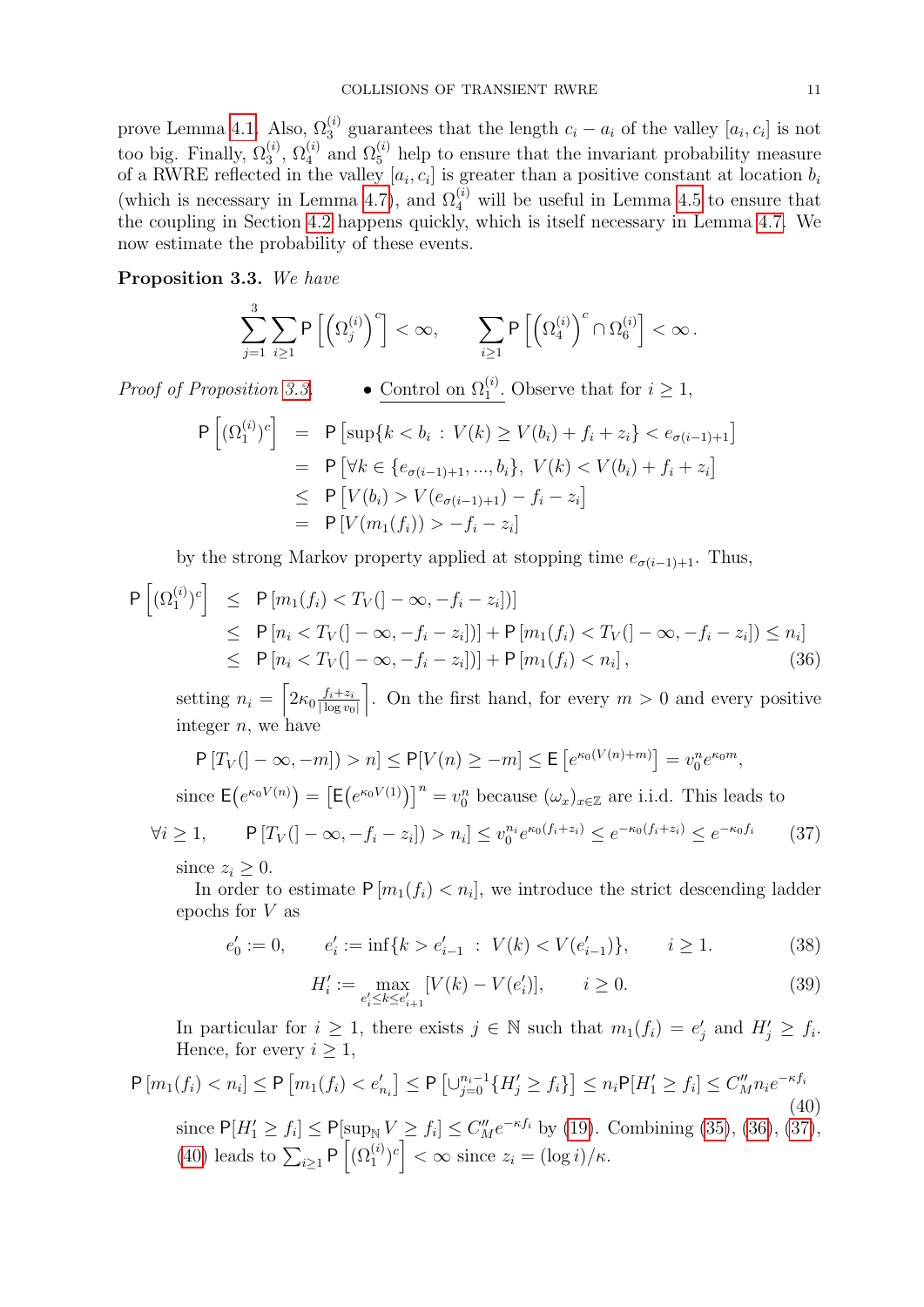• Control on  $\Omega_2^{(i)}$ . Let  $i > 1$ . Note that  $\mathsf{P}\left[(\Omega_2^{(i)})^c\right] \leq \mathsf{P}\left[b_i > T^{\uparrow}(f_i) - 1\right] + \mathsf{P}\left[T^{\uparrow}(f_i) - 1 > i e^{\kappa f_i}\right]$ 

<span id="page-11-2"></span>Also, by definition of  $e_j$ ,  $H_j$ ,  $\sigma(\cdot)$  and  $b_i$ ,

$$
V^{\uparrow}(b_i) = \max(H_j, 0 \le j \le \sigma(i) - 1)
$$
  
= 
$$
\max[\max(H_{\sigma(j)}, 1 \le j \le i - 1), \max(H_j, \sigma(i - 1) + 1 \le j \le \sigma(i) - 1)],
$$

and recall that  $\max(H_j, \sigma(i-1)+1 \leq j \leq \sigma(i)-1) < f_i$  by definition of  $\sigma(i)$ . Thus, by definition of  $\sigma(\cdot)$ ,  $f_i$  and  $N_i$ , and by [\(22\)](#page-5-2), for some constant  $C_5 > 0$ ,

 $(41)$ 

<span id="page-11-1"></span>
$$
\begin{split}\n\mathsf{P}\left[b_{i}\geq T^{\dagger}(f_{i})\right] &= \mathsf{P}\left[V^{\dagger}(b_{i})\geq f_{i}\right] \leq \sum_{j=1}^{i-1} \mathsf{P}\left[H_{\sigma(j)}\geq f_{i}\right] = \sum_{j=1}^{i-1} \mathsf{P}\left[H_{1}\geq f_{i}|H_{1}\geq f_{j}\right] \\
&\leq C_{5} \sum_{j=1}^{i-1} \exp\left(-\kappa[f_{i}-f_{j}]\right) = C_{5} \sum_{j=1}^{i-1} \left(\frac{N_{j}}{N_{i}}\right)^{\kappa} \left(\frac{i}{j}\right)^{\kappa(1+\varepsilon)} \\
&\leq C_{5} \left(\frac{C_{0}}{C_{0}-1}\right)^{\kappa} \sum_{j=1}^{i-1} \left(\frac{j!}{i!}\right)^{1+\varepsilon} \\
&\leq C_{5} \left(\frac{C_{0}}{C_{0}-1}\right)^{\kappa} \left(\frac{1}{i^{1+\varepsilon}}+\sum_{j=1}^{i-2} \frac{1}{[(i-1)i]^{1+\varepsilon}}\right) \\
&\leq O\left(i^{-1-\varepsilon}\right).\n\end{split} \tag{42}
$$

Moreover, setting  $K_i := ie^{\kappa f_i} + 1$ , we have for *i* large enough,

<span id="page-11-0"></span>
$$
P\left[T^{\uparrow}(f_{i}) > K_{i}\right] \leq P\left[e_{\lfloor \frac{K_{i}}{2E[e_{1}]\rfloor}} > K_{i}\right] + P\left[T^{\uparrow}(f_{i}) > e_{\lfloor \frac{K_{i}}{2E[e_{1}]\rfloor}}\right] \\
\leq P\left[e_{\lfloor \frac{K_{i}}{2E[e_{1}]\rfloor}} - E[e_{\lfloor \frac{K_{i}}{2E[e_{1}]\rfloor}}] > \frac{K_{i}}{2}\right] + \left(1 - P\left[H_{1} \geq f_{i}\right]\right)^{\lfloor \frac{K_{i}}{2E[e_{1}]\rfloor}} \\
\leq \frac{2 \text{var}(e_{1})}{K_{i}E[e_{1}]} + \left(1 - C_{I}^{(0)}e^{-\kappa f_{i}}\right)^{\frac{K_{i}}{2E[e_{1}]}-1} \\
\leq O(K_{i}^{-1}) + \exp\left(-\frac{C_{I}^{(0)}e^{-\kappa f_{i}}(K_{i} - 2E[e_{1}])}{2E[e_{1}]} - 2E[e_{1}]\right) \\
= O\left(K_{i}^{-1} + \exp\left(-\frac{C_{I}^{(0)}i}{4E[e_{1}]} - 2E[e_{1}]\right)\right),
$$
\n(43)

where we used the fact that  $e_{k+1} - e_k$ ,  $k \geq 0$  are i.i.d. so that  $\mathsf{E}(e_\ell) = \ell \mathsf{E}(e_1)$  and  $var(e_{\ell}) = \ell \text{ var}(e_1) \text{ for } \ell \in \mathbb{N}, \text{ and } \{T^{\uparrow}(f_i) > e_{\ell}\} = \bigcap_{k=0}^{\ell-1} \{H_k \leq f_i\} \text{ where } H_k, k \in \mathbb{N}$ are also i.i.d., the Bienaymé-Chebychev inequality since  $E(e_1^2) < \infty$  (as explained after [\(15\)](#page-4-5)),  $1-x \leq e^{-x}$  for  $x \in \mathbb{R}$ , and [\(22\)](#page-5-2). The quantities appearing in [\(43\)](#page-11-0) and in [\(42\)](#page-11-1) are summable (since  $\varepsilon > 0$ ) and so, due to [\(41\)](#page-11-2),  $\sum_{i \geq 1} \mathsf{P}\left[ (\Omega_2^{(i)})^c \right] < \infty$ .

• Control on  $\Omega_3^{(i)}$ . Let  $i \geq 1$ . Observe that in every case,  $a_i \geq \sup\{k < b_i : V(k) \geq 1\}$  $V(b_i) + f_i + z_i$ , and so in particular,  $V(a_i + 1) < V(b_i) + f_i + z_i$ . Since  $V(b_i) =$  $V(e_{\sigma(i)}) = \min_{[0,e_{\sigma(i)+1}-1]} V$ , this leads to

.

$$
\forall 0 \le k \le e_{\sigma(i)+1} - 1, \qquad V(k) \ge V(b_i) > V(a_i + 1) - f_i - z_i
$$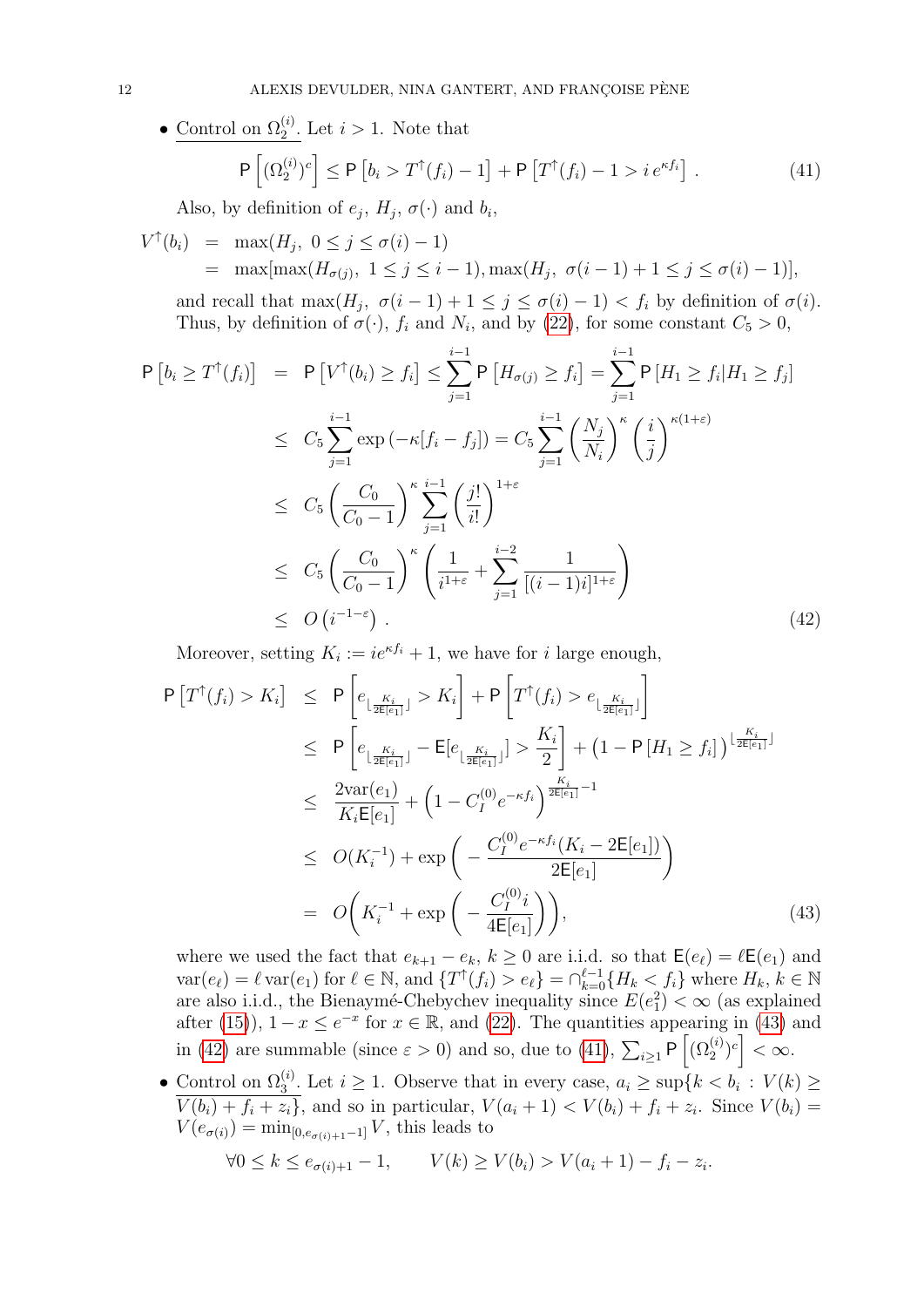Notice that on  $(\Omega_3^{(i)})$  ${^{(i)}_{3}}^c$ , we have  $c_i - a_i > C_4(f_i + z_i)$ , and so

$$
a_i + [C_4(f_i + z_i)] \le c_i \le e_{\sigma(i)+1} - 1.
$$

Hence,  $(\Omega_3^{(i)}$  $S_3^{(i)})^c \subset \{V[a_i + \lfloor C_4(f_i + z_i) \rfloor] \geq V(a_i + 1) - f_i - z_i\}.$  Consequently, summing over all the possible values of  $a_i + 1$  when it is less than or equal to  $K_i + 1 = ie^{\kappa f_i} + 1,$ 

$$
P[(\Omega_3^{(i)})^c \cap \Omega_2^{(i)}] \le P(V[a_i + [C_4(f_i + z_i)]] \ge V(a_i + 1) - f_i - z_i, \ a_i \le b_i \le K_i)
$$
  

$$
\le \sum_{x=1}^{K_i+1} P[V(x + [C_4(f_i + z_i)] - 1) - V(x) \ge -f_i - z_i]
$$
  

$$
\le (K_i + 1)P[V([C_4(f_i + z_i)] - 1) + f_i + z_i \ge 0]
$$

by the Markov property. Hence, using  $P(X \geq 0) = P[e^{\kappa_0 X} \geq 1] \leq E[e^{\kappa_0 X}]$  (due to the Markov inequality since  $\kappa_0 > 0$ ), Remark [3.2](#page-9-1) and  $\mathsf{E}(e^{\kappa_0 V(n)}) = \left[\mathsf{E}(e^{\kappa_0 V(1)})\right]^n =$  $v_0^n$  for  $n \geq 1$ , we get

$$
\begin{array}{lcl} \mathsf{P}\Big[\big(\Omega_3^{(i)}\big)^c \cap \Omega_2^{(i)}\Big] & \leq & 2K_i \mathsf{E}\Big[\exp\Big(\kappa_0\Big(V\big(\lfloor C_4(f_i+z_i)\rfloor-1\big)+f_i+z_i\Big)\Big)\Big] \\ & \leq & 2ie^{\kappa f_i}e^{\kappa_0(f_i+z_i)}v_0^{\lfloor C_4(f_i+z_i)\rfloor-1} \leq 2ie^{(\kappa+\kappa_0)(f_i+z_i)}v_0^{C_4(f_i+z_i)-2} \\ & \leq & 2v_0^{-2}ie^{(\kappa+\kappa_0+C_4(\log v_0))(f_i+z_i)}.\end{array}
$$

Since  $f_i + z_i \geq i$  for large i,  $v_0 < 1$  and  $C_4 > \frac{2(\kappa + \kappa_0)}{|\log v_0|}$  $\frac{2(\kappa+\kappa_0)}{|\log v_0|}$ , this gives  $P\left[\left(\Omega_3^{(i)}\right)\right]$  $\left[2\atop{3}^{(i)}\right]^c\right]\leq{\sf P}\Big[\big(\Omega_2^{(i)}\big)$  $\left[2^{(i)}\right)^c \right] + \mathsf{P}\Big[\big(\Omega_3^{(i)}\big)$  $\binom{i}{3}^c \cap \Omega_2^{(i)}$  $\left[2\atop 2\right]\leq \mathsf{P}\Big[\big(\Omega_2^{(i)}\big)$  $\binom{i}{2}^c$  +  $O\big(ie^{-(\kappa+\kappa_0)i}\big)$  $(44)$ 

Thanks to the control on  $\Omega_2^{(i)}$  and since  $\kappa + \kappa_0 > 0$ , this gives  $\sum_{i \geq 1} \mathsf{P}\left[ (\Omega_3^{(i)})^c \right] < \infty$ . • Control on  $\Omega_4^{(i)}$ . Now let us prove that  $\sum_{i\geq 1} P\left((\Omega_4^{(i)})^c \cap \Omega_6^{(i)}\right)$  $\binom{1}{6}$  <  $\infty$ . We set for

$$
E_{x,y}^{\uparrow}(h):=
$$

 $x \leq y$  and  $h > 0$ ,

 $\{\inf\{k>0: V(x+k)\geq V(x)+h\}\leq \min(y-x,\inf\{k>0: V(x+k)\leq V(x)\})\}.$ 

This event corresponds to the case where, after location  $x$ , the potential increases at least h before y and before becoming again smaller than or equal to its value at x. Let  $i \geq 1$ . Note that

$$
\left(\Omega_4^{(i)}\right)^c \subset \mathcal{A}_i \cup \mathcal{B}_i\,,
$$

with  $A_i := \bigcup_{a_i < u < \alpha_i} \{V(u) \leq V(b_i) + f_i/4\}$  and  $B_i := \bigcup_{\gamma_i < u < c_i} \{V(u) \leq V(b_i) + f_i/4\}$  $f_i/4$ . Notice that if  $\mathcal{A}_i \neq \emptyset$ , then  $\alpha_i > a_i \geq e_{\sigma(i-1)+1}$ , so  $V(\alpha_i) \geq V(b_i)+f_i/2$ . On  $A_i$ , denote by x the largest u satisfying the conditions defining  $A_i$ . Starting from x, the potential hits  $V(\alpha_i) \in [V(b_i) + f_i/2, +\infty) \subset [V(x) + f_i/4, +\infty]$  before going back to  $]-\infty, V(x)]$  and before  $b_i$  since  $\alpha_i < b_i$ . Then from  $b_i = e_{\sigma(i)}$ , the potential hits  $[V(b_i) + f_i, +\infty]$  before going back to  $] -\infty$ ,  $V(b_i)$ , because  $H_{\sigma(i)} \geq f_i$ , and before  $c_i$ .

Similarly on  $\mathcal{B}_i \cap \Omega_6^{(i)}$  $\binom{u}{6}$ , denote by y the largest u satisfying the conditions defining  $\mathcal{B}_i$ . Notice that  $V(c_i) \geq V(b_i) + f_i + z_i \geq V(y) + 3f_i/4$  since  $\omega \in \Omega_6^{(i)}$  $\binom{1}{6}$ . Starting from  $b_i$ , the potential hits  $V(\gamma_i) \in [V(b_i) + f_i/2, +\infty]$  at location  $\gamma_i$  (and so before y), and before going back to  $]-\infty, V(b_i)]$ . Also, starting from  $y > \gamma_i$ , it hits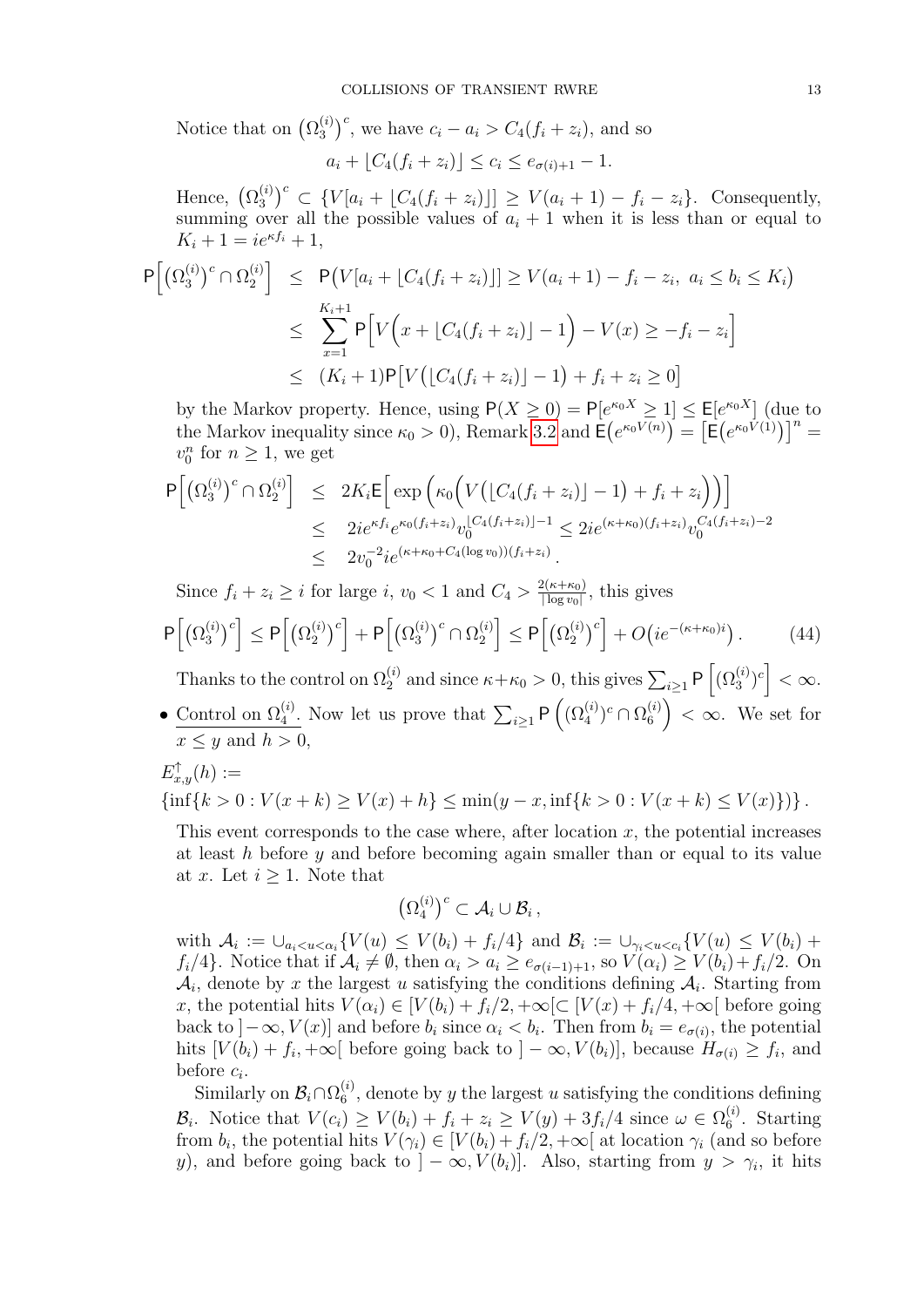$[V(b_i) + f_i + z_i, +\infty[\subset [V(y) + 3f_i/4, +\infty[$  before going back to  $] - \infty, V(y)]$  and before  $c_i$ . Hence,

$$
\mathcal{A}_i \subset \bigcup_{x \in ]a_i,\alpha_i[} E_{x,b_i}^{\uparrow} \left( \frac{f_i}{4} \right) \cap E_{b_i,c_i}^{\uparrow}(f_i) \text{ and } \mathcal{B}_i \cap \Omega_6^{(i)} \subset \bigcup_{y \in ]\gamma_i,c_i[} E_{b_i,y}^{\uparrow} \left( \frac{f_i}{2} \right) \cap E_{y,c_i}^{\uparrow} \left( \frac{3f_i}{4} \right).
$$

Since  $a_i$ ,  $\alpha_i$ ,  $b_i$  and  $\gamma_i$  are not stopping times, we sum over their possible values, using  $b_i \leq ie^{\kappa f_i} = K_i - 1$  and  $c_i - a_i \leq C_4(f_i + z_i)$  on  $\Omega_2^{(i)} \cap \Omega_3^{(i)}$  $a_i^{(i)}$  and  $0 \leq a_i \leq$  $\alpha_i \leq b_i \leq \gamma_i \leq c_i$  as follows. For large i, by the Markov property at times b and  $y$ , followed by  $(22)$ ,

$$
\begin{split}\n&\quad P\left[\left(\Omega_{4}^{(i)}\right)^{c}\cap\Omega_{6}^{(i)}\cap\Omega_{2}^{(i)}\cap\Omega_{3}^{(i)}\right] \\
&\leq \sum_{0\leq x\leq K_{i}}\sum_{b\in]x,x+C_{4}(f_{i}+z_{i})]} P\left[E_{x,b}^{\uparrow}\left(\frac{f_{i}}{4}\right)\cap E_{b,K_{i}+C_{4}(f_{i}+z_{i})}^{\uparrow}(f_{i})\right] \\
&\quad + \sum_{0\leq b\leq K_{i}}\sum_{y\in]b,b+C_{4}(f_{i}+z_{i})} P\left[E_{b,y}^{\uparrow}\left(\frac{f_{i}}{2}\right)\cap E_{y,K_{i}+C_{4}(f_{i}+z_{i})}^{\uparrow}\left(\frac{3f_{i}}{4}\right)\right] \\
&\leq 2K_{i}C_{4}(f_{i}+z_{i}) \left(P\left[H_{1}\geq\frac{f_{i}}{4}\right]P\left[H_{1}\geq f_{i}\right] + P\left[H_{1}\geq\frac{f_{i}}{2}\right]P\left[H_{1}\geq\frac{3f_{i}}{4}\right]\right) \\
&\leq O\left(K_{i}f_{i}e^{-\frac{5\kappa f_{i}}{4}}\right) = O\left(if_{i}e^{-\frac{\kappa f_{i}}{4}}\right).\n\end{split}
$$

From this, we conclude that  $\sum_{i\geq 1} \mathsf{P}\left((\Omega_4^{(i)})^c \cap \Omega_6^{(i)}\right)$  $\binom{a}{6}$  <  $\infty$ , thanks to [\(35\)](#page-8-1) and to the controls on  $\Omega_2^{(i)}$  and  $\Omega_3^{(i)}$ .

П

We now turn to  $\Omega_5^{(i)}$  and  $\Omega_6^{(i)}$ .

<span id="page-13-0"></span>Proposition 3.4. We have

$$
\sum_{i\geq 1} \mathsf{P}\left[\Omega_5^{(i)}\cap\Omega_6^{(i)}\right]=\infty\,.
$$

*Proof.* We have for  $i \geq 1$ , due to the strong Markov property at stopping time  $\beta_i^+$  $i^+$ 

$$
\begin{array}{lcl} \mathsf{P}\left[\Omega_{5}^{(i)} \cap \Omega_{6}^{(i)}\right] & \geq & \mathsf{P}\left[\Omega_{5}^{(i)} \cap \Omega_{6}^{(i)} \cap \{\beta_{i}^{-} \geq e_{\sigma(i-1)+1}\}\right] \\ \\ & \geq & \mathsf{P}\left[\sum_{k=\beta_{i}^{-}}^{\beta_{i}^{+}} e^{-(V(k)-V(b_{i}))} < 7C_{2}, \ \beta_{i}^{-} \geq e_{\sigma(i-1)+1} \right] \mathsf{P}\left[H_{1} > z_{i}\right] \\ \\ & \geq & \mathsf{P}\left[\sum_{k=\uparrow T_{f_{i}}(f_{i})}^{T^{*}(f_{i})} e^{-[V(k)-V(m_{1}(f_{i}))]} < 7C_{2}, \ \uparrow T_{f_{i}}(f_{i}) \geq 0\right] C_{I}^{(0)} e^{-\kappa z_{i}}, \end{array}
$$

where we used the Markov property at stopping time  $e_{\sigma(i-1)+1}$  and [\(22\)](#page-5-2) in the last line. Finally, due to the Markov inequality and to Lemma [2.5,](#page-7-0) we obtain

$$
\begin{aligned} & \mathsf{P}\left[\Omega_{5}^{(i)} \cap \Omega_{6}^{(i)}\right] \\ &\geq \mathsf{P}\left[\sum_{k=\uparrow T_{f_{i}}(f_{i})}^{T^{\uparrow}(f_{i})} e^{-[V(k)-V(m_{1}(f_{i}))]} < 7C_{2} \left| \uparrow T_{f_{i}}(f_{i}) \geq 0 \right] \mathsf{P}\left[\uparrow T_{f_{i}}(f_{i}) \geq 0\right] C_{I}^{(0)} e^{-\kappa z_{i}} \end{aligned}
$$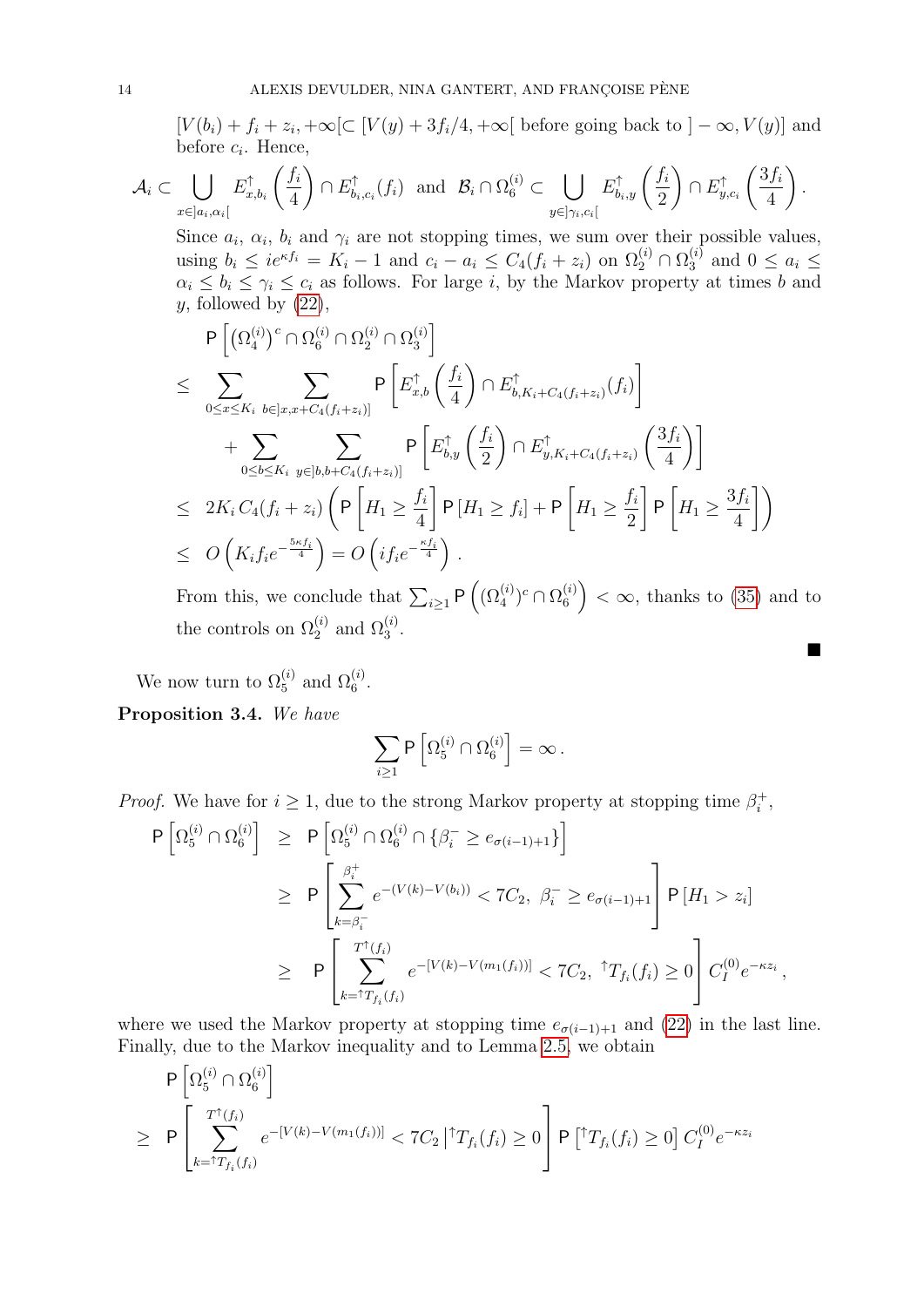$$
= \left(1 - P \left[\sum_{k=\uparrow T_{f_i}(f_i)}^{T^{\uparrow}(f_i)} e^{-[V(k)-V(m_1(f_i))]}\geq 7C_2 |{}^{\uparrow}T_{f_i}(f_i) \geq 0\right]\right) P \left[{}^{\uparrow}T_{f_i}(f_i) \geq 0\right] C_I^{(0)} e^{-\kappa z_i}
$$
  
\n
$$
\geq \left(1 - \frac{\mathsf{E}\left[\sum_{k=\uparrow T_{f_i}(f_i)}^{T^{\uparrow}(f_i)} e^{-[V(k)-V(m_1(f_i))]} |{}^{\uparrow}T_{f_i}(f_i) \geq 0\right]}{7C_2}\right) P \left[{}^{\uparrow}T_{f_i}(f_i) \geq 0\right] C_I^{(0)} e^{-\kappa z_i}
$$
  
\n
$$
\geq (1-2/7) P \left[{}^{\uparrow}T_{f_i}(f_i) \geq 0\right] C_I^{(0)} e^{-\kappa z_i},
$$

for all *i* large enough, where we used the fact that  $(V(x + m_1(f_i)) - V(m_1(f_i)), x \ge 0)$  is, by Proposition [5.2](#page-22-0) and the strong Markov property at stopping time  $T^{\uparrow}(f_i)$ , independent of  $(V(x + m_1(f_i)) - V(m_1(f_i)), x \leq 0)$  in the last inequality while applying Lemma [2.5.](#page-7-0) Moreover, due to Proposition [3.3](#page-10-0) and once more the strong Markov property,

$$
\mathsf{P}\left[{}^{\uparrow}T_{f_i}(f_i)\geq 0\right]\geq \mathbb{P}\big(\Omega_1^{(i)}\big)\to_{i\to+\infty}1.
$$

The result follows then from the fact that  $e^{-\kappa z_i} = 1/i$ .

<span id="page-14-0"></span>**Proposition 3.5.** The set  $\tilde{\Omega}$  of environments such that there exists a strictly increasing sequence  $(i(n))_{n\in\mathbb{N}}$  of integers satisfying the following properties for every  $n \in \mathbb{N}$  has probability  $\widehat{P}(\widehat{\Omega})=1$ :

<span id="page-14-2"></span>
$$
i(n) \ge \max\left(n, n^{\frac{1+\varepsilon}{1/\kappa - 1 - 3\varepsilon/2}}\right),\tag{45}
$$

<span id="page-14-4"></span>
$$
a_{i(n)} = \sup\{k < b_{i(n)} : V(k) \ge V(b_{i(n)}) + f_{i(n)} + z_{i(n)}\},\tag{46}
$$

<span id="page-14-5"></span>
$$
c_{i(n)} - a_{i(n)} \le C_4(f_{i(n)} + z_{i(n)}), \qquad (47)
$$

<span id="page-14-1"></span>
$$
b_{i(n)} \le T^{\uparrow}(f_{i(n)}) - 1, \tag{48}
$$

<span id="page-14-6"></span>
$$
\inf_{]a_{i(n)}, c_{i(n)}[\langle ]a_{i(n)}, \gamma_{i(n)}[} V > V(b_{i(n)}) + \frac{f_{i(n)}}{4}, \tag{49}
$$

<span id="page-14-7"></span>
$$
\sum_{k=a_{i(n)}}^{c_{i(n)}} e^{-(V(k)-V(b_{i(n)}))} < 8C_2 \,, \tag{50}
$$

<span id="page-14-3"></span>
$$
H_{\sigma(i(n))} \ge f_{i(n)} + z_{i(n)}.\tag{51}
$$

Note that  $\frac{1}{\kappa} - 1 - \frac{3\varepsilon}{2} > 0$  since  $\varepsilon \in ]0, \frac{1-\kappa}{2\kappa}$  $\frac{-\kappa}{2\kappa}$  and  $0 < \kappa < 1$ , see the beginning of Section [3.](#page-8-0) The valley number  $i(n)$ , that is,  $[a_{i(n)}, c_{i(n)}]$ ,  $n \in \mathbb{N}$ , is called the *n*-th very deep valley.

*Proof.* Due to Proposition [3.3](#page-10-0) and to the Borel-Cantelli lemma, P-a.s., there exists  $i_0 \geq 1$ (we denote by  $i_0$  the smallest one) such that for every  $i \geq i_0, \omega \in \bigcap_{j=1}^4 \Omega_j^{(i)}$  $j^{(i)}_j$  or  $\omega \in \big( \Omega_6^{(i)}$  $\binom{i}{6}^c$ . That is, for every  $i \geq i_0, \omega \in (\Omega_6^{(i)})$  $\binom{(i)}{6}^c$  or the following holds true

$$
a_i = \sup\{k < b_i : V(k) \ge V(b_i) + f_i + z_i\}, \qquad c_i - a_i \le C_4(f_i + z_i),
$$
\n
$$
b_i \le T^{\uparrow}(f_i) - 1 \le i e^{\kappa f_i}, \qquad \inf_{a_i, c_i \in \mathbb{N}} V > V(b_i) + \frac{f_i}{4},
$$

so that  $\omega \in (\Omega_6^{(i)}$  $\binom{i}{6}^c$  or

$$
\sum_{k \in ]a_i, c_i[ \setminus ]\alpha_i, \gamma_i[} e^{-(V(k)-V(b_i))} \le C_4(f_i + z_i)e^{-f_i/4} \le C_2,
$$

for every *i* large enough, and so for all  $i \geq i_0$  (up to a change of the value of  $i_0$ ). Moreover, due to Remark [3.1,](#page-9-2) the events  $\Omega_5^{(i)} \cap \Omega_6^{(i)}$  $\binom{v}{6}$ ,  $i \geq 1$  are independent. So, Proposition [3.4](#page-13-0)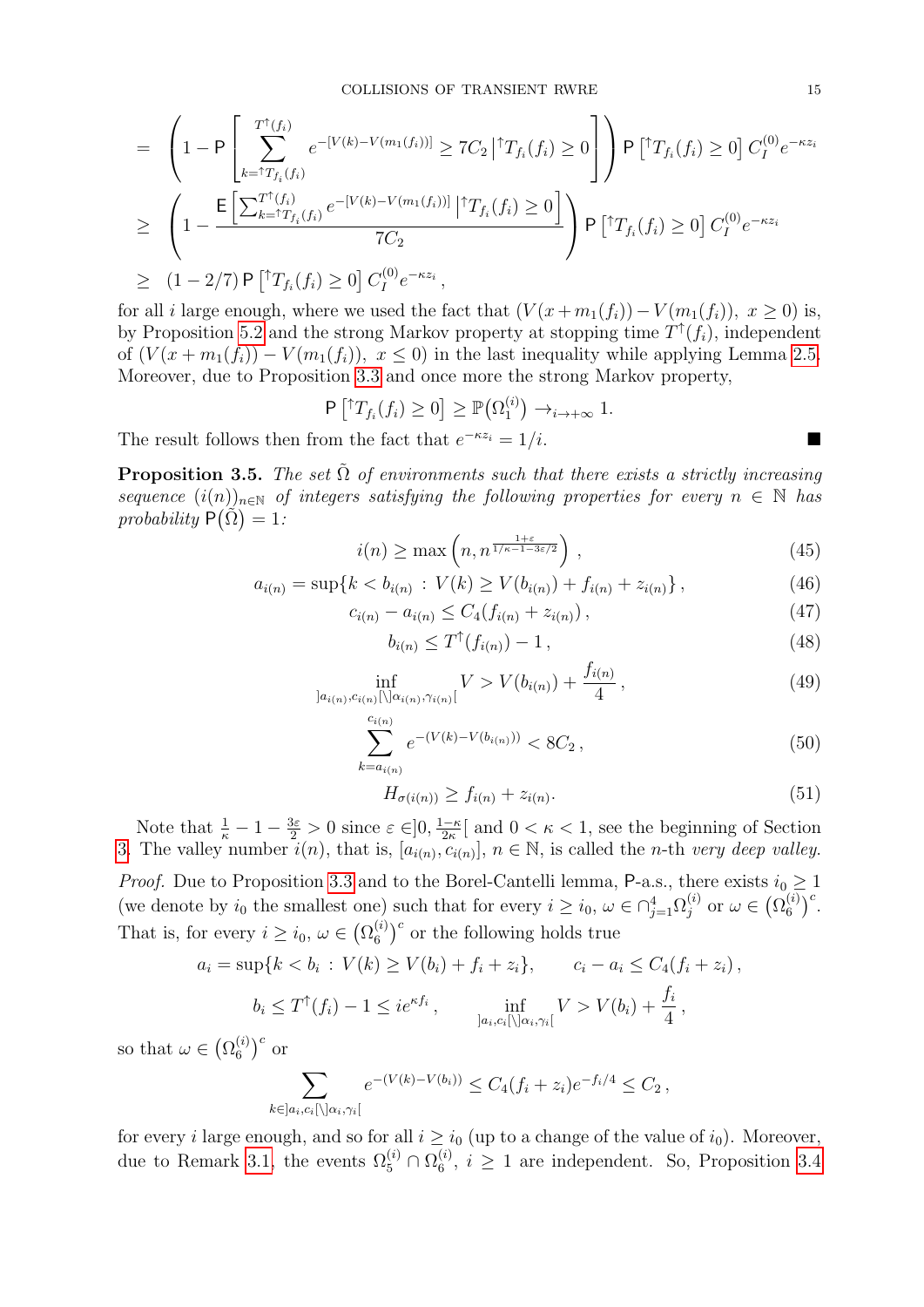and the Borel-Cantelli lemma ensure that,  $P$ -almost surely, the set  $\mathcal I$  (depending on the environment) of positive integers  $i \geq i_0$  such that:

$$
\sum_{k=\alpha_i}^{\gamma_i} e^{-(V(k)-V(b_i))} < 7C_2 \quad \text{and} \quad H_{\sigma(i)} \ge f_i + z_i
$$

is infinite. We construct now  $(i(n))_{n\in\mathbb{N}}$  by induction as follows:  $i(0) := \inf \mathcal{I}$  and for  $n \geq 1$ ,

<span id="page-15-1"></span>
$$
i(n) := \inf\{j \ge \max(i(n-1)+1, n, n^{\frac{1+\varepsilon}{1/\kappa-1-3\varepsilon/2}}) \; : \; j \in \mathcal{I}\}.
$$
 (52)

By construction  $(i(n))_{n\in\mathbb{N}}$  is strictly increasing, satisfies [\(45\)](#page-14-2)-[\(51\)](#page-14-3) for every  $n \in \mathbb{N}$ , and  $i(n) \in \mathbb{N}$  for every  $n \in \mathbb{N}$  on a event  $\Omega$  having probability 1.

In the rest of the paper, for every  $n \in \mathbb{N}$ ,  $i(n)$  denotes the random variable (uniquely) defined by [\(52\)](#page-15-1), and depending only on the environment.

### 4. Quenched estimates for the RWRE

This section is devoted to the proof of the main result, Theorem [1.1.](#page-2-0) We first need to prove some preparatory lemmas, for which we use quenched techniques. See Figure [1](#page-9-0) for a schema of the potential for a very deep valley.

4.1. Hitting times and exit times of very deep valleys. For any  $y \in \mathbb{Z}$ , recall that we write  $\tau(y)$  for the time of the first visit of S to y:

$$
\tau(y) := \inf\{k \ge 0 \; : \; S_k = y\}.
$$

Also for  $x \in \mathbb{Z}$ , let  $\mathbb{P}^x(\cdot) := \int P^x_\omega(\cdot) \mathsf{P}(\mathrm{d}\omega)$  be the annealed law of a RWRE in the environment  $\omega$ , starting from x. The first lemma of this subsection says that for large  $n \in \mathbb{N}$ , a RWRE in the environment  $\omega$  hits relatively quickly the bottom  $b_{i(n)}$  of the *n*-th very deep valley.

<span id="page-15-0"></span>**Lemma 4.1.** Let  $x \in \mathbb{Z}$  and recall [\(34\)](#page-8-2). Then,  $\mathbb{P}^x$ -almost surely,

<span id="page-15-3"></span>
$$
\exists n_0 \ge 1, \quad \forall n \ge n_0, \quad \tau(b_{i(n)}) \le N_{i(n)}/10. \tag{53}
$$

We will only use the weaker statement.

Corollary 4.2. Let  $x \in \mathbb{Z}$ . For P-almost every environment  $\omega$ ,

<span id="page-15-2"></span>
$$
P_{\omega}^x[\tau(b_{i(n)}) \le N_{i(n)}/10] \to_{n \to +\infty} 1.
$$
\n(54)

Proof. Clearly, [\(54\)](#page-15-2) follows from [\(53\)](#page-15-3) since [\(53\)](#page-15-3) says that for almost every environment  $\omega, \mathbf{1}_{\{\tau(b_{i(n)}) \leq N_{i(n)}/10\}} \to_{n \to +\infty} 1, P^x_{\omega}$ -almost surely, and taking expectations gives [\(54\)](#page-15-2).

*Proof of Lemma [4.1.](#page-15-0)* We start with the case  $x = 0$ . We consider the RWRE S' reflected at 0, obtained by deleting the excursions of S in  $\mathbb{Z} \setminus \mathbb{N}$ . More precisely, let  $r_0 := 0$  and

$$
r_{k+1} := \min\{\ell > r_k \; : \; S_{\ell} \ge 0, \; S_{\ell-1} \ge 0\}, \quad k \in \mathbb{N}.
$$

We define formally  $S' := (S'_k)_{k \in \mathbb{N}}$  by  $S'_k := S_{r_k}$  for every  $k \in \mathbb{N}$ . Its hitting times are denoted by

$$
\tau'(y) := \inf\{k \ge 0 \; : \; S'_k = y\}, \quad y \in \mathbb{N}.
$$

Notice that, under  $P_{\omega}^0$ , S' is a RWRE in the environment  $\omega$ , reflected at 0 on the right side (that is, a RWRE with transition probabilities given by [\(1\)](#page-1-3) in which we replace  $\omega_0$ by 1 and  $S^{(1)}$  by S'). So S' has, under  $\mathbb{P}$ , the same law as S under  $\mathbb{P}_{\vert 0}$  (defined in Fact [2.4\)](#page-5-3).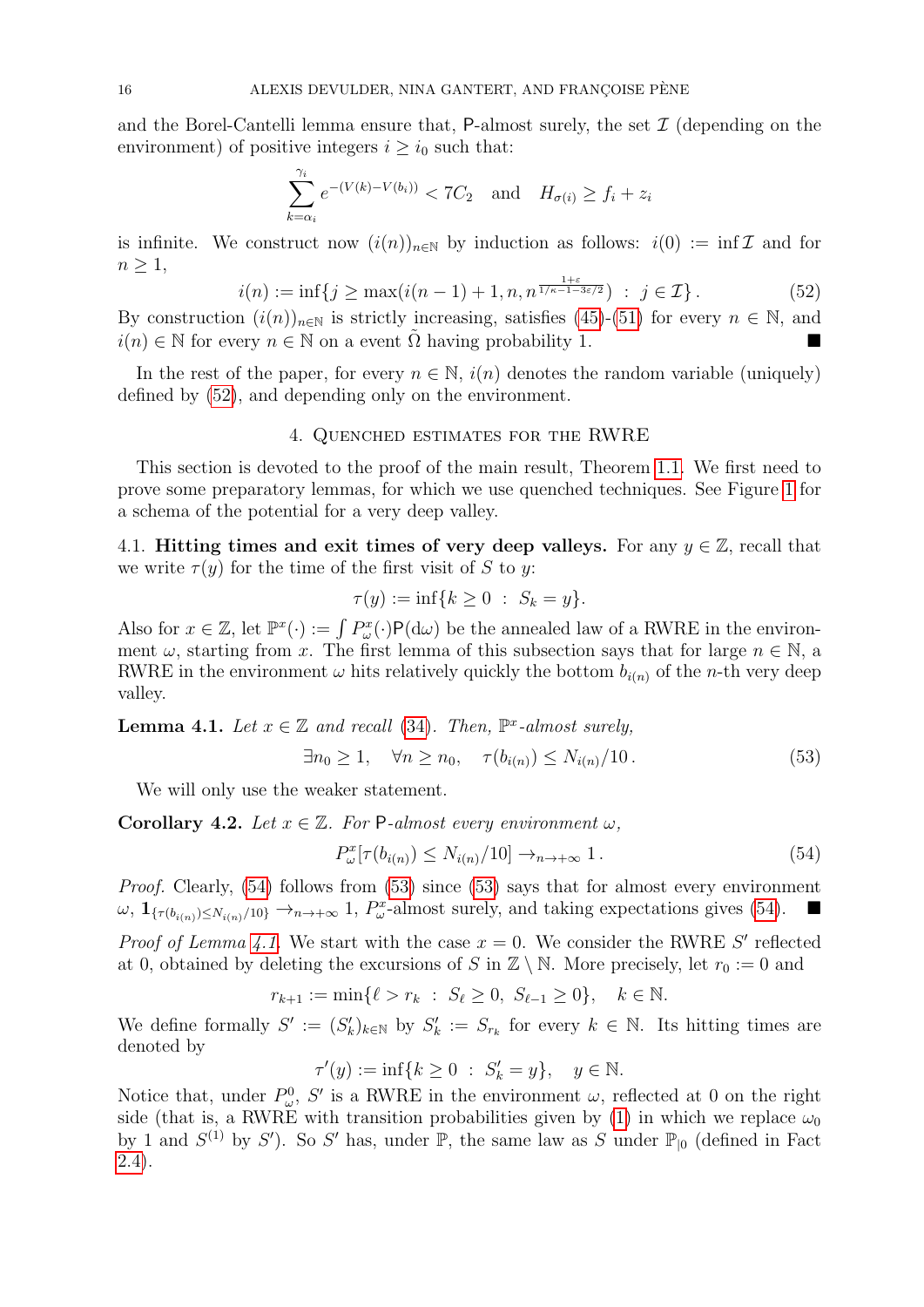Consequently, for every positive integer  $i$ , due to the Markov inequality and to Fact [2.4,](#page-5-3) we have  $(N_i \text{ and } f_i \text{ being defined respectively in (34) and (35)),}$  $(N_i \text{ and } f_i \text{ being defined respectively in (34) and (35)),}$  $(N_i \text{ and } f_i \text{ being defined respectively in (34) and (35)),}$  $(N_i \text{ and } f_i \text{ being defined respectively in (34) and (35)),}$  $(N_i \text{ and } f_i \text{ being defined respectively in (34) and (35)),}$ 

$$
\mathbb{P}[\tau'(T^{\uparrow}(f_i) - 1) > N_i/40] \leq 40N_i^{-1} \mathbb{E}[\tau'(T^{\uparrow}(f_i) - 1)]
$$
\n
$$
= 40N_i^{-1} \mathbb{E}_{|0}[\tau(T^{\uparrow}(f_i) - 1)]
$$
\n
$$
\leq 40N_i^{-1} C_0 e^{f_i}
$$
\n
$$
= 40i^{-1-\varepsilon}.
$$

This gives  $\sum_{i\geq 1} \mathbb{P}[\tau'(T^{\dagger}(f_i)-1) > N_i/40] < \infty$ . Hence, due to the Borel-Cantelli lemma, P-almost surely, for all i large enough,  $\tau'(T^{\uparrow}(f_i) - 1) \leq N_i/40$ . Moreover,

$$
\tau\big(T^{\uparrow}(f_i)-1\big)-\tau'\big(T^{\uparrow}(f_i)-1\big)\leq \#\{k\geq 0\;:\;S_k\leq 0,\;S_{k+1}\leq 0\}<\infty\quad\mathbb{P}-\text{a.s.}\,,
$$

since, due to [\[S75\]](#page-25-1),  $S_k \to +\infty$  P-almost surely as k goes to infinity because  $\mathsf{E}(\log \rho_0) < 0$  by [\(3\)](#page-1-0) in our setting. Therefore P-almost surely, for all i large enough,  $\tau(T^{\uparrow}(f_i)-1) \leq N_i/20$ and, in particular, for n large enough,  $\tau(b_{i(n)}) \leq \tau(T^{\uparrow}(f_{i(n)}) - 1) \leq N_{i(n)}/20$  due to [\(48\)](#page-14-1). This proves the lemma in the case  $x = 0$ .

We now assume that  $x < 0$ . We use the simple decomposition  $\tau(b_{i(n)}) = \tau(0) + [\tau(b_{i(n)}) \tau(0)$ . Since the RWRE S is transient to  $+\infty$ ,  $\tau(0) < \infty$  P<sup>x</sup>-almost surely, and so  $\tau(0) \le$  $N_{i(n)}/20$  for large n,  $\mathbb{P}^x$ -almost surely. Also, for P-almost every  $\omega$ ,  $(S_{k+\tau(0)}-S_{\tau(0)})_{k\in\mathbb{N}}$  has under  $P^x_\omega$  the same law as S under  $P^0_\omega$  by the strong Markov property, so we can apply to it the results of the case  $x = 0$ . Hence, the hitting time of  $b_{i(n)}$  by  $(S_{k+\tau(0)} - S_{\tau(0)})_{k \in \mathbb{N}},$ that is,  $\tau(b_{i(n)}) - \tau(0)$ , is less than  $N_{i(n)}/20$  for large n,  $P_{\omega}^x$ -almost surely, for P-almost every  $\omega$ . Summing these two inequalities proves the lemma in the case  $x < 0$ .

Finally, assume that  $x > 0$ . We use a simple coupling argument. Possibly in an enlarged probability space, we can consider our RWRE S starting from x in the environment  $\omega$ , and a RWRE  $Z$  in the same environment  $\omega$  but starting from 0, independent of  $S$  conditionally on  $\omega$ . That is, for every  $\omega$ ,  $(S, Z)$  has the law of  $(S^{(1)}, S^{(2)})$  under  $P_{\omega}^{(x,0)}$  as defined in [\(1\)](#page-1-3), so with a slight abuse of notation, we denote by  $P_\omega^{(x,0)}$  the law of  $(S, Z)$  conditionally on  $\omega$ . Denote by  $\tau_Z(x)$  the hitting time of x by Z, which is finite almost surely since  $Z_0 = 0 < x$  and Z is transient to  $+\infty$ . We can now define  $Z'_k := Z_k$  if  $k \leq \tau_Z(x)$ and  $Z'_k = S_{k-\tau_Z(x)}$  otherwise. Conditionally on  $\omega$ , Z' is, under  $P_{\omega}^{(x,0)}$ , a RWRE in the environment  $\omega$ , starting from 0. Hence we can apply to it and to its hitting times  $\tau_{Z'}$  the previous result for  $x = 0$ , and so  $\tau(b_{i(n)}) = \tau_s(b_{i(n)}) \leq \tau_{Z}(b_{i(n)}) \leq N_{i(n)}/20$  for large n,  $P_{\omega}^{(x,0)}$ -almost surely for P-almost every  $\omega$ , which proves the lemma when  $x > 0$ .

The next lemma says that with large probability, after first hitting  $b_{i(n)}$ , each RWRE  $S^{(j)}$  stays a long time between  $a_{i(n)}$  and  $c_{i(n)}$ .

<span id="page-16-0"></span>**Lemma 4.3.** For every  $\omega \in \tilde{\Omega}$ ,

$$
\lim_{n \to +\infty} P_{\omega}^{b_{i(n)}} \big[ \tau(a_{i(n)} - 1) \wedge \tau(c_{i(n)} + 1) < 2N_{i(n)} \big] = 0.
$$

Proof. Let  $\omega \in \tilde{\Omega}$  and  $n \geq 1$ . Observe that  $0 \leq e_{\sigma(i(n)-1)+1} \leq a_{i(n)} < b_{i(n)} < c_{i(n)} \leq$  $e_{\sigma(i(n))+1}$  by [\(46\)](#page-14-4) and [\(51\)](#page-14-3). Hence,  $\min_{[a_{i(n)}, c_{i(n)}]} V = V(b_{i(n)})$ . Also, recall that  $|V(y) |V(y-1)| \leq \log(\varepsilon_0^{-1})$  for any  $y \in \mathbb{Z}$  by [\(2\)](#page-1-2). So by Fact [2.1,](#page-3-4)

<span id="page-16-1"></span>
$$
P_{\omega}^{b_{i(n)}}\left[\tau\left(a_{i(n)}-1\right) \wedge \tau\left(c_{i(n)}+1\right) < 2N_{i(n)}\right]
$$
\n
$$
\leq 2(2N_{i(n)})\varepsilon_0^{-1}\exp[-(f_{i(n)}+z_{i(n)})]
$$
\n
$$
= 4\varepsilon_0^{-1}N_{i(n)}\exp[-(\log N_{i(n)}-\log C_0+[1/\kappa-1-\varepsilon]\log i(n))]
$$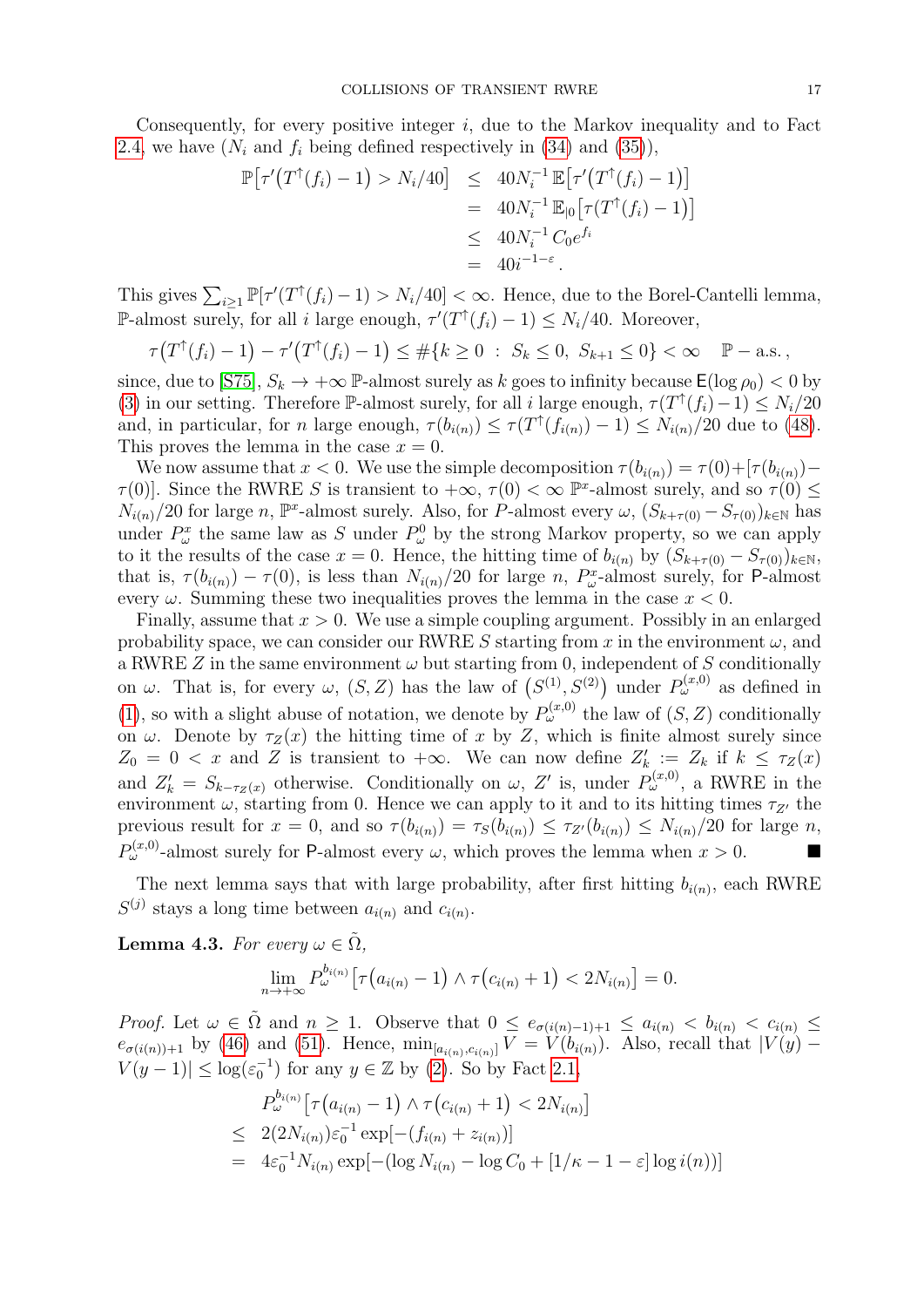.

$$
= 4C_0 \varepsilon_0^{-1} (i(n))^{-(1/\kappa - 1 - \varepsilon)}
$$

Since  $1/\kappa - 1 - \varepsilon > 0$  (recall that  $0 < \kappa < 1$  and  $\varepsilon \in ]0, \frac{1-\kappa}{2\kappa}]$  $\frac{1-\kappa}{2\kappa}$ , see the beginning of Section [3\)](#page-8-0), the lemma is proved.

<span id="page-17-0"></span>4.2. Coupling. Similarly as in [\[DGP18,](#page-24-11) Subsection 5.3] (see also [\[B86\]](#page-23-6) and [\[AD15\]](#page-23-3) for diffusions in random potentials), we use a coupling between S starting from  $b_{i(n)}$ , and a reflected RWRE  $\widehat{S}$ , defined as follows. For fixed n and  $\omega \in \tilde{\Omega}$ , we define  $\widehat{\omega}_{a_{i(n)}} = 1$ ,  $\widehat{\omega}_{c_{i(n)}} = 0$  and  $\widehat{\omega}_y = \omega_y$  every for  $y \in \mathbb{Z} \setminus \{a_{i(n)}, c_{i(n)}\}$ . For  $x \in \{a_{i(n)}, \ldots, c_{i(n)}\}$ , we consider a RWRE  $\widehat{S}$  in the environment  $\widehat{\omega} := (\widehat{\omega}_y)_{y \in \mathbb{Z}}$ , starting from x, and denote its quenched law by  $P_{\widehat{\omega}}^x$ . So,  $\widehat{S}$  satisfies [\(1\)](#page-1-3) with  $\widehat{\omega}$  instead of  $\omega$  and  $\widehat{S}$  instead of  $S^{(1)}$ . That is,  $\widehat{S}$  is a BWBF in the opyronment  $\omega$  reflected at  $a\omega$ , and  $c\omega$ . Now define the measure  $\widehat{\$ EXECUTE: 190, B satisfies (1) with  $\omega$  instead of  $\omega$  and B instead of  $B^{\vee}$ . That is, B is a<br>RWRE in the environment  $\omega$ , reflected at  $a_{i(n)}$  and  $c_{i(n)}$ . Now, define the measure  $\hat{\mu}_n$  on Z by

$$
\widehat{\mu}_n(a_{i(n)}) := e^{-V(a_{i(n)})}, \qquad \widehat{\mu}_n(c_{i(n)}) := e^{-V(c_{i(n)}-1)},
$$
  
\n
$$
\forall x \in ]a_{i(n)}, c_{i(n)}[, \qquad \widehat{\mu}_n(x) := e^{-V(x)} + e^{-V(x-1)},
$$

and  $\widehat{\mu}_n(x) := 0$  for all  $x \notin [a_{i(n)}, c_{i(n)}]$ . Note that, for fixed environment  $\omega$  and fixed  $\widehat{\alpha}$  (i.e.,  $\widehat{\alpha}$ ) is the contract of  $\widehat{\alpha}$  (i.e.,  $\widehat{\alpha}$ ) is the contract of  $\widehat{\alpha}$  $n, \hat{\mu}_n/\hat{\mu}_n(\mathbb{Z})$  is the invariant probability measure of  $\hat{S}$  (indeed, a classical and direct computation shows that  $\hat{\mu}_n(x) = \hat{\omega}_{x-1}\hat{\mu}_n(x - 1) + (1 - \hat{\omega}_{x+1})\hat{\mu}_n(x + 1)$  for all  $x \in \mathbb{Z}$ ). Thus, an invariant probability measure for  $(S_{2k})_{k\in\mathbb{N}}$  is  $\widehat{\nu}_n$ , defined by

$$
\widehat{\nu}_n(x) := \widehat{\mu}_n(x) 1_{2\mathbb{Z} + b_{i(n)}}(x) / \widehat{\mu}_n(2\mathbb{Z} + b_{i(n)}), \qquad x \in \mathbb{Z}.
$$
\n(55)

That is,  $P_{\widehat{\omega}}^{\widehat{\nu}_n}$  $\widehat{\omega}_{\widehat{\omega}}^{p_n}(\widehat{S}_{2k} = x) = \widehat{\nu}_n(x)$  for all  $x \in \mathbb{Z}$  and  $k \in \mathbb{N}$ , with  $P_{\widehat{\omega}}^{p_n}$  $\widehat{\omega}^{\widehat{\nu}_n}(\cdot):=\sum_{x\in\mathbb{Z}}\widehat{\nu}_n(x)P_{\widehat{\omega}}^x(\cdot).$ For fixed *n* and  $\omega \in \tilde{\Omega}$ , we consider a coupling  $Q_{\omega}^{(n)}$  of S and  $\hat{S}$  such that:

<span id="page-17-1"></span>
$$
Q_{\omega}^{(n)}(\widehat{S}\in \cdot) = P_{\widehat{\omega}}^{\widehat{\nu}_n}(\widehat{S}\in \cdot), \qquad Q_{\omega}^{(n)}(S\in \cdot) = P_{\omega}^{b_{i(n)}}(S\in \cdot), \tag{56}
$$

such that under  $Q_{\omega}^{(n)}$ ,  $\widehat{S}$  and S move independently until

$$
\tau_{\widehat{S}=S} := \inf \left\{ k \ge 0 \, : \, \widehat{S}_k = S_k \right\},\,
$$

then  $\widehat{S}_k = S_k$  for every  $\tau_{\widehat{S}=S} \leq k < \tau_{exit}$ , where

$$
\tau_{exit} := \inf \left\{ k > \tau_{\widehat{S}=S} : S_k \notin [a_{i(n)}, c_{i(n)}] \right\},\,
$$

then S and S move independently again after  $\tau_{exit}$ . We stress that  $\hat{\omega}$ ,  $\tau_{\hat{S}=S}$  and  $\tau_{exit}$  dopend on n but we do not write n as a subscript. depend on  $n$ , but we do not write  $n$  as a subscript.

In order to show that the coupling occurs quickly under  $Q_{\omega}^{(n)}$ , i.e. that  $\tau_{\widehat{S}=S}$  is small, we prove the two following lemmas. As before, for  $x \in \mathbb{Z}$ ,  $\tau(x)$  denotes the hitting time of x by S (not by  $\widehat{S}$ ).

<span id="page-17-3"></span>**Lemma 4.4.** For every  $\omega \in \tilde{\Omega}$ , we have

$$
\lim_{n \to +\infty} Q_{\omega}^{(n)}\left(\max\left(\tau(\alpha_{i(n)}), \tau(\gamma_{i(n)})\right) > \frac{N_{i(n)}}{2}\right) = 0.
$$

*Proof.* Let  $\omega \in \tilde{\Omega}$ . Due to the Markov inequality and to [\(13\)](#page-3-1) and [\(47\)](#page-14-5), we first observe that

<span id="page-17-2"></span>
$$
P_{\omega}^{b_{i(n)}}\left(\tau(\alpha_{i(n)}) \wedge \tau(c_{i(n)}) > \frac{N_{i(n)}}{2}\right)
$$
  
 
$$
\leq (N_{i(n)}/2)^{-1} \varepsilon_0^{-1} (c_{i(n)} - \alpha_{i(n)})^2 \exp\left(\max_{\alpha_{i(n)} \leq \ell \leq k \leq c_{i(n)}-1, \ \ell \leq b_{i(n)}-1} (V(\ell) - V(k))\right)
$$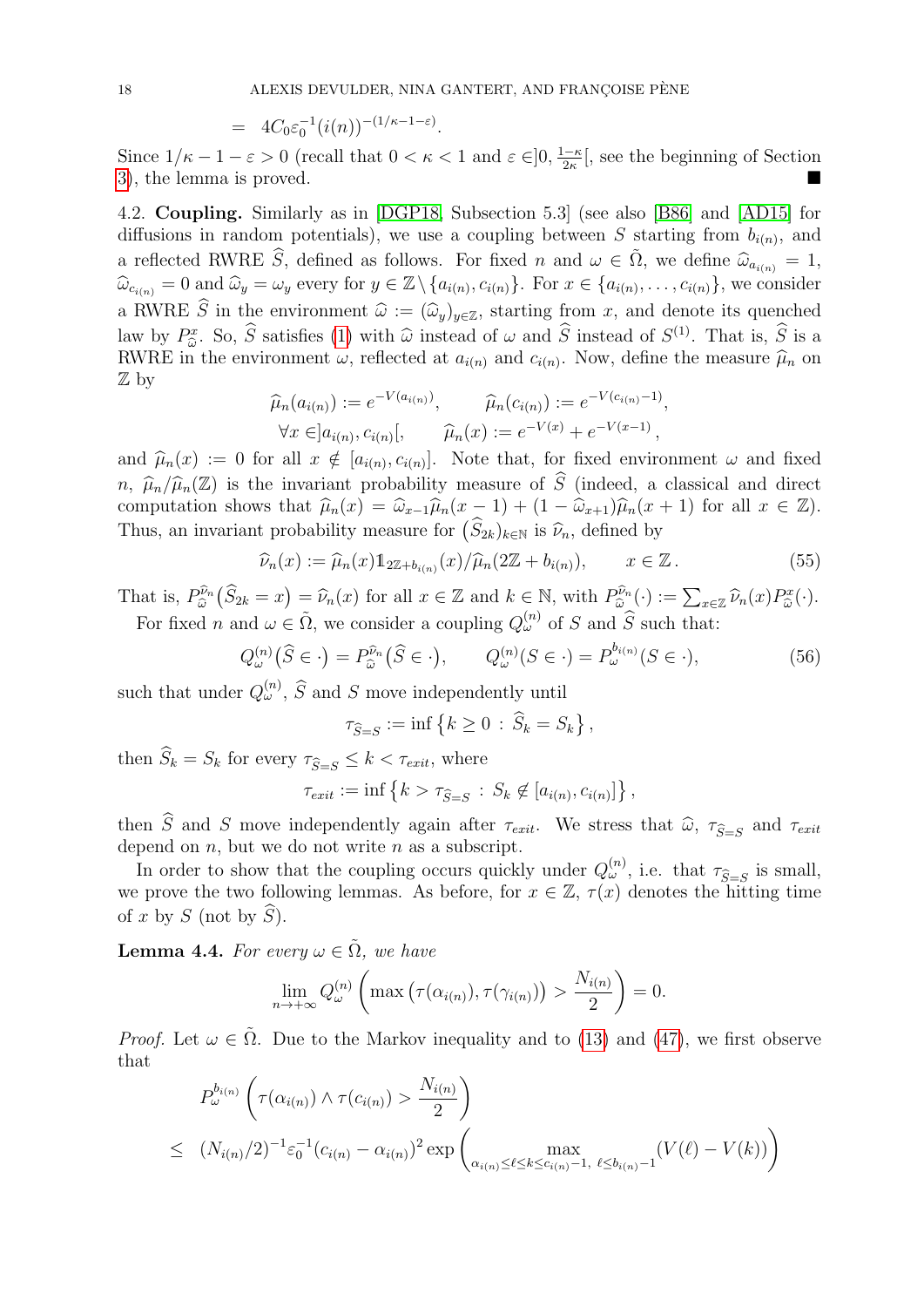$$
\leq (N_{i(n)}/2)^{-1} \varepsilon_0^{-1} (2C_4 \log N_{i(n)})^2 \exp \left( \max_{[\alpha_{i(n)}, b_{i(n)}-1]} V - V(b_{i(n)}) \right)
$$
  
\n
$$
\leq C_6 (N_{i(n)})^{-1} (\log N_{i(n)})^2 \exp \left( f_{i(n)}/2 \right)
$$
  
\n
$$
\leq C_7 \frac{(\log N_{i(n)})^2}{(i(n))^{\frac{1+\varepsilon}{2}} \sqrt{N_{i(n)}}}
$$
\n(57)

for every *n* large enough since  $V(\alpha_{i(n)}) \leq V(b_{i(n)}) + f_{i(n)}/2 + \log(\varepsilon_0^{-1})$ . Moreover, due to  $(11)$  and  $(47)$ , for *n* large enough

<span id="page-18-1"></span>
$$
P_{\omega}^{b_{i(n)}}\left[\tau(\alpha_{i(n)}) > \tau(c_{i(n)})\right] \le \frac{\sum_{j=\alpha_{i(n)}}^{b_{i(n)}-1} e^{V(j)}}{\sum_{j=\alpha_{i(n)}}^{c_{i(n)}-1} e^{V(j)}} \le \frac{(2C_4 \log N_{i(n)}) \varepsilon_0^{-1} e^{\frac{f_{i(n)}}{2}}}{\varepsilon_0 e^{f_{i(n)} + z_{i(n)}}},\tag{58}
$$

where we used the fact  $\sum_{j=\alpha_{i(n)}}^{c_{i(n)}-1} e^{V(j)} \geq e^{V(c_{i(n)}-1)} \geq \varepsilon_0 e^{V(b_{i(n)})+f_{i(n)}+z_{i(n)}}$  due to [\(51\)](#page-14-3) and [\(2\)](#page-1-2). Using  $(56)$ , then combining  $(57)$  and  $(58)$ , we obtain

<span id="page-18-2"></span>
$$
Q_{\omega}^{(n)}\left(\tau(\alpha_{i(n)}) > \frac{N_{i(n)}}{2}\right) = P_{\omega}^{b_{i(n)}}\left(\tau(\alpha_{i(n)}) > \frac{N_{i(n)}}{2}\right) \to_{n \to +\infty} 0. \tag{59}
$$

We prove analogously that

<span id="page-18-3"></span>
$$
Q_{\omega}^{(n)}\left(\tau(\gamma_{i(n)}) > \frac{N_{i(n)}}{2}\right) = P_{\omega}^{b_{i(n)}}\left(\tau(\gamma_{i(n)}) > \frac{N_{i(n)}}{2}\right) \to_{n \to +\infty} 0,\tag{60}
$$

using [\(12\)](#page-3-1) instead of [\(13\)](#page-3-1). Finally, [\(59\)](#page-18-2) together with [\(60\)](#page-18-3) prove the lemma.

<span id="page-18-0"></span>**Lemma 4.5.** For every  $\omega \in \tilde{\Omega}$ , we have

$$
\lim_{n\to+\infty} Q_{\omega}^{(n)} \left[ \tau_{\widehat{S}=S} > \max \left( \tau(\alpha_{i(n)}), \tau(\gamma_{i(n)}) \right) \right] = 0.
$$

*Proof.* Let  $\omega \in \tilde{\Omega}$ . We fix  $n \in \mathbb{N}$ . First, notice that due to [\(47\)](#page-14-5) and [\(49\)](#page-14-6),

<span id="page-18-4"></span>
$$
\widehat{\nu}_{n}\left([a_{i(n)}, \alpha_{i(n)}]\right) + \widehat{\nu}_{n}\left([\gamma_{i(n)}, c_{i(n)}]\right) \leq \sum_{k \in [a_{i(n)}, c_{i(n)}] \setminus [\alpha_{i(n)}, \gamma_{i(n)} - 1]} e^{-[V(k) - V(b_{i(n)})]}
$$
\n
$$
\leq C_{4}(f_{i(n)} + z_{i(n)}) \varepsilon_{0}^{-1} e^{-\frac{f_{i(n)}}{4}}.
$$
\n(61)

Also, observe that

<span id="page-18-5"></span>
$$
Q_{\omega}^{(n)}\left[\tau_{\widehat{S}=S} > \max\left(\tau(\alpha_{i(n)}), \tau(\gamma_{i(n)})\right)\right]
$$
  
\n
$$
\leq Q_{\omega}^{(n)}\left(\tau_{\widehat{S}=S} > \tau(\alpha_{i(n)}), \ \widehat{S}_0 < S_0\right) + Q_{\omega}^{(n)}\left(\tau_{\widehat{S}=S} > \tau(\gamma_{i(n)}), \ \widehat{S}_0 > S_0\right).
$$
 (62)

Because of the definitions [\(55\)](#page-16-1) and [\(56\)](#page-17-1) of  $\widehat{\nu}_n$  and  $Q_{\omega}^{(n)}$ ,  $\widehat{S}_0 - S_0 = \widehat{S}_0 - b_{i(n)} \in 2\mathbb{Z}$ ,  $Q_{\omega}^{(n)}$ . almost surely. Moreover, the possible increments of  $(\widehat{S}_k - S_k)_k$  are contained in  $\{-2, 0, 2\}$ . Therefore the walks  $\widehat{S}$  and  $\widehat{S}$  cannot cross without meeting, hence  $\widehat{S}_0 < S_0$ ,  $\tau_{\widehat{S}=S} > m$ implies for  $m \geq 0$  that  $\widehat{S}_m < S_m$ . So,

<span id="page-18-6"></span>
$$
Q_{\omega}^{(n)}\left(\tau_{\widehat{S}=S} > \tau(\alpha_{i(n)}), \ \widehat{S}_0 < S_0\right) \leq Q_{\omega}^{(n)}\left(\widehat{S}_{\tau(\alpha_{i(n)})} < S_{\tau(\alpha_{i(n)})}, \ \tau_{\widehat{S}=S} > \tau(\alpha_{i(n)})\right) \\
\leq Q_{\omega}^{(n)}\left(\widehat{S}_{2\lfloor\tau(\alpha_{i(n)})/2\rfloor} \leq \alpha_{i(n)}, \ \tau_{\widehat{S}=S} > \tau(\alpha_{i(n)})\right) \\
\leq \widehat{\nu}_n\left([a_{i(n)}, \alpha_{i(n)}]\right) \\
\leq C_4 \varepsilon_0^{-1}(f_{i(n)} + z_{i(n)})e^{-\frac{f_{i(n)}}{4}},\n\tag{63}
$$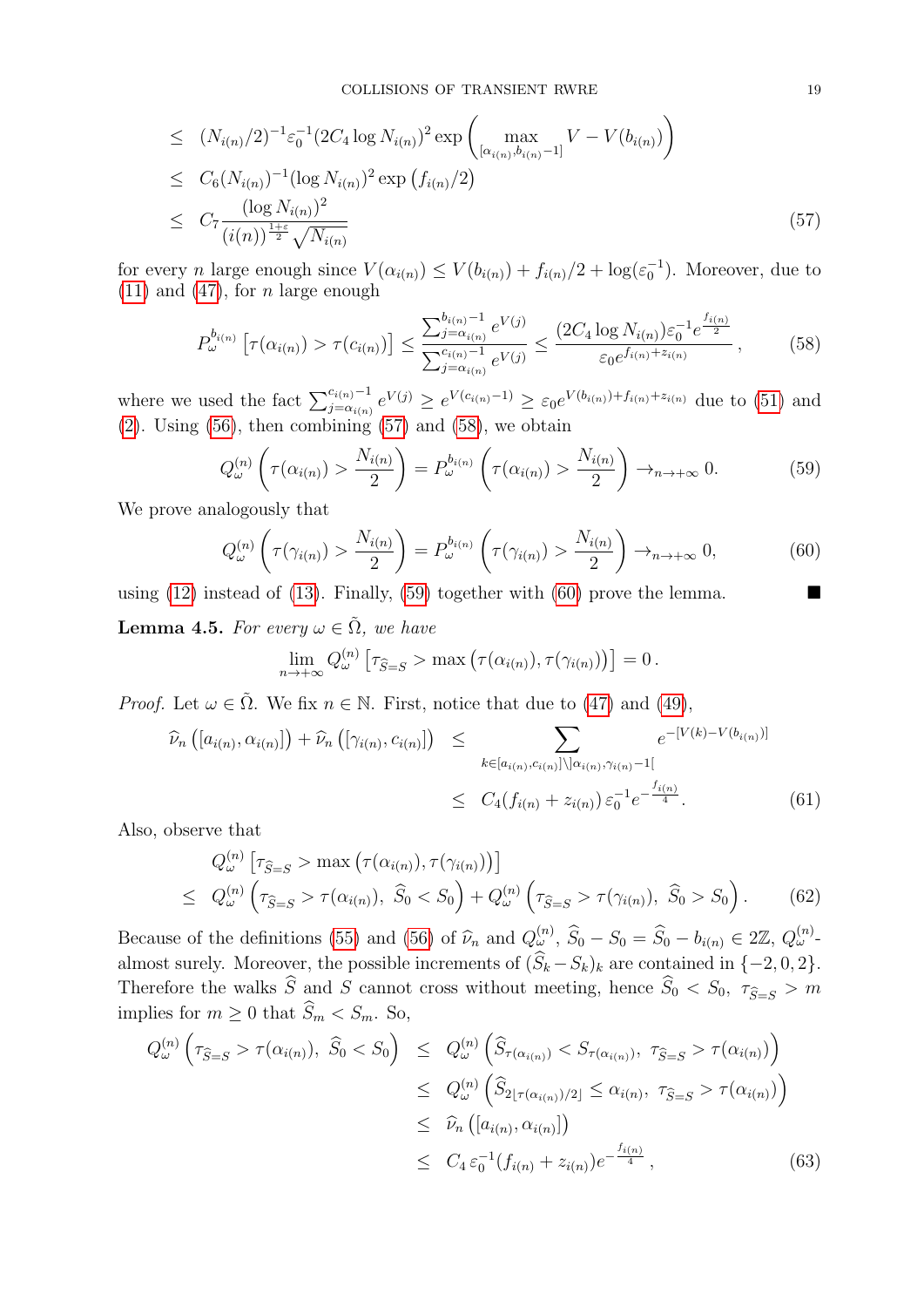where we used [\(61\)](#page-18-4) in the last inequality and where the previous inequality comes from the independence of  $\widehat{S}$  with S and its hitting times  $\tau(\cdot)$  up to  $\tau_{\widehat{S}=S}$  under  $Q_{\omega}^{(n)}$ , and from the fact that  $Q_{\omega}^{(n)}(\widehat{S}_{2k} = x) = P_{\widehat{\omega}}^{\widehat{\nu}_n}$  $\widehat{\omega}_{\widehat{\omega}}^{p_n}(\widehat{S}_{2k} = x) = \widehat{\nu}_n(x)$  for all  $x \in \mathbb{Z}$  and  $k \in \mathbb{N}$ . Analogously, we obtain that

<span id="page-19-2"></span>
$$
Q_{\omega}^{(n)}\left(\tau_{\widehat{S}=S} > \tau(\gamma_{i(n)}), \ \widehat{S}_0 > S_0\right) \leq \widehat{\nu}_n\left([\gamma_{i(n)}, c_{i(n)}]\right) \leq C_4 \,\varepsilon_0^{-1}(f_{i(n)} + z_{i(n)}) e^{-\frac{f_{i(n)}}{4}}.\tag{64}
$$

Finally, combining  $(62)$ ,  $(63)$  and  $(64)$  proves the lemma.

Finally, the following lemma says that for large n, with large  $Q_{\omega}^{(n)}$  probability,  $\widehat{S}$  and S are equal between times  $N_{i(n)}/2$  and  $2N_{i(n)}$ :

<span id="page-19-3"></span>**Proposition 4.6.** For every  $\omega \in \tilde{\Omega}$ , we have

$$
\lim_{n\to+\infty} Q_{\omega}^{(n)}\left(\tau_{\widehat{S}=S} > \frac{N_{i(n)}}{2}\right) = 0, \qquad \lim_{n\to+\infty} Q_{\omega}^{(n)}\left(\tau_{exit} < 2N_{i(n)}\right) = 0.
$$

Proof. The first limit is a direct consequence of Lemmas [4.4](#page-17-3) and [4.5.](#page-18-0) The second one follows from

$$
Q_{\omega}^{(n)}\left(\tau_{exit} < 2N_{i(n)}\right) \leq Q_{\omega}^{(n)}\big[\tau\big(a_{i(n)} - 1\big) \wedge \tau\big(c_{i(n)} + 1\big) < 2N_{i(n)}\big] \\
= P_{\omega}^{b_{i(n)}}\big[\tau\big(a_{i(n)} - 1\big) \wedge \tau\big(c_{i(n)} + 1\big) < 2N_{i(n)}\big] \to_{n \to +\infty} 0
$$

by  $(56)$  and Lemma [4.3.](#page-16-0)

<span id="page-19-0"></span>4.3. Conclusion. The following lemma relies on the coupling of the previous subsection, and on the fact that  $\hat{\nu}_n(b_{i(n)})$  is greater than some positive constant, uniformly in n and ω.

<span id="page-19-1"></span>**Lemma 4.7.** There exists  $C_8 > 0$  such that, for every  $\omega \in \widetilde{\Omega}$ ,

$$
\liminf_{n \to +\infty} \inf_{k \in [N_{i(n)}/2, 2N_{i(n)}[ \cap (2\mathbb{Z})} P_{\omega}^{b_{i(n)}} \big[ S_k = b_{i(n)} \big] \ge C_8. \tag{65}
$$

Proof. We fix  $\omega \in \tilde{\Omega}$ . First, notice that for every  $n \in \mathbb{N}$ ,  $\hat{\mu}_n(2\mathbb{Z} + b_{i(n)}) = \sum_{j=a_{i(n)}}^{c_{i(n)}-1} e^{-V(j)},$ so using  $(55)$  and  $(50)$ ,

<span id="page-19-4"></span>
$$
\forall n \in \mathbb{N}, \qquad \widehat{\nu}_n(b_{i(n)}) \ge \frac{e^{-V(b_{i(n)})}}{\sum_{j=a_{i(n)}}^{c_{i(n)}-1} e^{-V(j)}} \ge \frac{1}{8C_2} =: C_8 > 0.
$$
 (66)

Using the definition of the coupling (first [\(56\)](#page-17-1), and then  $S_j = S_j$  for every  $\tau_{\widehat{S}=S} \leq j <$  $\tau_{exit}$ , we get for every  $n \in \mathbb{N}$  and  $k \in \left[\frac{N_{i(n)}}{2}\right]$  $\frac{i(n)}{2}, 2N_{i(n)}$   $\left[ ,\right.$ 

$$
P_{\omega}^{b_{i(n)}} [S_k = b_{i(n)}] = Q_{\omega}^{(n)} [S_k = b_{i(n)}]
$$
  
\n
$$
\geq Q_{\omega}^{(n)} [S_k = b_{i(n)}, \tau_{\widehat{S}=S} \leq \frac{N_{i(n)}}{2} \leq k < 2N_{i(n)} \leq \tau_{exit}
$$
  
\n
$$
= Q_{\omega}^{(n)} [\widehat{S}_k = b_{i(n)}, \tau_{\widehat{S}=S} \leq \frac{N_{i(n)}}{2} \leq k < 2N_{i(n)} \leq \tau_{exit}
$$
  
\n
$$
\geq Q_{\omega}^{(n)} [\widehat{S}_k = b_{i(n)}] - Q_{\omega}^{(n)} [\tau_{\widehat{S}=S} > \frac{N_{i(n)}}{2} \text{ or } \tau_{exit} < 2N_{i(n)}].
$$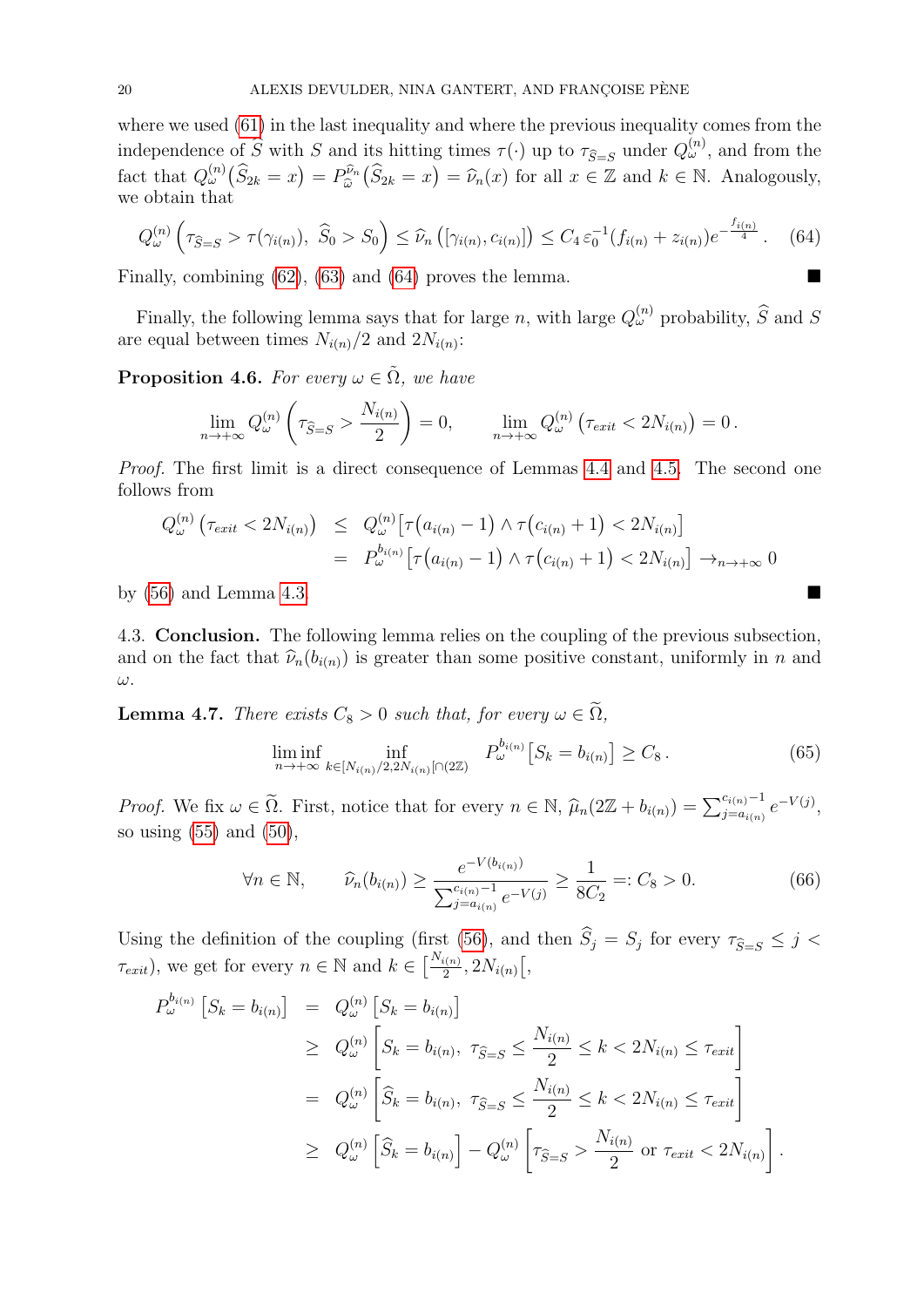Since  $Q_{\omega}^{(n)}[\widehat{S}_k] = b_{i(n)}] = P_{\widehat{\omega}}^{\widehat{\nu}_n}$  $\hat{\omega}_{\hat{\omega}}^{\hat{\nu}_n} [\hat{S}_k = b_{i(n)}] = \hat{\nu}_n(b_{i(n)})$  for every even k (by [\(56\)](#page-17-1) and due to due to due proposition 4.6 we get the remark after [\(55\)](#page-16-1)), and using Proposition [4.6,](#page-19-3) we get

$$
\liminf_{n \to +\infty} \inf_{k \in [N_{i(n)}/2, 2N_{i(n)}[ \cap (2\mathbb{Z})} P_{\omega}^{b_{i(n)}} \left[ S_k = b_{i(n)} \right] \geq \liminf_{n \to +\infty} \widehat{\nu}_n(b_{i(n)}) \geq C_8
$$

due to [\(66\)](#page-19-4). Since this is true for every  $\omega \in \tilde{\Omega}$ , this proves the lemma.

We now set  $N'_{i(n)} = N_{i(n)} - \mathbf{1}_{\{(N_{i(n)} - b_{i(n)}) \in (1+2\mathbb{Z})\}}$ , for all  $n \in \mathbb{N}$  and  $\omega \in \widetilde{\Omega}$ , so that  $N'_{i(n)}$ and  $b_{i(n)}$  have the same parity.

<span id="page-20-1"></span>**Lemma 4.8.** Let  $x \in (2\mathbb{Z})$ . For P-almost every environment  $\omega$ ,

$$
\liminf_{n \to +\infty} P_{\omega}^x \big[ S_{N'_{i(n)}} = b_{i(n)} \big] \ge \frac{C_8}{2}.
$$

*Proof.* Define  $\mathcal{F}_k := \sigma(S_0, S_1, \ldots, S_k, \omega)$  for  $k \in \mathbb{N}$ . Let  $x \in (2\mathbb{Z})$  and  $\omega \in \tilde{\Omega}$ . Due to the strong Markov property,

<span id="page-20-0"></span>
$$
P_{\omega}^{x}[S_{N'_{i(n)}} = b_{i(n)}] = E_{\omega}^{x}[P_{\omega}^{x}(S_{N'_{i(n)}} = b_{i(n)} | \mathcal{F}_{\tau(b_{i(n)})})]
$$
  
\n
$$
\geq E_{\omega}^{x}[1_{\{\tau(b_{i(n)}) \leq N_{i(n)}/10\}} P_{\omega}^{b_{i(n)}}[S_{k} = b_{i(n)}] \Big|_{k=N'_{i(n)}-\tau(b_{i(n)})}]
$$
  
\n
$$
\geq \frac{C_{8}}{2} P_{\omega}^{x}[ \tau(b_{i(n)}) \leq \frac{N_{i(n)}}{10}]
$$
\n(67)

for large n, since  $(N'_{i(n)} - \tau(b_{i(n)})) \in [\frac{8N_{i(n)}}{10}, N_{i(n)}] \cap (2\mathbb{Z})$  uniformly for large n on  $\{\tau(b_{i(n)}) \leq$  $N_{i(n)}/10$ , and due to Lemma [4.7.](#page-19-1) Finally by [\(54\)](#page-15-2),  $P_{\omega}^x[\tau(b_{i(n)}) \leq N_{i(n)}/10] \rightarrow_{n \to +\infty} 1$  for P-almost every environment  $\omega$ . This, combined with [\(67\)](#page-20-0), proves the lemma.

*Proof of Theorem [1.1.](#page-2-0)* Set  $D$  for the set of  $(x_1, ..., x_d) \in (2\mathbb{Z})^d \cup (2\mathbb{Z}+1)^d$ . Let  $(x_1, ..., x_d) \in$  $\mathcal{D}$ .

First, notice that if  $(x_1, ..., x_d) \in (2\mathbb{Z})^d$ , for P-almost every  $\omega$ , for n large enough,

$$
P_{\omega}^{(x_1,\dots,x_d)}\left[S_{N'_{i(n)}}^{(1)}=\dots=S_{N'_{i(n)}}^{(d)}\right]\geq \prod_{j=1}^d P_{\omega}^{x_j}\left[S_{N'_{i(n)}}=b_{i(n)}\right]\geq \left(\frac{C_8}{4}\right)^d=:C_9>0,
$$

by independence of  $S^{(1)}, \ldots, S^{(d)}$  under  $P_{\omega}^{(x_1,\ldots,x_d)}$  and thanks to Lemma [4.8.](#page-20-1) As a consequence, if  $(x_1, ..., x_d) \in (2\mathbb{Z}+1)^d$ , for P-almost every  $\omega$ , for n large enough, by the Markov property,

$$
P_{\omega}^{(x_1,\ldots,x_d)}\bigg[S_{N_{i(n)}'+1}^{(1)}=\ldots=S_{N_{i(n)}'+1}^{(d)}\bigg]=E_{\omega}^{(x_1,\ldots,x_d)}\bigg[P_{\omega}^{(S_1^{(1)},\ldots,S_1^{(d)})}\big(S_{N_{i(n)}'}^{(1)}=\ldots=S_{N_{i(n)}'}^{(d)}\bigg)\bigg]\geq C_9.
$$

For every nonnegative integer n, let us write  $A_n$  and E for the events:

$$
A_n := \{ S_n^{(1)} = \ldots = S_n^{(d)} \}
$$
 and  $E := \{ A_n \ i.o. \} = \cap_{N \geq 0} \cup_{n \geq N} A_n$ ,

and define  $\theta_n := N'_{i(n)}$  if  $(x_1, ..., x_d) \in (2\mathbb{Z})^d$ , and  $\theta_n := N'_{i(n)} + 1$  if  $(x_1, ..., x_d) \in (2\mathbb{Z} + 1)^d$ . It follows from the two previous inequalities that, for every  $(x_1, \ldots, x_d) \in \mathcal{D}$ , for P-almost every  $\omega$ , for *n* large enough,  $P_{\omega}^{(x_1,...,x_d)}[A_{\theta_n}] \geq C_9$ .

As a consequence, for every  $(x_1, ..., x_d) \in \mathcal{D}$ , for P-almost every  $\omega$ ,

<span id="page-20-2"></span>
$$
P_{\omega}^{(x_1, x_2, \dots, x_d)}[E] \ge P_{\omega}^{(x_1, x_2, \dots, x_d)} \left[\bigcap_{N \ge 0} \bigcup_{n \ge N} A_{\theta_n}\right]
$$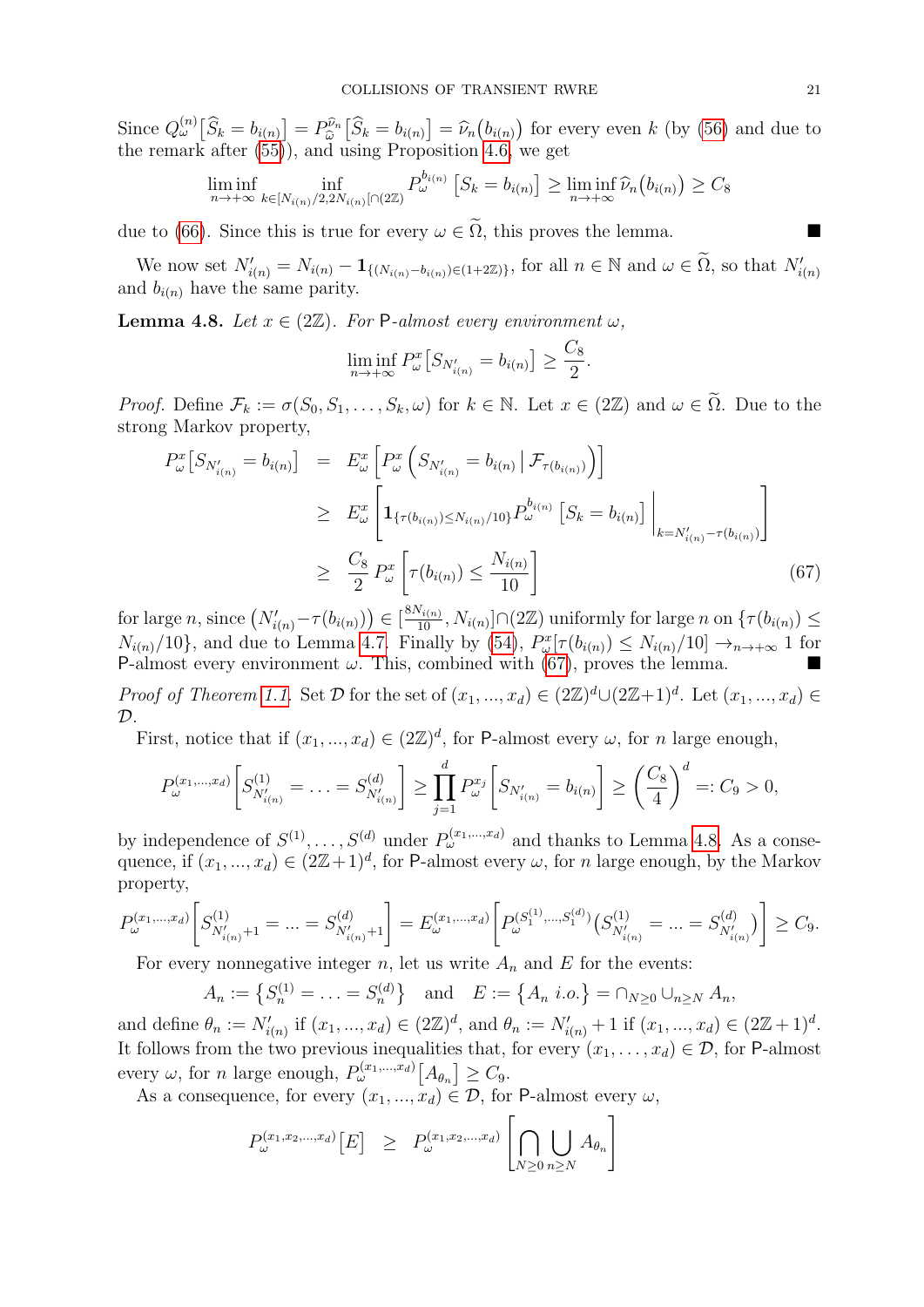$$
= \lim_{N \to +\infty} P_{\omega}^{(x_1, x_2, \dots, x_d)} \left[ \bigcup_{n \geq N} A_{\theta_n} \right]
$$
  
\n
$$
\geq \limsup_{n \to +\infty} P_{\omega}^{(x_1, x_2, \dots, x_d)} \left[ A_{\theta_n} \right] \geq C_9 > 0.
$$
 (68)

Observe moreover that, for a given  $\omega$ ,  $(S_n^{(1)},...,S_n^{(d)})_n$  is a Markov chain and that  $\mathbf{1}_E$  is measurable, bounded and stationary (i.e. shift-invariant). Therefore, due to a result of Doob (see e.g. [\[N64,](#page-24-25) Proposition V-2.4]),

<span id="page-21-2"></span>
$$
\forall (x_1, ..., x_d) \in \mathbb{Z}^d, \qquad \lim_{n \to +\infty} P_{\omega}^{(S_n^{(1)}, ..., S_n^{(d)})} [E] = \mathbf{1}_E \qquad P_{\omega}^{(x_1, ..., x_d)} - \text{almost surely.} \tag{69}
$$

Also, for every  $(x_1, ..., x_d) \in \mathcal{D}$ ,  $P_{\omega}^{(x_1,...,x_d)}$ -almost surely, for every  $n \geq 1$ ,  $(S_n^{(1)}, ..., S_n^{(d)}) \in$ D. Due to [\(68\)](#page-20-2), we obtain that, for P-almost every  $\omega$ , for every  $(x_1, ..., x_d) \in \mathcal{D}$ ,  $P_{\omega}^{(S_n^{(1)},...,S_n^{(d)})}[E] \geq C_9$  for every n,  $P_{\omega}^{(x_1,...,x_d)}$ -almost surely. Combining this with [\(69\)](#page-21-2), we conclude that for P-almost every  $\omega$ , for every  $(x_1, ..., x_d) \in \mathcal{D}$ ,  $P_{\omega}^{(x_1,...,x_d)}$ -a.s.,  $\mathbf{1}_E \ge C_9 > 0$ i.e.  $\mathbf{1}_E = 1$ , and so that  $P_{\omega}^{(x_1,...,x_d)}(E) = 1$ . This ends the proof of Theorem [1.1.](#page-2-0)

### 5. Appendix : about random walks conditioned to stay positive

<span id="page-21-0"></span>The following proposition gives the law of the potential at the left of  $m_1(h)$ , and more precisely between  ${}^{\uparrow}T_h(h)$  and  $m_1(h)$  (defined in [\(23\)](#page-5-0) and [\(24\)](#page-5-0)) when  ${}^{\uparrow}T_h(h) \geq 0$ . It is maybe already known, however we did not find it in the literature (in which  $m_1(h)$  is generally replaced by the local minimum of V before a deterministic time instead of our stopping time  $T^{\uparrow}(h)$ , see e.g. Bertoin [\[B93\]](#page-23-7)).

<span id="page-21-1"></span>**Proposition 5.1.** Let V be a random walk given as in  $(5)$  by the sequence of partial sums of i.i.d. r.v.  $\log \rho_i$ ,  $i \in \mathbb{Z}$ , such that  $P[\log \rho_0 > 0] > 0$  and  $P[\log \rho_0 < 0] > 0$  (this result does not require Hypotheses [\(2\)](#page-1-2), [\(3\)](#page-1-0) or [\(4\)](#page-1-1)). Recall  $V(-)$  and  $T_{V(-)}$  from [\(6\)](#page-3-2) and [\(26\)](#page-5-0). Let  $h > 0$ . Then the process  $\left(V[m_1(h) - k] - V[m_1(h)], 0 \le k \le m_1(h) - {}^{\uparrow}T_h(h)\right)$ conditioned on  $\{^{\uparrow}T_h(h) \geq 0\}$  has the same law as  $(V(-k), 0 \leq k \leq T_{V(-)}([h, +\infty[))$ conditioned on  ${T_{V(-)}([h, +\infty[) < T_{V(-)}([- \infty, 0]))}.$ 

*Proof.* First, notice that due to our hypotheses,  $m_1(h) < T<sup>\dagger</sup>(h) < \infty$  P-almost surely, and  $P[\uparrow T_h(h) \geq 0] > 0$ . We denote by  $\Box$  the disjoint union. We write  $\mathbb{N}^*$  for  $\mathbb{N} \setminus \{0\}$ . Let  $\psi: \bigcup_{t\in\mathbb{N}^*}\mathbb{R}^t \to [0,+\infty[$  be a nonnegative measurable function with respect to the  $\sigma$ -algebra  $\{\prod_{t\in\mathbb{N}^*} A_t : \forall t\in\mathbb{N}^*, A_t\in\mathcal{B}(\mathbb{R}^t)\}\.$  In this proof, to simplify the notation, we set  $m_1 := m_1(h)$  and  $\hat{T} := \hat{T}_h(h)$ . We have,

<span id="page-21-3"></span>
$$
\mathsf{E}\big[\psi\big(V(m_1 - k) - V(m_1), 0 \le k \le m_1 - \mathsf{T}T\big)\mathbb{1}_{\{\mathsf{T}T \ge 0\}}\big]
$$
\n
$$
= \sum_{\ell=0}^{\infty} \sum_{u=1}^{\infty} \mathsf{E}\big[\psi\big(V(\ell+u-k) - V(\ell+u), 0 \le k \le u\big)\mathbb{1}_{\{\mathsf{T}T = \ell, m_1 = \ell+u\}}\big]
$$
\n
$$
= \sum_{\ell=0}^{\infty} \sum_{u=1}^{\infty} \mathsf{E}\big[\psi\big(V(\ell+u-k) - V(\ell+u), 0 \le k \le u\big), \inf_{[0,\ell+u]} V > V(\ell+u),
$$
\n
$$
\forall 0 \le i < \ell+u, V(i) - \inf_{[0,i]} V < h, T_{V_{\ell+u}}([h,+\infty[) < T_{V_{\ell+u}}(]-\infty,0]),
$$
\n
$$
\max_{]\ell,\ell+u[} V < V(\ell+u) + h \le V(\ell)\big],\tag{70}
$$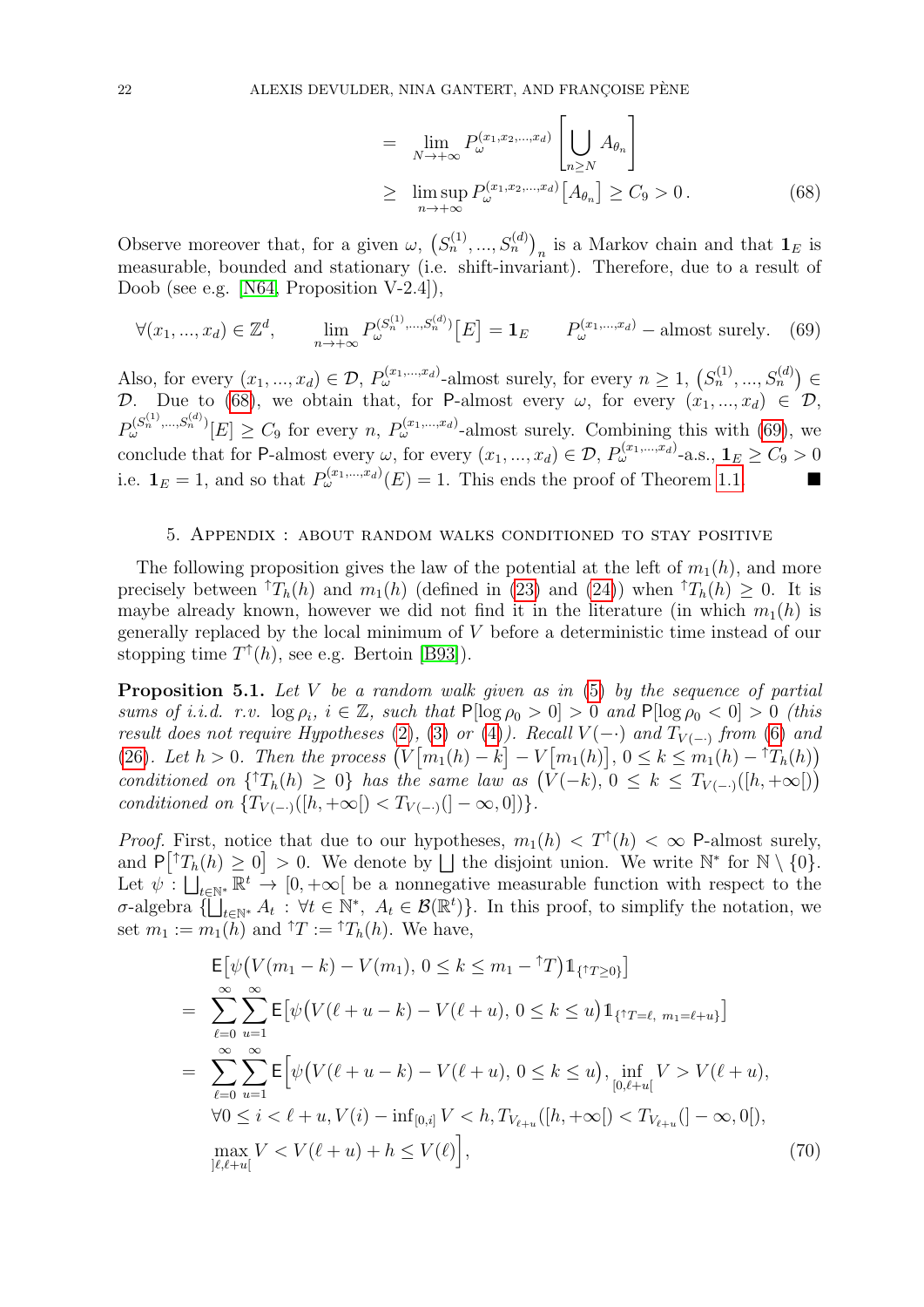where  $V_{\ell+u}$  denotes the process  $(V(\ell+u+x)-V(\ell+u), x \ge 0)$ , since the first 3 conditions in the expectation in [\(70\)](#page-21-3) mean  $m_1 = \ell + u$  whereas the last one means  $\hat{T} = \ell$ . Hence,

<span id="page-22-1"></span>
$$
(70) = \sum_{\ell=0}^{\infty} \sum_{u=1}^{\infty} \mathsf{E} \Big[ \psi \big( V(\ell+u-k) - V(\ell+u), 0 \le k \le u \big), \inf_{[\ell,\ell+u]} V > V(\ell+u),
$$
\n
$$
\forall 0 \le i \le \ell, V(i) - \inf_{[0,i]} V < h, T_{V_{\ell+u}}([h,+\infty[) < T_{V_{\ell+u}}(]-\infty,0[),
$$
\n
$$
\max_{]\ell,\ell+u[} V < V(\ell+u) + h \le V(\ell) \Big] \tag{71}
$$
\n
$$
= \Pi_1(\psi) \Pi_2, \tag{72}
$$

where we used  $\inf_{[0,\ell]} V > V(\ell) - h \geq V(\ell+u)$  and  $V(i) - \inf_{[0,i]} V \leq \max_{[\ell,\ell+u]} V - V(\ell+u)$ u)  $\langle h \rangle$  for  $\ell \langle i \langle \ell + u \rangle$  to prove that  $(71) = (70)$  $(71) = (70)$  (in particular for proving  $(71) \leq (70)$  $(71) \leq (70)$ ), followed by the Markov property applied at times  $\ell$  and  $\ell + u$  in the last equality, where

$$
\Pi_1(\psi) := \sum_{u=1}^{\infty} \mathsf{E} \Big[ \psi\big(V(u-k) - V(u), \, 0 \le k \le u\big), \inf_{[0,u[} V > V(u), \max_{]0,u[} V < V(u) + h \le 0 \Big],
$$
\n
$$
\Pi_2 := \sum_{\ell=0}^{\infty} \mathsf{P} \big[ \forall 0 \le i \le \ell, V(i) - \inf_{[0,i]} V < h \big] \mathsf{P} \big[ T_V([h, +\infty[) < T_V(]-\infty, 0[)\big].
$$

Thus, since  $(V(u-k) - V(u), k \ge 0)$  has the same law as  $(V(-k), k \ge 0)$ ,

<span id="page-22-2"></span>
$$
\Pi_{1}(\psi)
$$
\n
$$
= \sum_{u=1}^{\infty} \mathsf{E} \Big[ \psi(V(-k), 0 \le k \le u), \inf_{k \in [0, u]} V(-k) > 0, \max_{k \in [0, u]} V(-k) < h \le V(-u) \Big]
$$
\n
$$
= \sum_{u=1}^{\infty} \mathsf{E} \Big[ \psi(V(-k), 0 \le k \le u), u = T_{V(-)}([h, +\infty[) < T_{V(-)}([-\infty, 0]) \Big]
$$
\n
$$
= \mathsf{E} \Big[ \psi(V(-k), 0 \le k \le T_{V(-)}([h, +\infty[)), T_{V(-)}([h, +\infty[) < T_{V(-)}([-\infty, 0]) \Big]. \tag{73}
$$

Applying this and [\(72\)](#page-22-1) to  $\psi = 1$ , we get

$$
P[{^{\uparrow}T \ge 0}] = \Pi_1(1)\Pi_2 = \Pi_2 P [T_{V(-)}([h, +\infty[) < T_{V(-)}([- \infty, 0])],
$$

which is non zero due to our hypotheses. This, together with  $(70)$ ,  $(72)$  and  $(73)$  gives

$$
\mathsf{E}\big[\psi\big(V(m_1 - k) - V(m_1), \, 0 \le k \le m_1 - {}^{\uparrow}T\big) \mid {}^{\uparrow}T \ge 0\big]
$$
\n
$$
= \mathsf{E}\Big[\psi\big(V(-k), \, 0 \le k \le T_{V(-)}([h, +\infty[)\big) \mid T_{V(-)}([h, +\infty[) < T_{V(-)}([-\infty, 0])\big)\Big].
$$

This proves the lemma.

Moreover, the following proposition is useful in the proofs of Lemma [2.5](#page-7-0) and Proposition [3.4.](#page-13-0) Notice in particular that we get an identity in law with a random walk conditioned to hit  $[h, +\infty]$  before  $]-\infty, 0[$ , instead of  $]-\infty, 0]$  in the previous proposition.

<span id="page-22-0"></span>**Proposition 5.2.** Let  $h > 0$ . Under the same hypotheses as in Proposition [5.1,](#page-21-1) if moreover  $\liminf_{x\to+\infty}V(x)=-\infty$ , (i) The processes  $\left(V[m_1(h) - k] - V[m_1(h)], 0 \le k \le m_1(h)\right)$  and  $\left(V[m_1(h) + k] - V[m_1(h)]\right)$  $V[m_1(h)], 0 \le k \le T^{\dagger}(h) - m_1(h)$  are independent. (ii) The process  $(V[m_1(h) + k] - V[m_1(h)], 0 \le k \le T^{\dagger}(h) - m_1(h))$  is equal in law to  $(V(k), 0 \le k \le T_V([h,+\infty[))$  conditioned on  $\{T_V([h,+\infty[) < T_V([-\infty,0[)$ .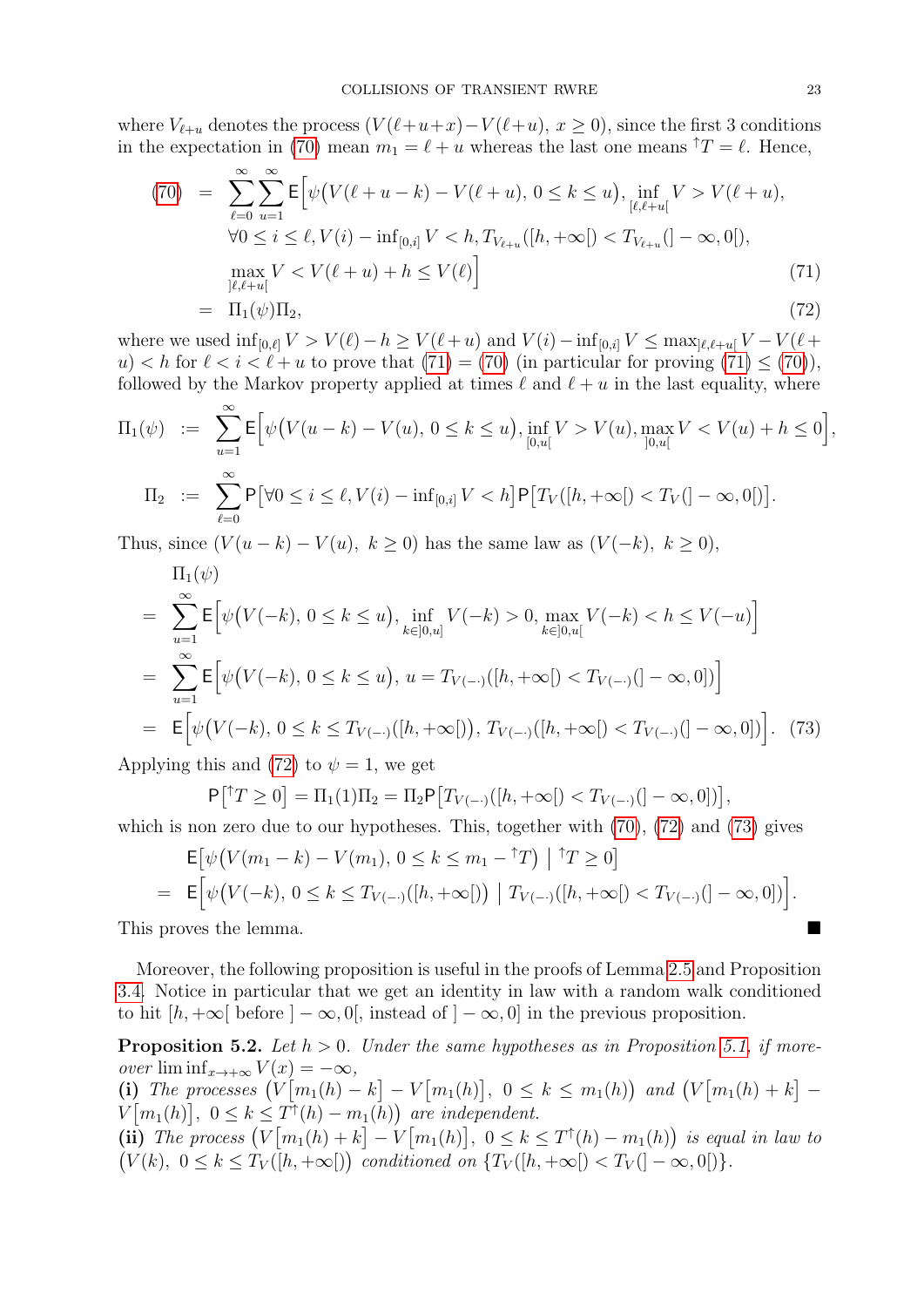*Proof.* We write  $\mathbb{N}^*$  for  $\mathbb{N} \setminus \{0\}$ . Let  $\psi_1$  and  $\psi_2$  be two nonnegative functions,  $\bigsqcup_{t \in \mathbb{N}^*} \mathbb{R}^t \to$  $[0, +\infty],$  measurable with respect to the  $\sigma$ -algebra  $\{\bigsqcup_{t\in\mathbb{N}^*} A_t : \forall t\in\mathbb{N}^*, A_t\in\mathcal{B}(\mathbb{R}^t)\}.$  To simplify the notation, we set  $m_1 := m_1(h)$  and  $T^{\dagger} := T^{\dagger}(h)$ .

We also recall  $e'_i$  and  $H'_i$ ,  $i \in \mathbb{N}$ , from [\(38\)](#page-10-4) and [\(39\)](#page-10-5). Notice in particular that  $m_1 = e'_L$ , where  $L := \min\{\ell \geq 0, H'_\ell \geq h\} < \infty$  a.s. Hence, summing over the values of L, we get

$$
\mathsf{E}\left[\psi_1\big(V(m_1 - k) - V(m_1), \ 0 \le k \le m_1\big)\psi_2\big(V(m_1 + k) - V(m_1), \ 0 \le k \le T^{\uparrow} - m_1\big)\right]
$$
\n
$$
= \sum_{\ell=0}^{\infty} \mathsf{E}\left[\psi_1\big(V\big(e_{\ell}' - k\big) - V\big(e_{\ell}'\big), \ 0 \le k \le e_{\ell}'\big)\mathbb{1}_{\cap_{i=0}^{\ell-1}\{H'_i < h\}}\mathbb{1}_{\{H'_\ell \ge h\}}
$$
\n
$$
\times \psi_2\big(V\big(e_{\ell}'+k\big) - V\big(e_{\ell}'\big), \ 0 \le k \le T_{V\left(\cdot + e_{\ell}'\right) - V\left(e_{\ell}'\right)}\big([h, +\infty]\big)\big)\right]
$$
\n
$$
= \Pi_3 \Pi_4,
$$

by the strong Markov property at stopping time  $e'_{\ell}$ , where

$$
\Pi_3 := \sum_{\ell=0}^{\infty} \mathsf{E} \big[ \psi_1 \big( V(e'_\ell - k) - V(e'_\ell), \ 0 \le k \le e'_\ell \big) \mathbb{1}_{\bigcap_{i=0}^{\ell-1} \{H'_i < h\}} \big] \mathsf{P}[H'_\ell \ge h]
$$
\n
$$
= \sum_{\ell=0}^{\infty} \mathsf{E} \big[ \psi_1 \big( V(e'_\ell - k) - V(e'_\ell), \ 0 \le k \le e'_\ell \big) \mathbb{1}_{\{L = \ell\}} \big]
$$
\n
$$
= \mathsf{E} \big[ \psi_1 \big( V(m_1 - k) - V(m_1), \ 0 \le k \le m_1 \big) \big]
$$

and, since  $P[H'_{\ell} \ge h] = P[T_V([h, +\infty[) < T_V([-\infty, 0[)],$ 

$$
\Pi_4 := \mathsf{E}\big[\psi_2\big(V(k), \ 0 \le k \le T_V([h, +\infty[)\big) \mid T_V([h, +\infty[) < T_V(]-\infty, 0[)\big].
$$

Since this is true for any  $\psi_1$  and  $\psi_2$ , this proves the proposition.

Acknowledgments. A part of this work was done during visits to Brest and Versailles universities and during an ANR meeting. We thank the IUF, ANR MALIN (ANR-16- CE93-0003) and the LMBA, University of Brest, the LMV, University of Versailles for their hospitality. We also thank two anonymous referees for reading very carefully the first version and giving numerous constructive comments.

### **REFERENCES**

- <span id="page-23-2"></span>[A08] ANDREOLETTI, P. (2008) A limit result for a system of particles in random environment. J. Stat. Phys. 131, 235–246.
- <span id="page-23-3"></span>[AD15] ANDREOLETTI, P. AND DEVULDER, A. (2015) Localization and number of visited valleys for a transient diffusion in random environment. Electron. J. Probab. 20, no 56, 1–58.
- <span id="page-23-4"></span>[ADV16] ANDREOLETTI, P., DEVULDER, A. AND VÉCHAMBRE, G. (2016) Renewal structure and local time for diffusions in random environment. ALEA Lat. Am. J. Probab. Math. Stat. 13, 863–923.
- <span id="page-23-0"></span>[BPS12] Barlow, M., Peres, Y. and Sousi, P. (2012) Collisions of random walks Ann. Inst. H. Poincaré Probab. Stat.  $48$ , no  $4$ , 922–946.
- <span id="page-23-5"></span>[BPP95] Benjamini, I., Pemantle, R. and Peres, Y. (1995) Martin capacity for Markov chains. Ann. Probab. 23, 1332–1346.
- <span id="page-23-7"></span>[B93] Bertoin, J. (1993) Splitting at the infimum and excursions in half-lines for random walks and Lévy processes. Stochastic Process. Appl. 47, 17-35.
- <span id="page-23-6"></span>[B86] Brox, Th. (1986) A one-dimensional diffusion process in a Wiener medium. Ann. Probab. 14, 1206–1218.
- <span id="page-23-1"></span>[CC12] Campari, R. and Cassi, D. (2012) Random collisions on branched networks: How simultaneous diffusion prevents encounters in inhomogeneous structures. Physical Review E 86.2.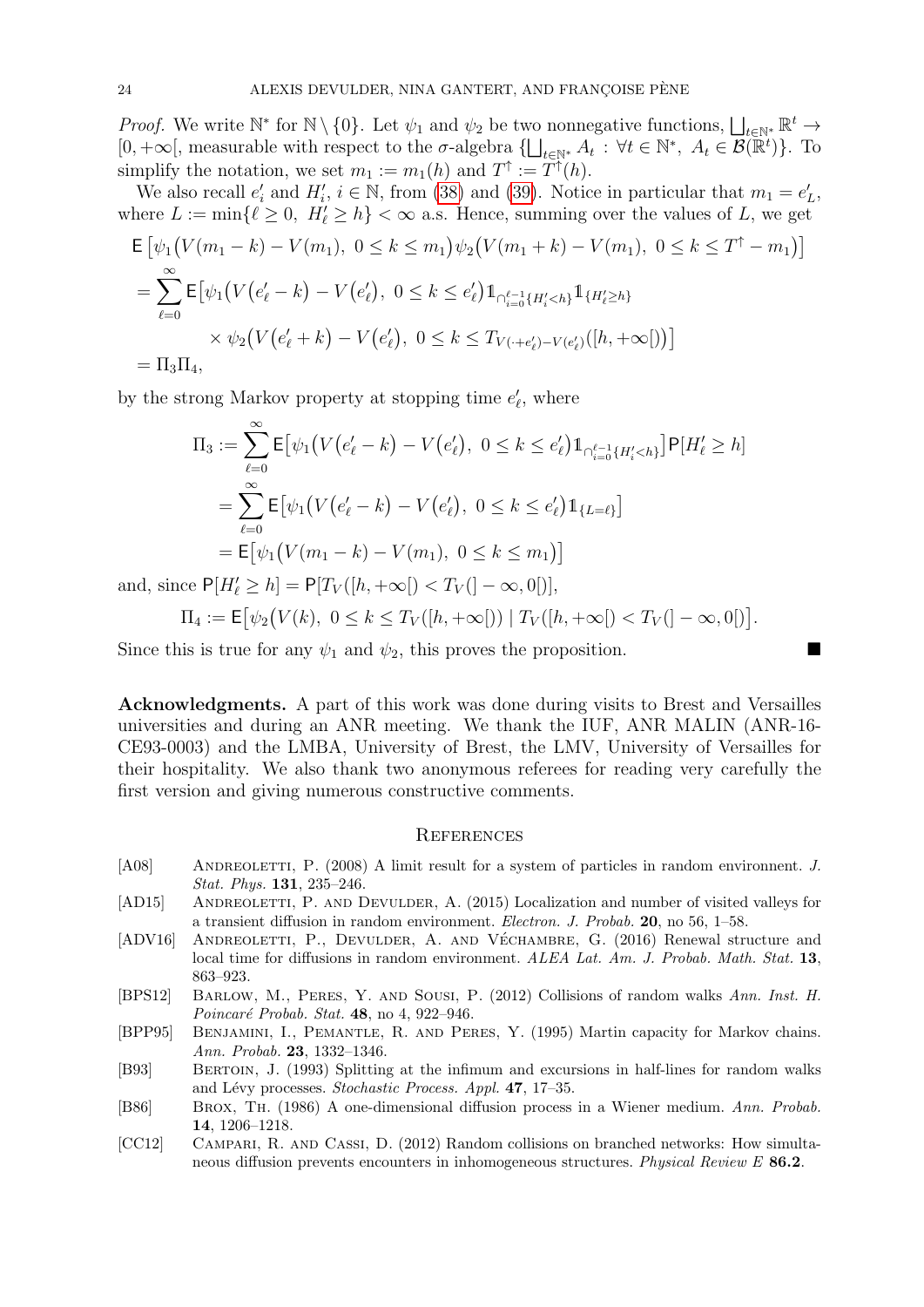- <span id="page-24-5"></span>[CC10] CHEN, X. AND CHEN, D. (2010) Two random walks on the open cluster of  $\mathbb{Z}^2$  meet infinitely often. Science China Mathematics 53, 1971–1978.
- <span id="page-24-6"></span>[CC11] Chen, X. and Chen, D. (2011) Some sufficient conditions for infinite collisions of simple random walks on a wedge comb. Electron. J. Probab. 16, no 49, 1341–1355.
- <span id="page-24-4"></span>[CWZ08] Chen. D., Wei, B. and Zhang, F. (2008) A note on the finite collision property of random walks. Statistics and Probability Letters 78, 1742–1747.
- <span id="page-24-8"></span>[C16] Chen, X. (2016) Gaussian bounds and collisions of variable speed random walks on lattices with power law conductances. Stoch. Process Appl. 10, 3041-3064.
- [DGPS07] DEMBO, A., GANTERT, N., PERES, Y., SHI, Z. (2007) Valleys and the maximum local time for random walk in random environment. Probab. Theory Related Fields 137, 443–473.
- <span id="page-24-21"></span>[D16] Devulder, A. (2016) Persistence of some additive functionals of Sinai's walk. Ann. Inst. H. Poincaré Probab. Stat.  $52$ , 1076–1105.
- <span id="page-24-11"></span>[DGP18] DEVULDER, A., GANTERT, N., PÈNE, F. (2018) Collisions of several walkers in recurrent random environments. Electron. J. Probab. 23, no. 90, 1–34.
- <span id="page-24-19"></span>[DG12] Dolgopyat, D. and Goldsheid, I. (2012) Quenched limit theorems for nearest neighbour random walks in 1D random environment. Comm. Math. Phys. 315, 241–277.
- <span id="page-24-2"></span>[DE51] DVORETZKY, A. AND ERDÖS, P. (1951) Some problems on random walk in space. Proceedings of the Second Berkeley Symposium on Mathematical Statistics and Probability, 1950, 353–367, University of California Press, Berkeley and Los Angeles.
- <span id="page-24-16"></span>[ESZ09a] ENRIQUEZ, N., SABOT, C. AND ZINDY, O. (2009) Limit laws for transient random walks in random environment on Z. Ann. Inst. Fourier (Grenoble) 59, 2469–2508.
- <span id="page-24-17"></span>[ESZ09b] ENRIQUEZ, N., SABOT, C. AND ZINDY, O. (2009) Aging and quenched localization for one dimensional random walks in random environment in the sub-ballistic regime. Bull. Soc. Math. France 137, 423-452.
- <span id="page-24-10"></span>[G13] Gallesco, C. (2013) Meeting time of independent random walks in random environment. ESAIM Probab. Stat. 17, 257–292.
- <span id="page-24-9"></span>[GKP14] GANTERT, N., KOCHLER M. AND PÈNE, F.  $(2014)$  On the recurrence of some random walks in random environment. ALEA Lat. Am. J. Probab. Math. Stat. 11, 483–502.
- <span id="page-24-20"></span>[G84] Golosov, A. O. (1984) Localization of random walks in one-dimensional random environments. *Comm. Math. Phys.* **92**, 491–506.
- <span id="page-24-7"></span>[HP15] HUTCHCROFT, T. AND PERES, Y. (2015) Collisions of random walks in reversible random graphs. Electron. Commun. Probab. 20, no. 63, 1–6.
- <span id="page-24-24"></span>[I72] Iglehart, D.L. (1972) Extreme values in the GI/G/1 queue. Ann. Math. Statist. 43, 627–635.
- <span id="page-24-14"></span>[JP17] Jara M. and Peterson J. (2017) Hydrodynamic limit for a system of independent, subballistic random walks in a common random environment. Ann. Inst. Henri Poincaré Probab. Stat. 53, 1747–1792.
- <span id="page-24-15"></span>[KKS75] KESTEN, H., KOZLOV, M.V. AND SPITZER, F. (1975) A limit law for random walk in a random environment. Compositio Math. 30, 145–168.
- <span id="page-24-22"></span>[K97] Korshunov, D. (1997). On distribution tail of the maximum of a random walk. Stochastic Process. Appl. 72, 97–103.
- <span id="page-24-3"></span>[KP04] Krishnapur, M. and Peres, Y. (2004) Recurrent graphs where two independent random walks collide finitely often. *Electron. Comm. Probab* 9, 72–81.
- <span id="page-24-25"></span>[N64] NEVEU, J. (1964) Bases mathématiques du calcul des probabilités, Masson et Cie éditeurs, Paris.
- <span id="page-24-13"></span>[P10] Peterson, J. (2010) Systems of one-dimensional random walks in a common random environment. Electron. J. Probab. 15, no. 32, 1024–1040.
- <span id="page-24-23"></span>[P15] Peterson, J. (2015) Strong transience of one-dimensional random walk in a random environment. Electron. C. Probab. 20, 1–10.
- <span id="page-24-12"></span>[PS10] PETERSON, J. AND SEPPALÄINEN T. (2010) Current fluctuations of a system of onedimensional random walks in random environment. Ann. Probab. 38, 2258–2294.
- <span id="page-24-18"></span>[PZ09] Peterson, J. and Zeitouni, O. (2009) Quenched limits for transient, zero speed onedimensional random walk in random environment. Ann. Probab. 37, 143–188.
- <span id="page-24-0"></span>[P21] Polya, G. ´ (1921) Uber eine Aufgabe der Wahrscheinlichkeitsrechnung betreffend die Irrfahrt ¨ im Straßennetz. Math. Ann. 84, 149–160.
- <span id="page-24-1"></span>[P84] PÓLYA, G. (1984) Collected papers, Vol IV. Edited by Gian-Carlo Rota, M. C. Reynolds and R. M. Shortt. MIT Press, Cambridge, Massachusetts.